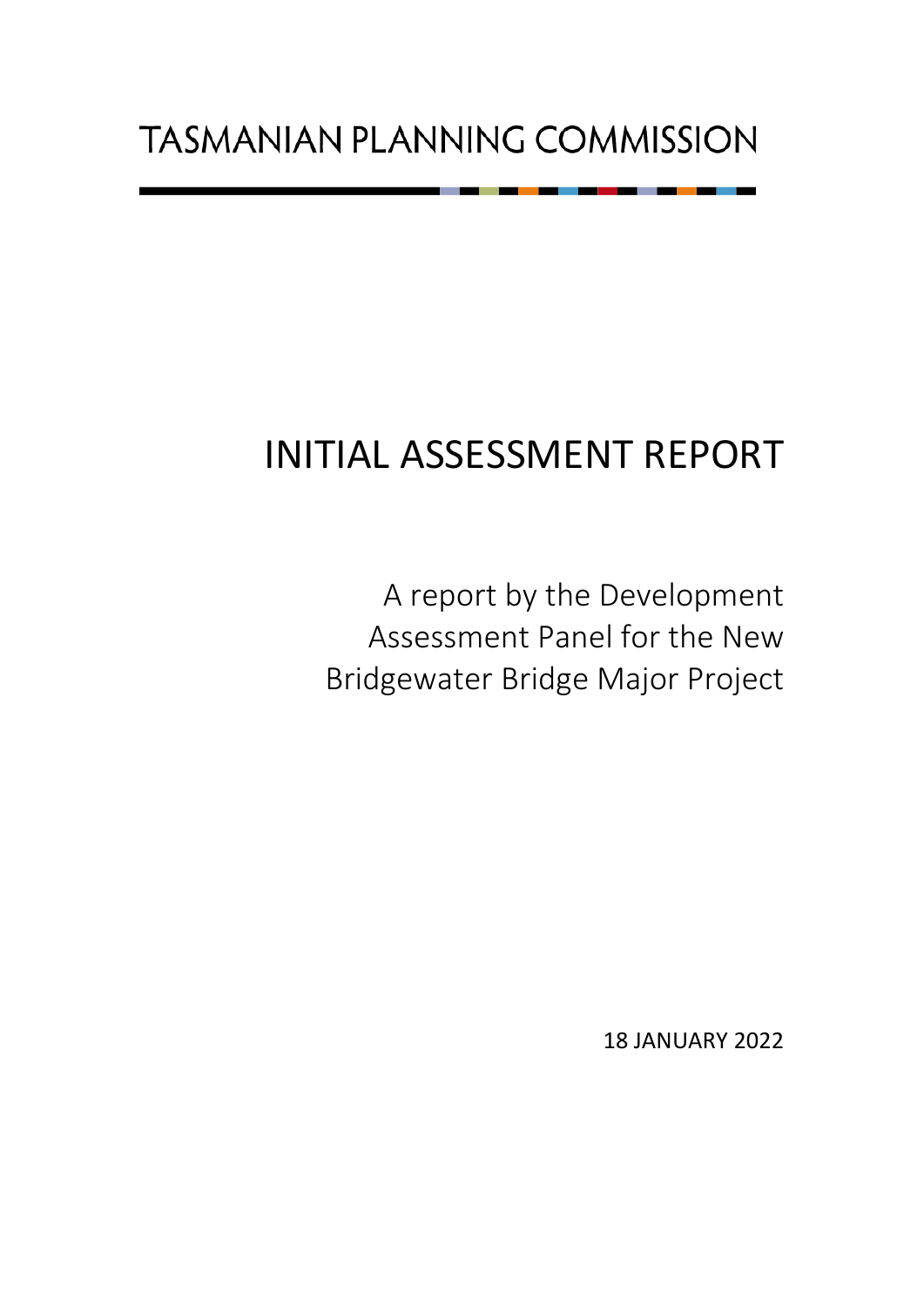Initial assessment report for the New Bridgewater Bridge Major Project

Prepared by: New Bridgewater Bridge Major Project Development Assessment Panel

Published by:

Tasmanian Planning Commission GPO Box 1691 Hobart Tasmania 7001

18 JANUARY 2022

Email address: tpc@planning.tas.gov.au Internet address: www.planning.tas.gov.au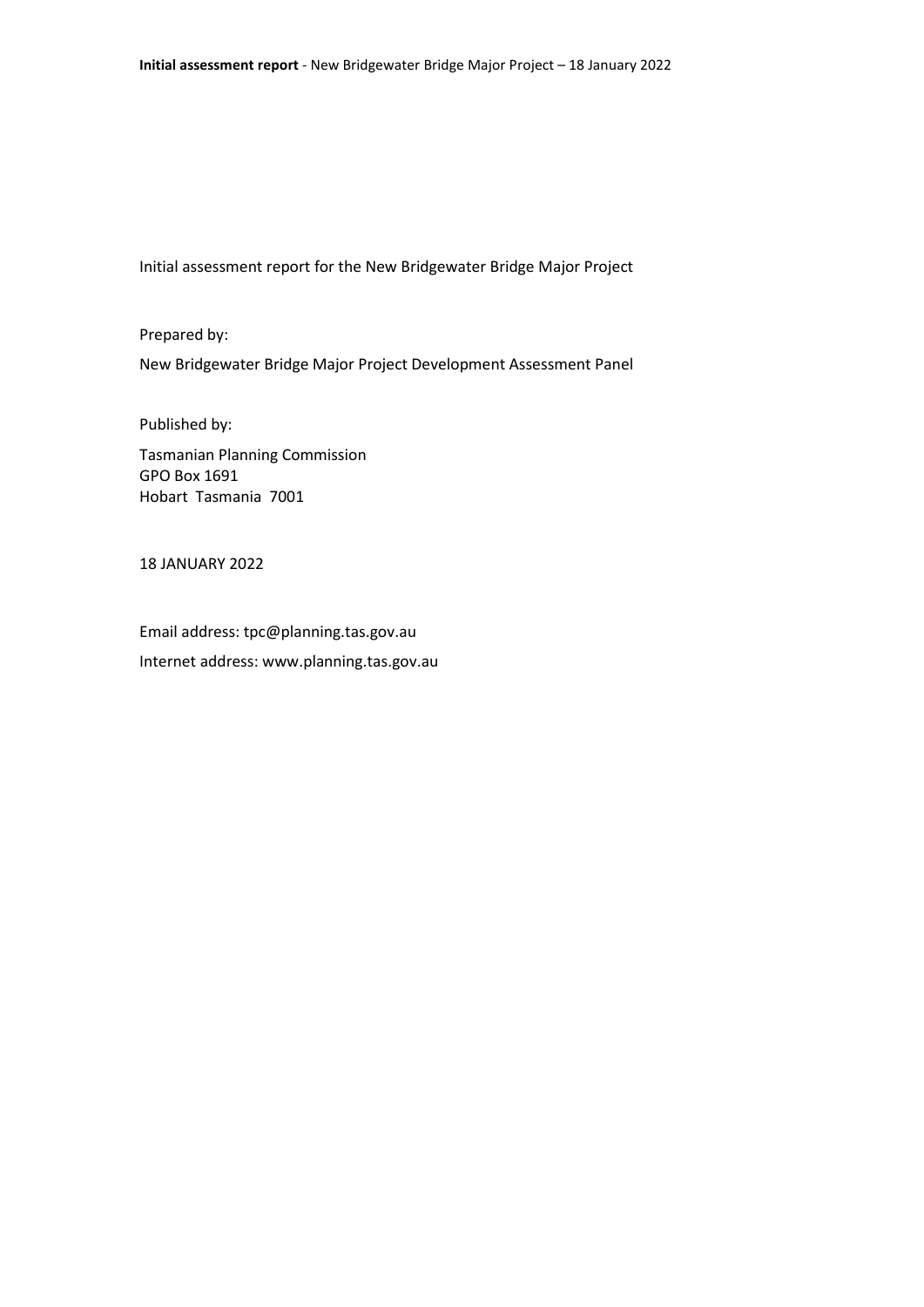| Table of Contents |  |
|-------------------|--|
|-------------------|--|

| 1.0           |                                                                                  |  |
|---------------|----------------------------------------------------------------------------------|--|
| 1.1           |                                                                                  |  |
| 1.2           |                                                                                  |  |
| 1.3           |                                                                                  |  |
| 1.4           |                                                                                  |  |
| 2.0           |                                                                                  |  |
| 2.1           |                                                                                  |  |
| Clause 4.1    |                                                                                  |  |
| Clause 4.2.1  |                                                                                  |  |
| Clause 4.2.2  |                                                                                  |  |
| Clause 4.2.3  | Safety and efficiency of the road and rail and public transport network during   |  |
|               |                                                                                  |  |
| Clause 4.3.1  |                                                                                  |  |
| Clause 4.4.1  |                                                                                  |  |
| Clause 4.4.2  |                                                                                  |  |
| Clause 4.5.2  |                                                                                  |  |
| Clause 4.6.1  |                                                                                  |  |
| Clause 4.7.1  |                                                                                  |  |
| Clause 4.8.1  |                                                                                  |  |
| Clause 4.9.1  |                                                                                  |  |
| Clause 4.10.1 |                                                                                  |  |
| Clause 4.11.1 |                                                                                  |  |
| Clause 4.12.1 |                                                                                  |  |
| Clause 4.13.1 |                                                                                  |  |
| Clause 4.14.1 |                                                                                  |  |
| Clause 4.15.1 |                                                                                  |  |
| 2.2           |                                                                                  |  |
| Clause 5.1    |                                                                                  |  |
| Clause 5.2    |                                                                                  |  |
| Clause 5.3    |                                                                                  |  |
| Clause 5.4    |                                                                                  |  |
| Clause 5.5    | Department of Primary Industries, Parks, Water and Environment requirements . 25 |  |
| Clause 5.5.2  |                                                                                  |  |
| 2.3           |                                                                                  |  |
|               |                                                                                  |  |
|               |                                                                                  |  |
|               |                                                                                  |  |
|               | Appendix 3 - Proponents further information not incorporated into the MPIS  68   |  |
|               |                                                                                  |  |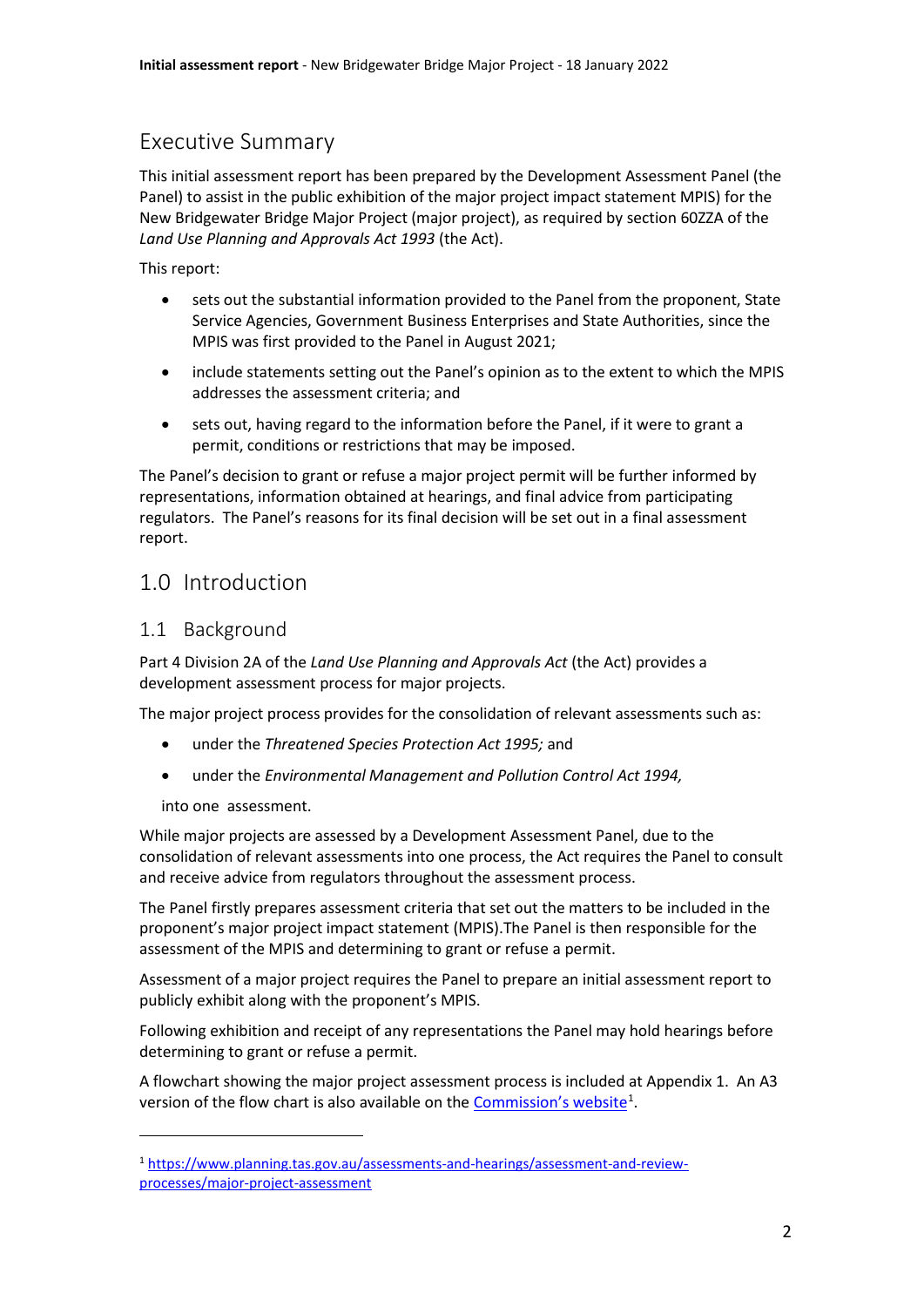# <span id="page-4-0"></span>1.2 New Bridgewater Bridge Major Project

On 30 December 2020 the Minister for Planning declared the New Bridgewater Bridge a major project under section 60O(1) of the Act. A copy of the declaration is available on the [Commission's website](https://www.planning.tas.gov.au/__data/assets/pdf_file/0008/597428/Declaration-of-Major-Project-Proposal-Bridgewater-Bridge-Signed-by-Minister-Jaensch-30-Decemeber-2020.pdf)<sup>[2](#page-4-3)</sup>.

The Department of State Growth (State Growth) is the proponent for the New Bridgewater Bridge Major Project (the major project), which proposes the construction of a new bridge to replace the existing two lane bridge forming part of the Midland Highway at Bridgewater.

The major project broadly seeks to improve safety and road efficiency. The bridge will consist of two traffic lanes in each direction and one shared pedestrian and cyclist path crossing the River Derwent adjacent and south of the existing bridge. The major project is detailed in the major project impact statement (MPIS).

The Panel, following public exhibition and advice from regulators, determined the assessment criteria for this major project on 26 May 2021. The assessment criteria are available on the [Commission's website](https://www.planning.tas.gov.au/__data/assets/pdf_file/0005/604814/Major-Project-Assessment-Process.pdf)<sup>[3](#page-4-4)</sup>.

The participating regulators for this major project are:

- (a) the Tasmanian Environment Protection Authority;
- (b) Tas Gas;
- (c) TasWater;
- (d) Tasmanian Heritage Council; and
- (e) the Department of Primary Industries, Parks, Water and Environment.

## <span id="page-4-1"></span>1.3 Major project impact statement (MPIS)

The declared major project is the use and development for which the Panel must determine to refuse or grant a major project permit.

The MPIS is a report providing responses to the assessment criteria to support the proposal to undertake the declared major project.

State Growth submitted the MPIS on 25 August 2021.

Following notification from the Environment Protection Authority, Tasmanian Heritage Council and Department of Primary Industries, Parks, Water and Environment, the Panel required State Growth to provide an amended MPIS.

An amended MPIS, provided on 15 November 2021, is considered in this initial assessment report.

## <span id="page-4-2"></span>1.4 Initial assessment

Section 60ZZA of the Act requires the Panel to prepare an initial assessment report and sets out the requirements for the report.

The initial assessment report is structured to follow the assessment criteria with land use planning matters and participating regulator matters considered separately.

<span id="page-4-3"></span><sup>&</sup>lt;sup>2</sup> https://www.planning.tas.gov.au/ data/assets/pdf file/0008/597428/Declaration-of-Major-Project-[Proposal-Bridgewater-Bridge-Signed-by-Minister-Jaensch-30-Decemeber-2020.pdf](https://www.planning.tas.gov.au/__data/assets/pdf_file/0008/597428/Declaration-of-Major-Project-Proposal-Bridgewater-Bridge-Signed-by-Minister-Jaensch-30-Decemeber-2020.pdf)

<span id="page-4-4"></span><sup>3</sup> [https://www.planning.tas.gov.au/assessments-and-hearings/current-assessments-and-hearings/new](https://www.planning.tas.gov.au/assessments-and-hearings/current-assessments-and-hearings/new-bridgewater-bridge-major-project-permit)[bridgewater-bridge-major-project-permit](https://www.planning.tas.gov.au/assessments-and-hearings/current-assessments-and-hearings/new-bridgewater-bridge-major-project-permit)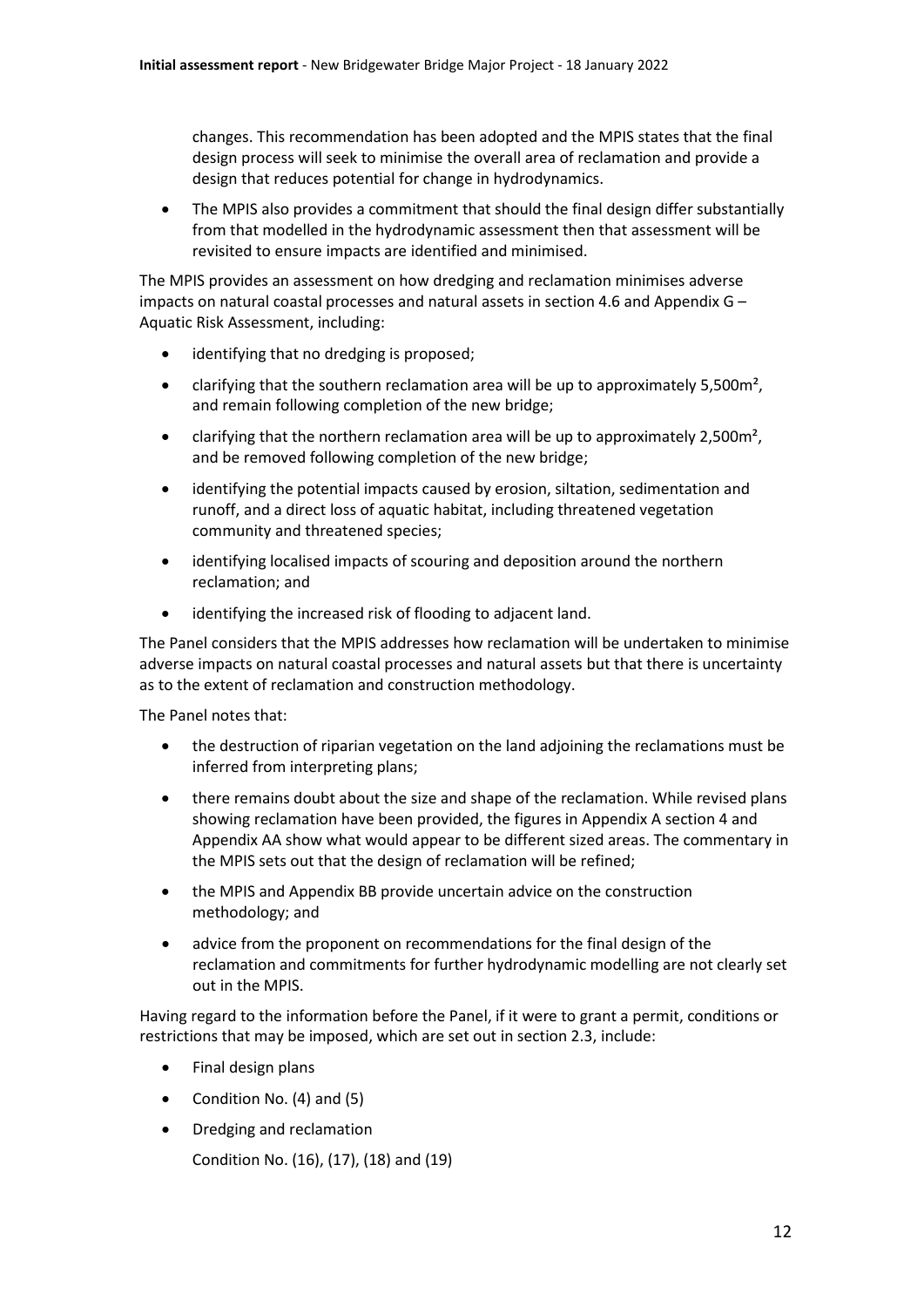*Reason: To give effect to commitments and recommendations in the MPIS and to minimise adverse impacts on natural coastal processes and natural assets from reclamation.*

## <span id="page-14-0"></span>**Clause 4.7.1 Electricity entity infrastructure protection**

Clause 4.7.1 of the assessment criteria requires an assessment of how development, including during construction, avoids unreasonable impacts on the safety, security, operation of, or access to, existing or future electricity entity infrastructure.

The proponent provided further information in the form of plans of the proposed bridge and interchange alignments in November 2021, and these are incorporated into the MPIS.

The MPIS provides an assessment of potential impacts electricity entity infrastructure within the project land, in section 4.7 of the MPIS, including:

- suggesting that the linear nature of the major project constrains and limits impacts;
- proposing a range of mitigation measures to avoid or mitigate impacts on operational efficiency, access to and security of the electricity infrastructure;
- proposing a range of measures to avoid or mitigate against a safety hazard associated with proximity to the electricity entity infrastructure; and
- advi<sup>e</sup> that all electrical infrastructure required to be relocated or removed will be advised to the electricity entity in accordance with the relevant provisions of the *Roads and Jetties Act 1935.*

TasNetworks provided further information to the Panel that noted a TasNetworks review of the MPIS (dated August 2021), indicated that:

- there are no potential impacts from the major project that would cause an unreasonable impact on the safety, security, operation of, or access to, existing or future electricity infrastructure;
- no conditions or restrictions are required to be placed on a permit to minimise the potential impacts on the electricity infrastructure; and
- the MPIS contained sufficient information to make this assessment.

The Panel considers that the MPIS addresses potential impacts on electricity entity infrastructure.

The Panel notes that:

- the plans in Appendix A do not overlay the permanent works footprint; and
- the proximity of development to electricity infrastructure must be inferred by interpreting a variety of plans; and
- there are changes to the extent of proposed works between the August 2021 version of the MPIS reviewed by TasNetworks, and the November 2021 version of the MPIS on exhibition.

At this stage having regard to the information before the Panel, if it were to grant a permit, there are no specific conditions or restrictions that may be imposed, as there are no identified potential impacts from the major project that would cause an unreasonable impact on the safety, security, operation of, or access to, existing or future electricity infrastructure.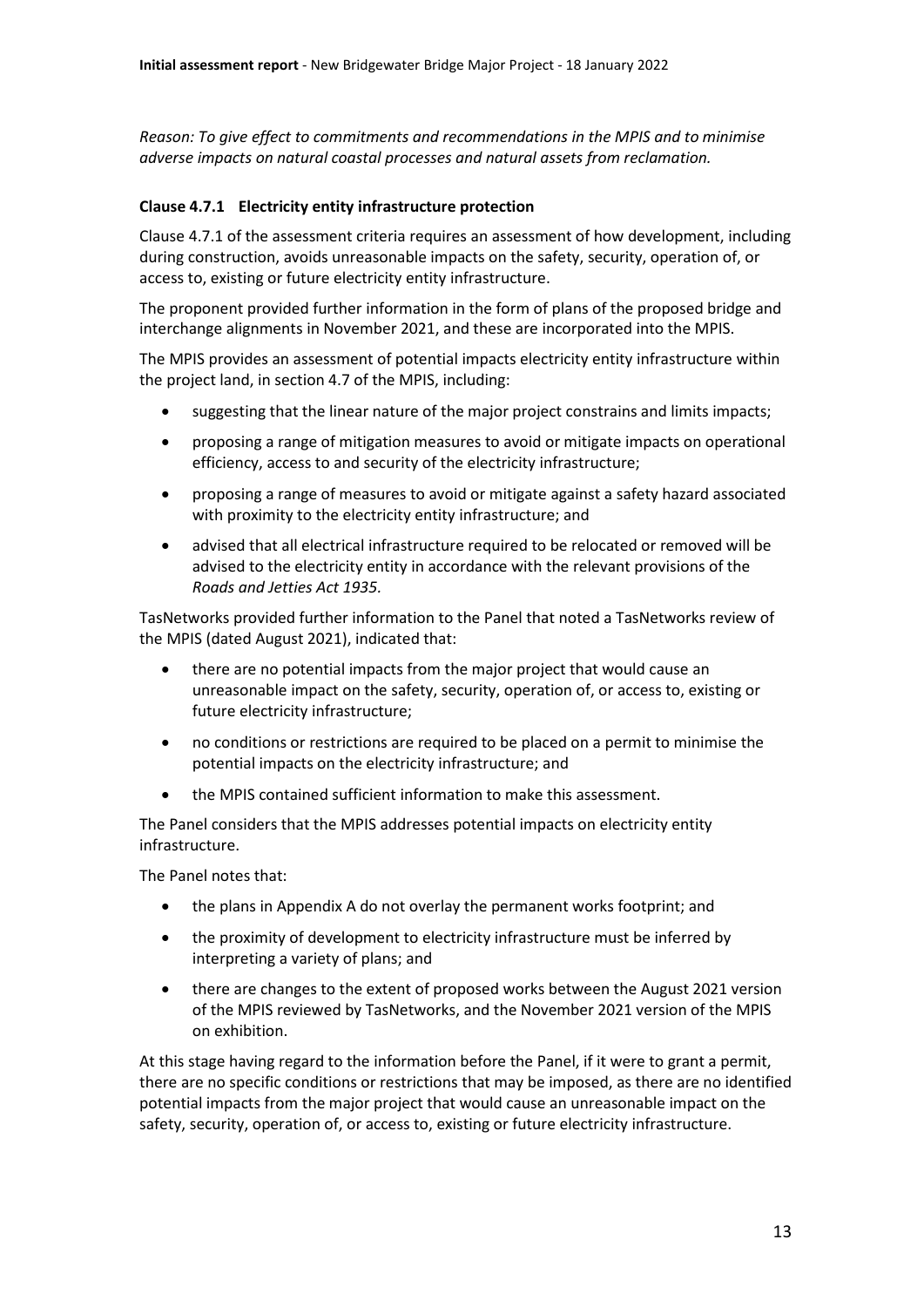#### <span id="page-15-0"></span>**Clause 4.8.1 Development in flood-prone areas**

Clause 4.8.1 of the assessment criteria requires a flood hazard report for development in a flood-prone area, excluding where development is in a coastal inundation hazard area.

The proponent provided further information on the methodology applied to the flood hazard report, and provided updated results and discussion, in November 2021. This information is incorporated into the MPIS at section 4.8, Appendix S – Flood Hazard Report, and Appendix BB – Memorandum – Comparison of 'Chosen Design' to Completed assessment of Dredging and Reclamation, and Flood-prone Areas.

The proponent also provided the following information separately in response to a request for further information on whether any HEC-RAS model was setup to compare head loss through the bridge(s): No HEC-RAS model was undertaken, but pier sensitivity was undertaken in section 4.1.2.2 of the flood hazard report.

The Flood Hazards Report sets out that future climate is expected to include more intense rainfall and higher sea levels, leading to an increased risk of flood over time, and further modelling was required of the final design to determine flood mitigation or reduction strategies.

The flood hazard report identifies that:

- without the proposed New Bridgewater Bridge there are existing intolerable risks, including:
	- o overtopping of the existing causeway in some areas:
	- $\circ$  flooding of some low lying properties on the northern side of the River Derwent, just upstream of the existing bridge;
	- o overland flows through some properties in Bridgewater; and
	- o flows over roadways around Black Snake Rivulet;
- with the New Bridgewater Bridge and retention of the existing Bridgewater bridge piers:
	- o water levels increase upstream approximately 0.07 m, causing an increase in flood risk which may require mitigation due to more overtopping of the existing causeway, and minor increase in flood extent over the Watch House (1 Lyell Highway, Granton)and 12 houses (1, 2, 4, 5 and 7 Wallace Street, and 1 to 5 Riverside Drive); and
	- o there is reduced flood protection at 37 Black Snake Road, but habitable area are not inundated.

The flood hazard report concluded that a tolerable risk from flood over the 100 year intended life of the bridge from a 1% AEP flood event can be achieved through adequately sized drainage infrastructure, elevated road levels (or equivalent alternatives), strategies to reduce flood risk on side roads, and ongoing administrative controls.

The Panel notes that the MPIS advises that the use or development can achieve and maintain a tolerable risk for the intended life of the development.

However, the Panel notes that:

- it is unclear what checks have been undertaken to confirm runoff depth;
- floor levels of impacted properties / structure have not been confirmed;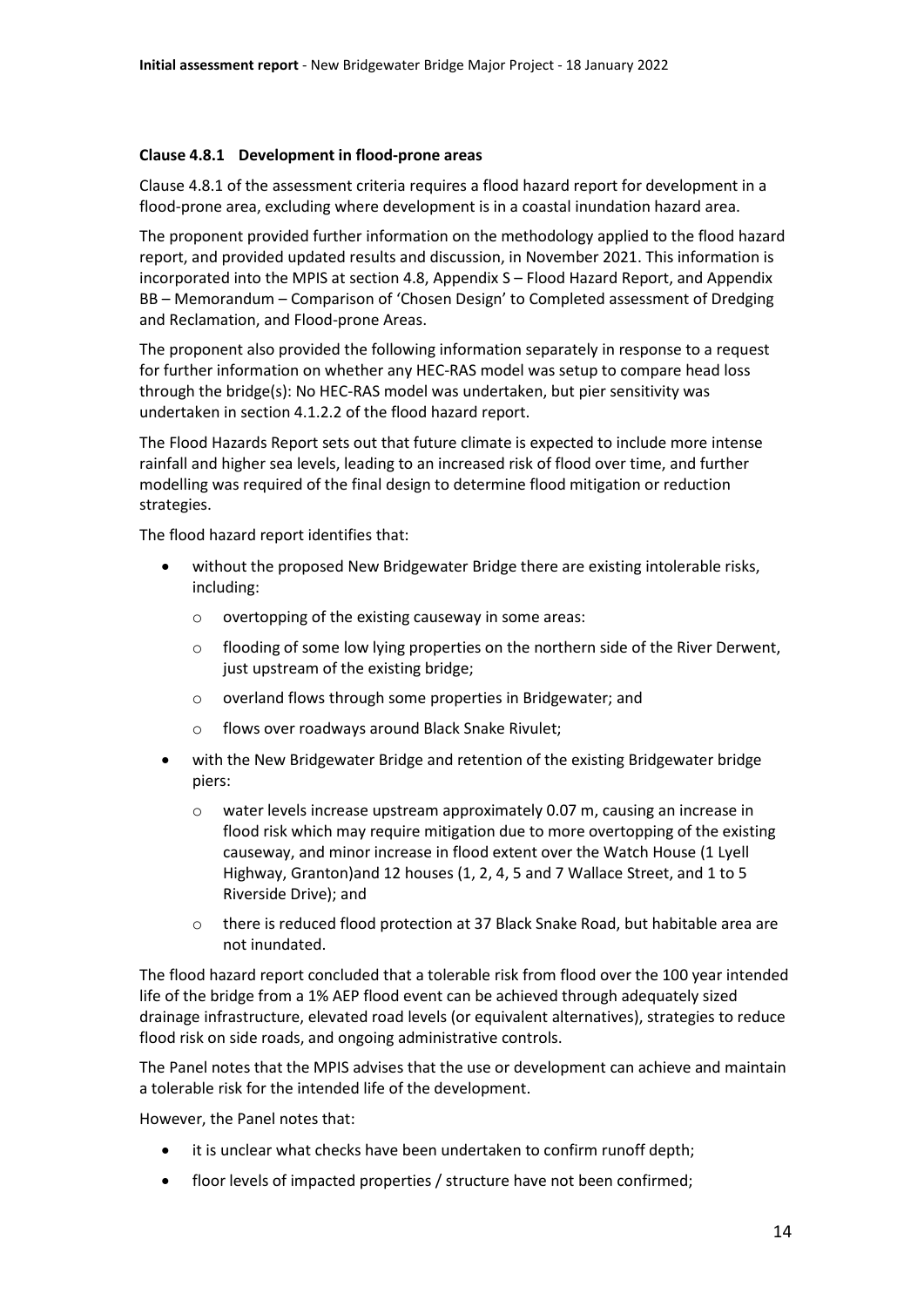- the modelling does not identify the effects of the major project on time of inundation or flood duration;
- the modelled impacts extended to the up-stream boundary of the model, suggesting the model boundary may be inappropriate;
- the need for modelling of the final design, and the need to calculate bridge losses using an alternative method such as HECRAS to confirm the head loss seen in the 2D model;
- removal of the H1 category from the mapping (where H1 defines the risk threshold) ignores areas where risk exists; and
- the impacts from flood during construction are undefined; and
- there is no explicit assessment of risk detailed in the flood hazard report to support the conclusions that a tolerable level of risk can be achieved.

The Panel further notes that impacts of flooding on registered heritage places has not been identified in the MPIS response to Tasmanian Heritage Council requirements, in particular:

- while not discussed in the flood hazard report, there appears to be an increase in the extent of the H5 flood hazard category on Former Black Snake Inn property. Where the H5 category is identified as unsafe for vehicles and people, all buildings vulnerable to structural damage, some less robust building types vulnerable to failure;
- it is unclear if there is an increased risk from flood to any matters of cultural heritage significance for the Former Black Snake Inn; and
- there is increase in flood extent over the Watch House (1 Lyell Highway, Granton).

Having regard to the information before the Panel, if it were to grant a permit, conditions or restrictions that may be imposed, which are set out in section 2.3, include:

• Final design plans

Condition No.: (4) and (5)

• Flood management plan

Condition No.: (20) and (21)

*Reason: To give effect to commitments and recommendations in the MPIS and to achieve and maintain a tolerable risk from flood.*

## <span id="page-16-0"></span>**Clause 4.9.1 Geoconservation**

Clause 4.9.1 of the assessment criteria requires an assessment of how potential impacts on the geodiversity values of sites of geoconservation significance arising from development, including during construction, will be minimised.

The proponent provided further information in the form of plans of the proposed bridge and interchange alignments in November 2021, and these are incorporated into the MPIS.

The MPIS provides an assessment of potential impacts on geodiversity values within the project land in section 4.9 and Appendix W – Geoheritage Impact Assessment, including:

• identifying two sites of geoconservation significance, the Brooker-main junction section of the Granton to New Norfolk Quaternary Stratigraphic Sites, ID No. 3278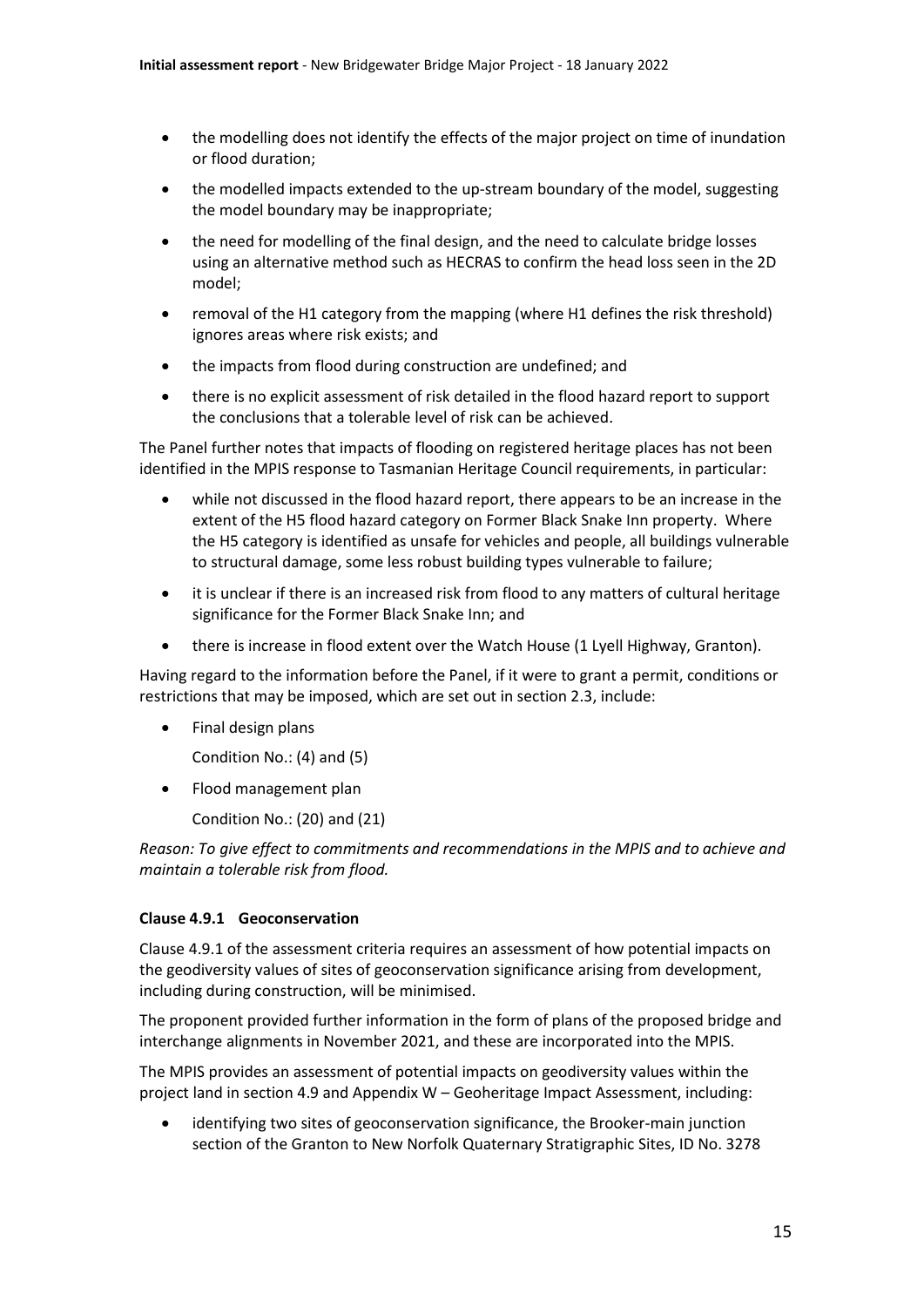(the Brooker sub-site), and the Lower Derwent River Estuarine Delta and Flood Plains, ID No. 2241 (the lower Derwent site);

- identifying potential impacts and categorising the scale of impact;
- evaluating the existing condition and sensitivity of geodiversity values;
- identifying that the low level of impact on the lower Derwent site requires no specific mitigation strategies to be applied; and
- proposing measures to mitigate or offset adverse impacts on the Brooker sub-site.

The Panel considers that the MPIS addresses potential impacts on the geodiversity values of sites of geoconservation significance. The Panel notes that the extent of impact on the sites and how any impacts are minimised must be inferred from reviewing plans and commentary in various appendices.

Having regard to the information before the Panel, if it were to grant a permit, conditions or restrictions that may be imposed, which are set out in section 2.3, include:

**Geoconservation** 

Condition No.: (22) and (23)

• Construction environmental management plan

Condition No.: (8)

*Reason: To give effect to commitments and recommendations in the MPIS and to minimise the potential impact on geodiversity values of sites of geoconservation significance from development, including construction.*

## <span id="page-17-0"></span>**Clause 4.10.1 Development subject to landslip hazard**

Clause 4.10.1 of the assessment criteria requires a landslip hazard report for development, including during construction, that does not require authorisation under the *Building Act 2016*, and:

- (a) involves significant works; or
- (b) is within a medium-active landslip hazard band or high landslip hazard band.

The proponent provided further information in the form plans of the proposed bridge and interchange alignments in November 2021, and these are incorporated into the MPIS.

The MPIS and Appendix P – Landslip hazard report:

- identifies that the project land as being impacted by landslip hazard areas. Two landslip hazard areas, classified as the medium landslip hazard band occur in the project land on manmade batter slopes associated with the existing highway;
- sets out the major project involves significant works;
- notes there are no areas within the project land identified with a medium-active land hazard band or high landslip hazard band;
- found that the development is considered unlikely to cause or contribute to the occurrence of a landslip event on the project land, adjacent land or public infrastructure providing that:
	- appropriate parameters, design standards, are considered in the design of new cuttings and embankments;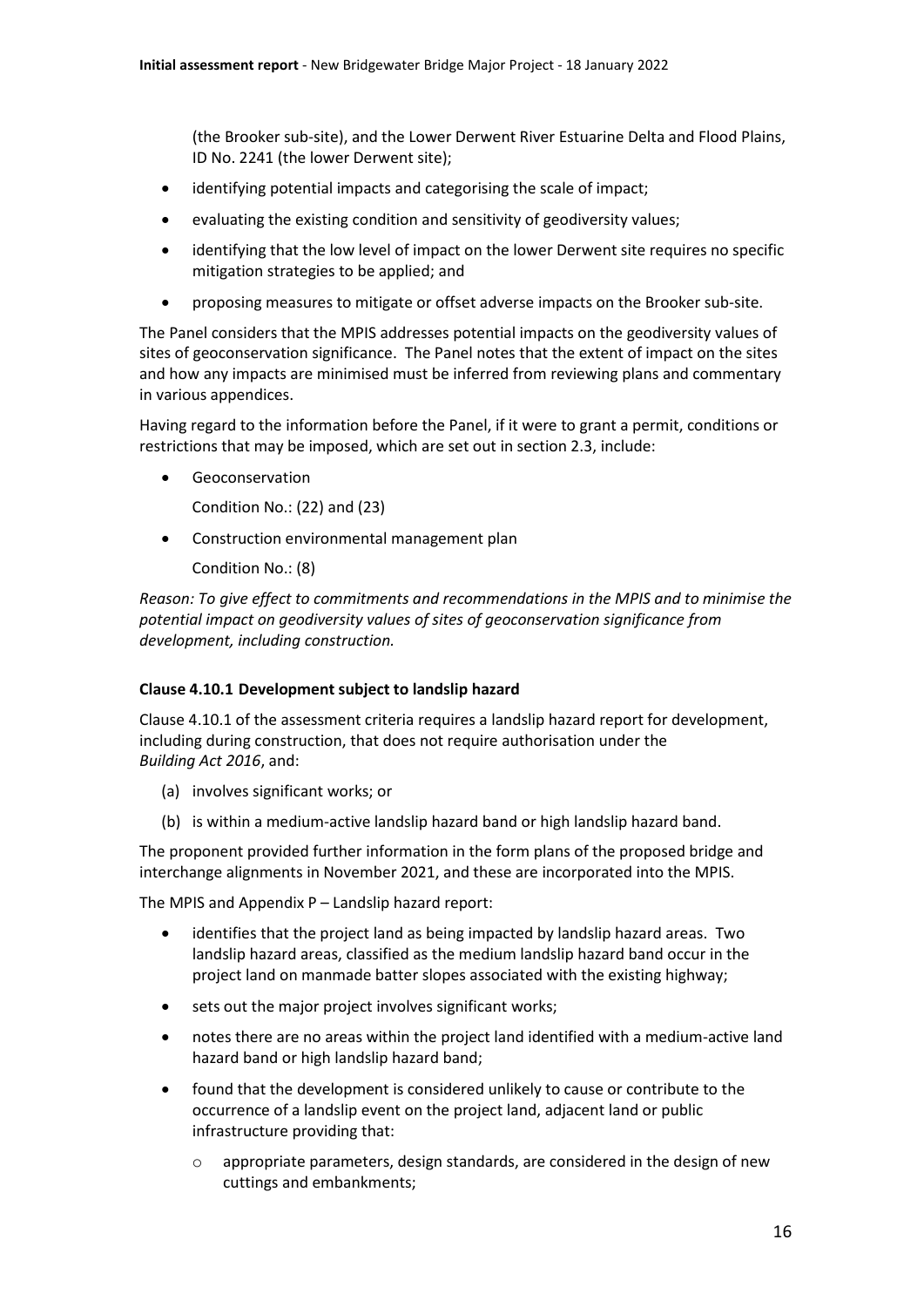- o appropriate excavation and temporary and permanent support techniques are utilised in the works; and
- o appropriate rockfall hazard mitigation measures are implemented as part of the design.
- found that subsurface soil below the causeway are of very low strength and have a high risk of slope/embankment failure if the causeway is subject to uncontrolled changes in condition, noting risks can be readily controlled during construction with sound engineering designs and work method statements, complying with relevant standards, in particular AS5100.3, combined with appropriate monitoring.

The Panel considers that the MPIS addresses whether the use or development can achieve and maintain a tolerable risk for the intended life of the development.

Having regard to the information before the Panel, if it were to grant a permit, conditions or restrictions that may be imposed, which are set out in section 2.3, include:

• Final design plans

Condition No.: (4) and (5)

• Landslip hazard

Condition No.: (24) and (25)

*Reason: To give effect to commitments and recommendations in the MPIS and to achieve and maintain a tolerable risk from landslip.*

#### <span id="page-18-0"></span>**Clause 4.11.1 Local historic heritage values**

Clause 4.11.1 of the assessment criteria requires a heritage impact statement for development, including during construction, on or adjacent to, a local heritage place or within a local heritage precinct.

The proponent provided further information identifying local heritage places and registered places, and assessing the local historic heritage significance, photomontages and laydown exclusion areas.

Information is incorporated into the MPIS and Appendix L – Heritage Impact Statement, excluding the photomontages and indicative laydown exclusion zones provided in Appendix 3 of this report.

The proponent has not provided the further information requested in relation to vibration risk assessment for built local heritage places within and adjacent to the study area.

The MPIS provides a heritage impact statement for most local heritage places within or adjacent to the project land.

The MPIS identifies there are no local heritage precincts within or adjacent to the project land.

The Panel considers that the assessment criteria have not been fully addressed and that this may be caused by timing of preparing the MPIS reports and timing of the Brighton and Glenorchy local provision schedules becoming effective.

The Panel notes the MPIS has not addressed the potential for impacts on the heritage values of:

• the adjacent Parkview (BRI-C6.1.20);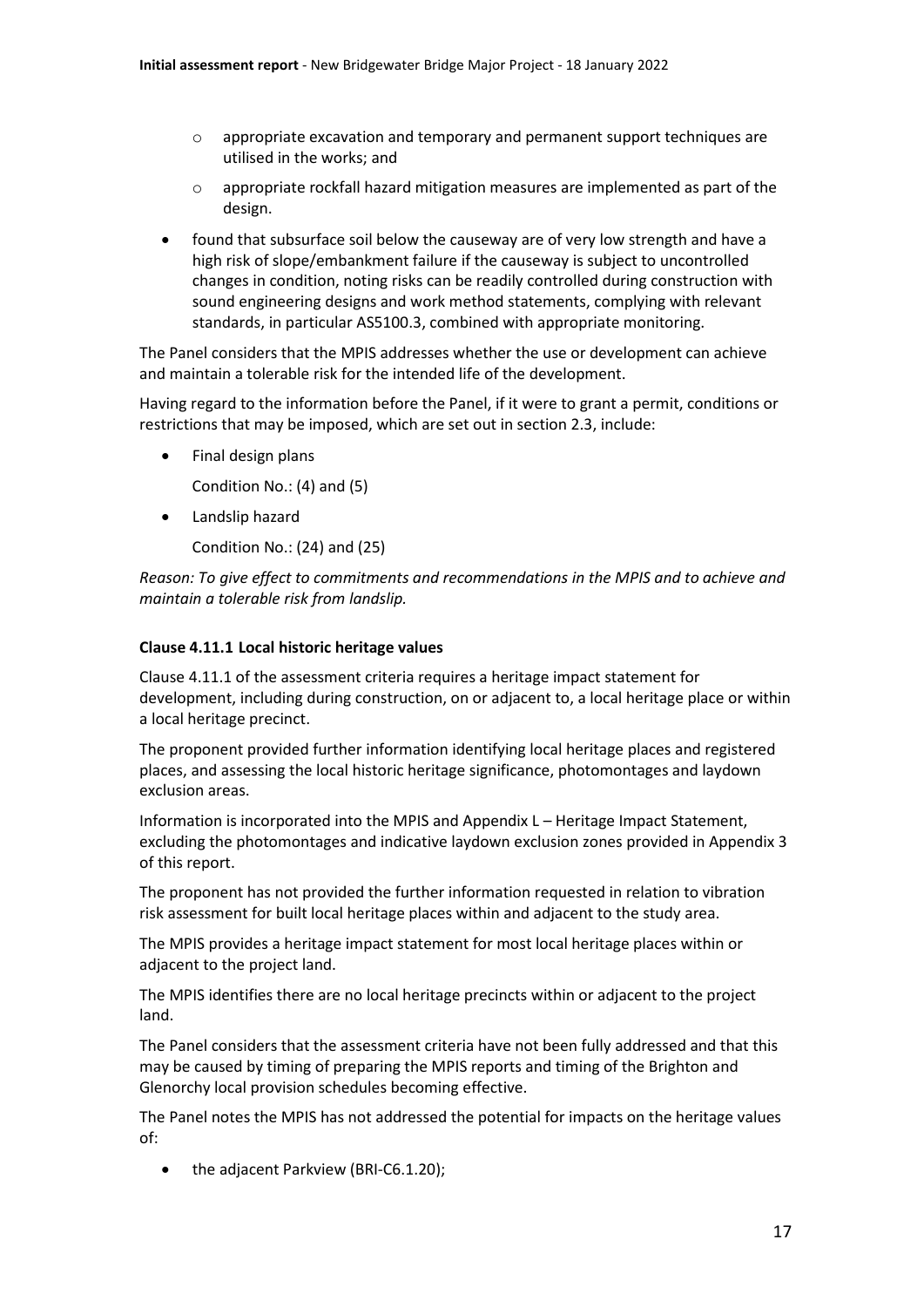- the adjacent Fairfield, formerly Hayfield (BRI-C6.1.70)
- the adjacent Duke of York Hotel (GLE-C6.1.180); and
- portions of 37 Blacksnake Road (GLE-C6.1.181) listed under the Glenorchy Local Provisions Schedule.

The Panel notes that MPIS has not addressed how impacts to 37 Black Snake Lane might be avoided or mitigated, or provided any evidence that impacts are unavoidable.

The Panel also note that the MPIS has only partially addressed whether there will be impact on local historic heritage significance, with potential indirect impacts from vibration proposed to be addressed in a Construction Environmental Management Plan.

Having regard to the information before the Panel, if it were to grant a permit, conditions or restrictions that may be imposed, which are set out in section 2.3, include:

• Final design plans

Condition No.: (4) and (5)

• Local Heritage

Condition No.: (26), (27) and (28)

• Tasmanian Heritage Council Condition No.: (61)(b)(v)i.

*Reason: To give effect to commitments and recommendations in the MPIS and to avoid or ameliorate impacts on local historic heritage significance of local heritage places.* 

## <span id="page-19-0"></span>**Clause 4.12.1 Marine safety and infrastructure**

Clause 4.12.1 of the assessment criteria requires an assessment of how development, including during construction, provides for safe navigation of vessels, and use of marine infrastructure.

The proponent provided further information concerning the intention to reinstate a Bridgewater boat ramp and adjacent jetty at its existing location, following completion of construction of the bridge in November 2021. This further information is incorporated into the MPIS and Appendix D – Marine Safety Assessment Report.

The MPIS provides an assessment of how development provides for safe navigation of vessels and use of marine infrastructure within the project land, in section 4.12.1 and Appendix  $D -$ Marine Safety Assessment Report, including advice that:

- the existing Bridgewater boat ramp and jetty will be decommissioned during construction, and reinstated to an equivalent or better standard;
- vessel movement within the project land will be restricted during construction;
- navigation clearance is provided between the existing and new bridge alignments; and
- management measures, such as, installation of temporary signage and markers during construction, and new signage and markers after construction, and having a workboat to assist in access to the project land.

Marine and Safety Tasmania (MAST) provided further information to the Panel that noted MAST had discussed marine safety issues with the Department of State Growth and was content with the contents of Appendix D.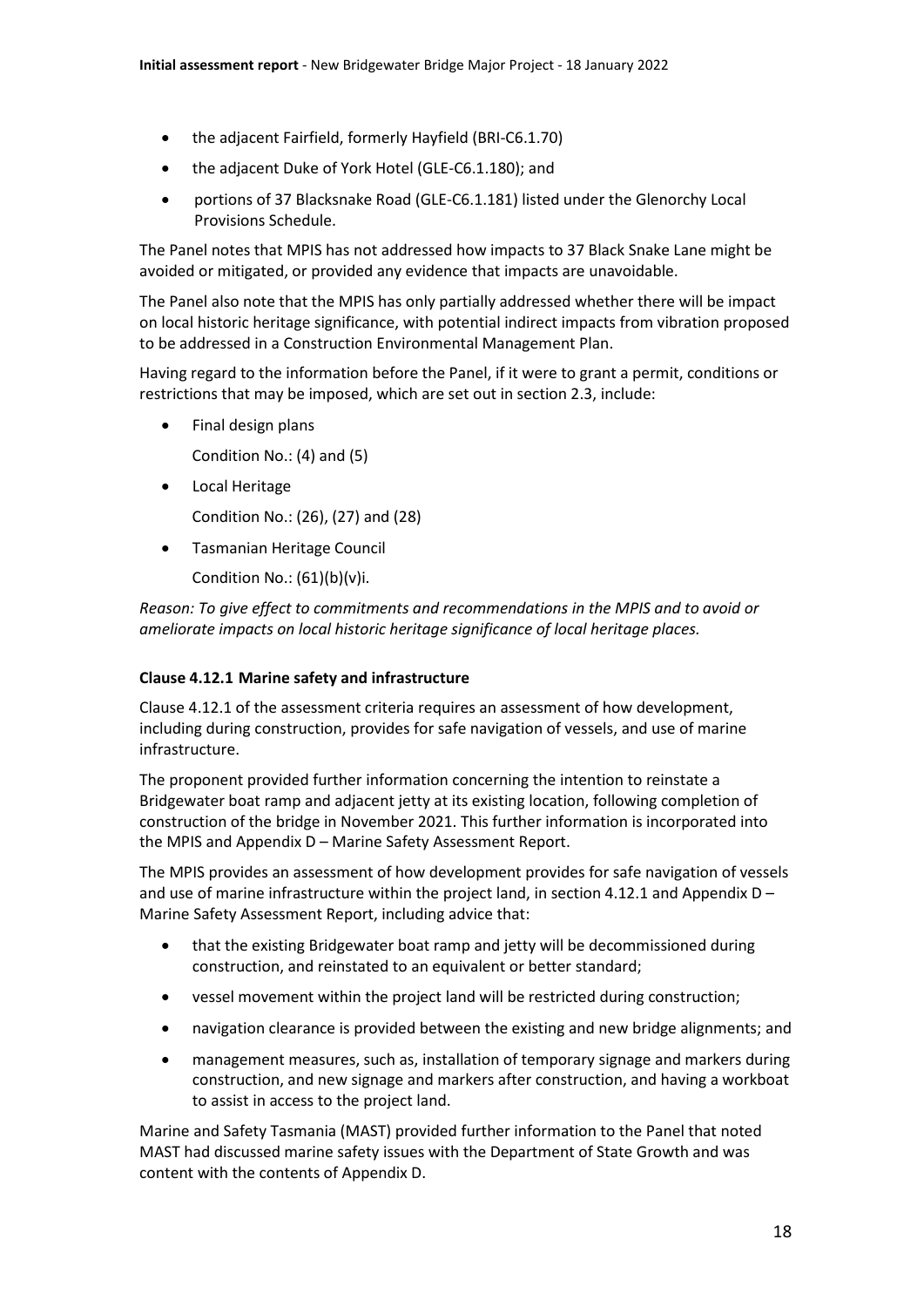The Panel considers that the MPIS addresses the impact on movement of vessels, navigation aids and markings, and measures to minimise adverse effects. The Panel notes that:

- the proponent caveats the commitment for reinstatement of the Bridgewater boat ramp and adjacent jetty; and
- the MPIS does not clearly address potential impacts on the safe operation of the proposed boat ramp and jetty.

Having regard to the information before the Panel, if it were to grant a permit, conditions or restrictions that may be imposed, which are set out in section 2.3, include:

• Marine safety and infrastructure

Condition No.: (29), (30) and (31)

*Reason: To give effect to the commitments and recommendations in the MPIS and to minimise the potential impact on marine safety and infrastructure from development, including construction.*

## <span id="page-20-0"></span>**Clause 4.13.1 Public open space**

Clause 4.13.1 of the assessment criteria requires an assessment of how use and development, including during construction, will maintain and encourage connectivity of the public open space network.

The proponent provided further information including plans of the existing and future open space network, connectivity, and indicated the potential opportunities for integrating surplus land into the open space network, and these are incorporated into the MPIS.

The MPIS provides an assessment of how use and development will maintain and encourage connectivity of the public open space network, in section 4.13, including:

- identifying that the project land contains formal open space areas, such as the Brighton War memorial, Brighton boat ramp, a small playground at Nielson Esplanade, and walking tracks and overpass, along with an informal open space area adjacent to the Midland Highway pedestrian overpass;
- identifying that there are a range of formal open space areas close to the project land within the residential area of Bridgewater, the foreshore at Brighton to the East of the project land, and Granton green and memorial hall adjoining the project land on the south;
- setting out there will be improved foreshore accessibility, with an opportunity for the creation of a foreshore trail beneath the new bridge to link existing foreshore paths, along with a shared pathway between Granton and Bridgewater;
- advising that construction impacts will include closure or limited access by boats and users to the River Derwent, closure of the boat ramp, and limited public access to unspecified locations on the northern shore at Bridgewater; and
- setting out that the major project will either further or achieve relevant local strategies.

The Panel considers that the MPIS provides an assessment of where the existing open space network is, how the use and development will maintain and encourage connectivity once completed.

The Panel notes that: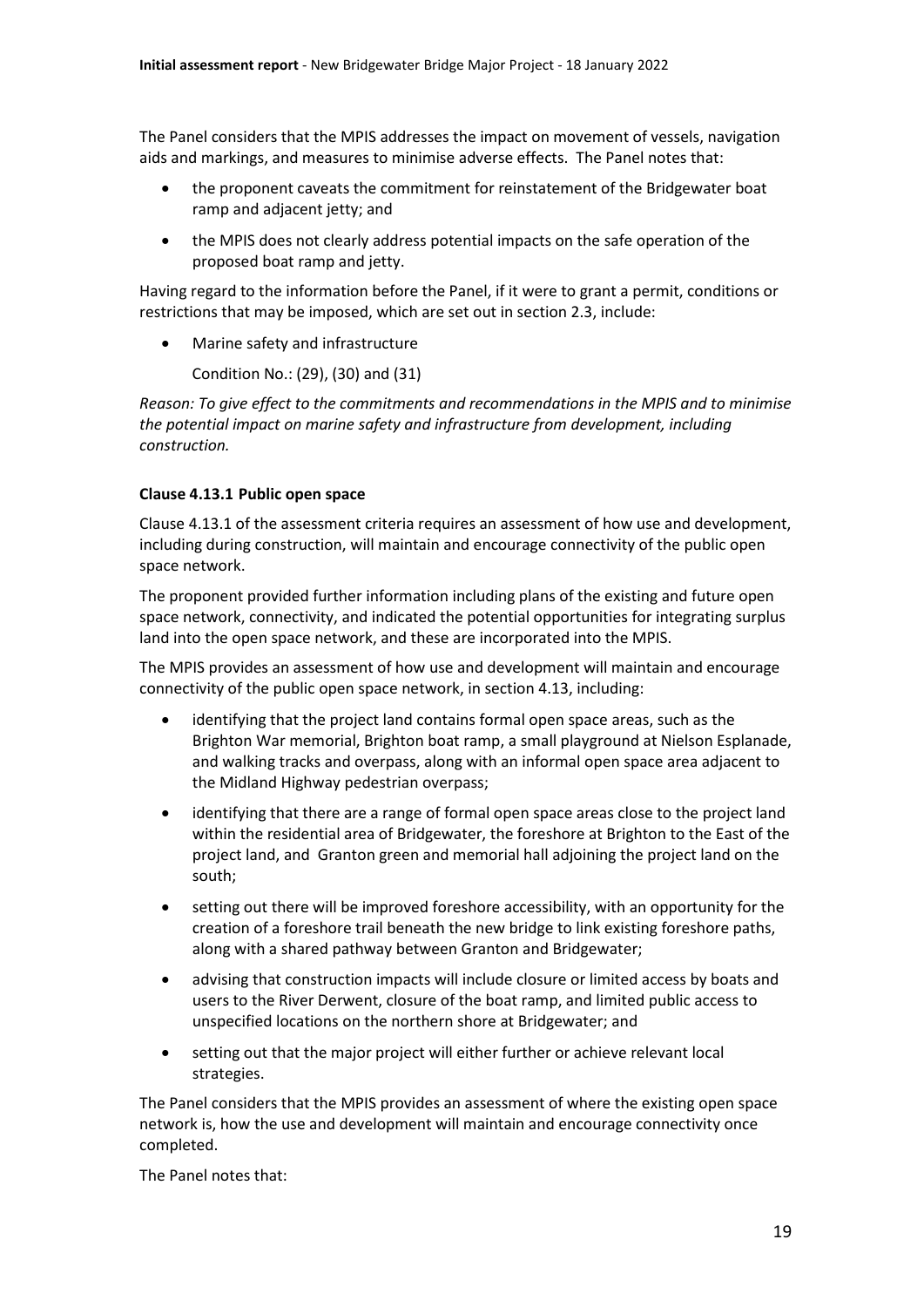- the functional requirements of the use and development must be inferred from the discussion of impacts and plans provided;
- the MPIS provides limited assessment of existing connectivity between areas of public open space;
- there is no clear assessment of or commitments on, how connectivity will be maintained during construction, such as connectivity to the playground at Nielsen Esplanade, the pathway behind Braydon Court and Hayton Place, or access from the commercial area of Bridgewater; and
- issues of connectivity are also dealt with, in part, in clause 4.2.3 Safety and efficiency of the road, rail and public transport network.

The Panel further notes that the ongoing connectivity of the open space network will be effectively addressed under conditions or restrictions associated with clause 4.2.1 Sustainable transport.

Having regard to the information before the Panel, if it were to grant a permit, conditions or restrictions that may be imposed, which are set out in section 2.3, include:

Public open space

Condition No. (32)

• Construction Environmental Management Plan

Condition No. (7) and (8)

*Reason: To give effect to the commitments and recommendations in the MPIS and to maintain and connectivity of the public open space network during construction.*

## <span id="page-21-0"></span>**Clause 4.14.1 Siting and scale**

Clause 4.14.1 of the assessment criteria requires an assessment of how development is designed and sited to not cause an unreasonable loss of amenity to adjacent properties.

The proponent provided further information on the characteristic of existing screening and measures to be put in place to not cause an unreasonable loss of amenity to adjacent properties, including updated plans. This information is incorporated into the MPIS, Appendix F – Solar Modelling Analysis, Appendix BB – Memorandums - 4.13 Public Open Space and 1.14 Siting and Scale , and also set out in figures of Appendix AA – Landscaping Plans.

The MPIS provides an assessment of how development is designed and sited to not cause an unreasonable loss of amenity to adjacent properties in section 4.14.1, including:

- overshadowing is anticipated to impact on 6 Nielson Esplanade throughout the year, but limited to the garden area in December to March. Overshadowing on 21 June will occur from 4 pm to sunset;
- 8, 10 and 12 Nielsen Esplanade will also be overshadowed from 4:00 pm until sunset 21 June;
- there is capacity for overlooking of 6 Nielsen Esplanade, 8 and 13 Gunn Street, and 4, 6 and 8 Waters Loop on the northern shore at Bridgewater, the Black Snake Inn at 650 Main Road and other properties adjoining the southern interchange at Granton;
- existing screening is limited to 1.5 to 1.8m timber fencing, along Nielson Esplanade, Gunn Street, Water Loop and Hayton Place; and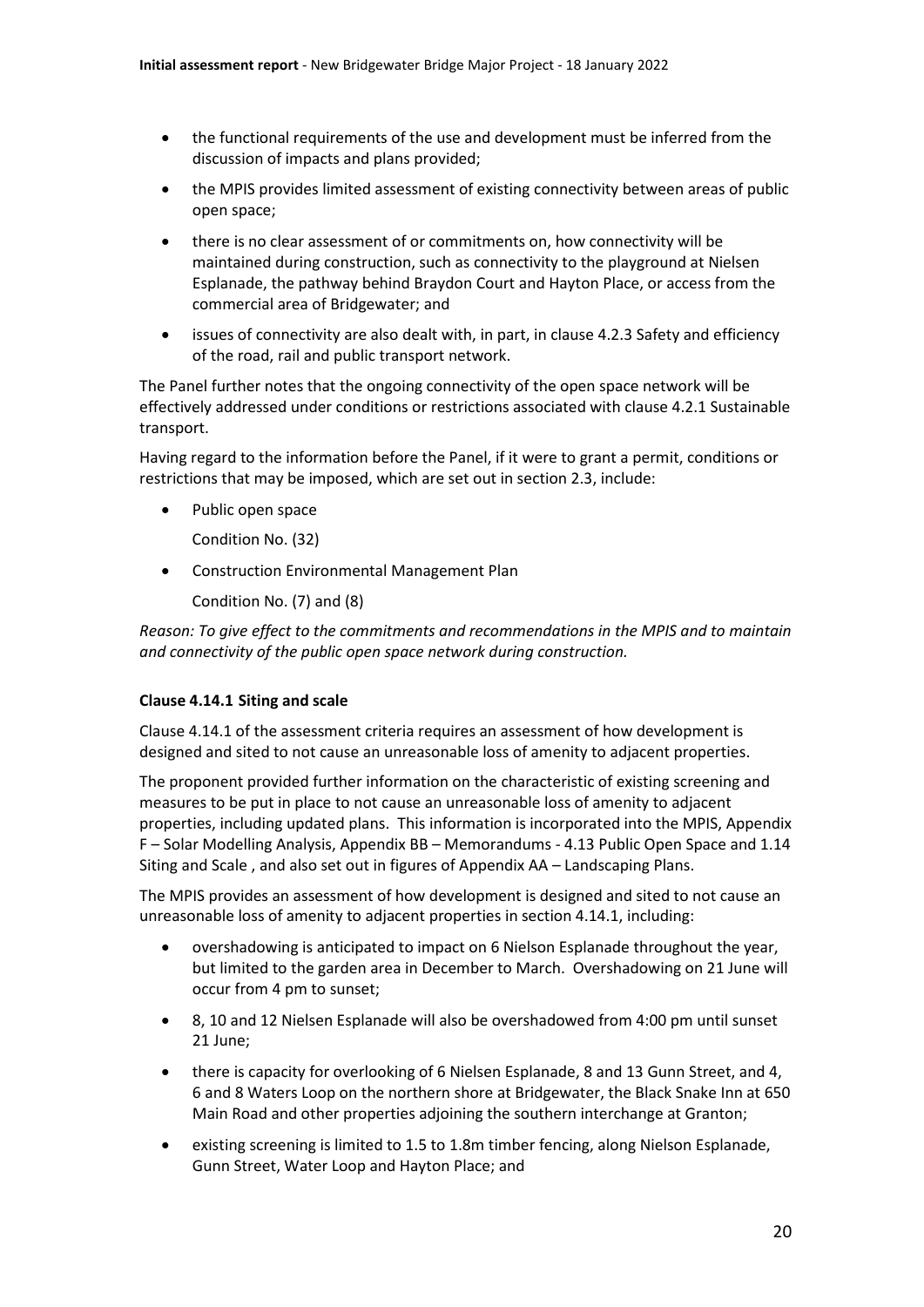• it is proposed to install tree screening as set out in figures 4-15, 4-16 and 4-17 of the MPIS.

The Panel considers that the MPIS provides an assessment of how development is designed and sited to not cause an unreasonable loss of amenity to adjacent properties. The Panel notes that:

- it is unclear if reported potential for overlooking is based on moving vehicles on the highway and off ramps or from pedestrian and cycle paths;
- the reported potential for overlooking appears to be consistent with the August 2021 design with the pedestrian and cycleway located on the eastern side of the proposed new Bridgewater Bridge, instead of the November 2021 design in Appendix AA that depicts the pedestrian and cycleway on the western side; and
- the setback of existing buildings on and adjacent to the project land, and the bulk, height and form, while considered in the solar modelling analysis, are not discussed in the assessment.

Having regard to the information before the Panel, if it were to grant a permit, conditions or restrictions that may be imposed, which are set out in section 2.3, include:

• Landscape plan

Condition No.: (33) and (34)

*Reason: To not cause an unreasonable loss of amenity to adjacent properties*.

## <span id="page-22-0"></span>**Clause 4.15.1 Visual impact**

Clause 4.15.1 of the assessment criteria requires a landscape and visual impact assessment report that demonstrates how development, including during construction, minimises adverse impacts on landscape values and visual amenity.

The proponent provided further information on the material and finishes palette, planting schedule, identified representative view points and assessed the magnitude of change from those viewpoints, along with detailing measures to mitigate adverse impacts on landscape values and visual amenity. This information is incorporated into the MPIS, Appendix  $V - V$ isual Impact Analysis, and also set out in figures of Appendix AA – Finishes schedule.

The MPIS identifies the project land as:

- having a generally moderate scenic quality, with the River Derwent having a high scenic quality;
- being overall moderately sensitive to change, noting that sensitivity is dependent on the viewing location; and
- being in a landscape that has a high capacity to accommodate visual change.

The landscape and visual assessment report (Appendix V) demonstrates how development, including during construction, minimises adverse impacts on landscape values and visual amenity, including:

identifies that the chosen design has a high magnitude of impact due to the chosen colour scheme and decorative lighting, the generally moderate scenic quality of the setting with nearby residential development, balanced by the sensitivity where transport infrastructure is accepted and the moderate visual absorption capacity of the landscape;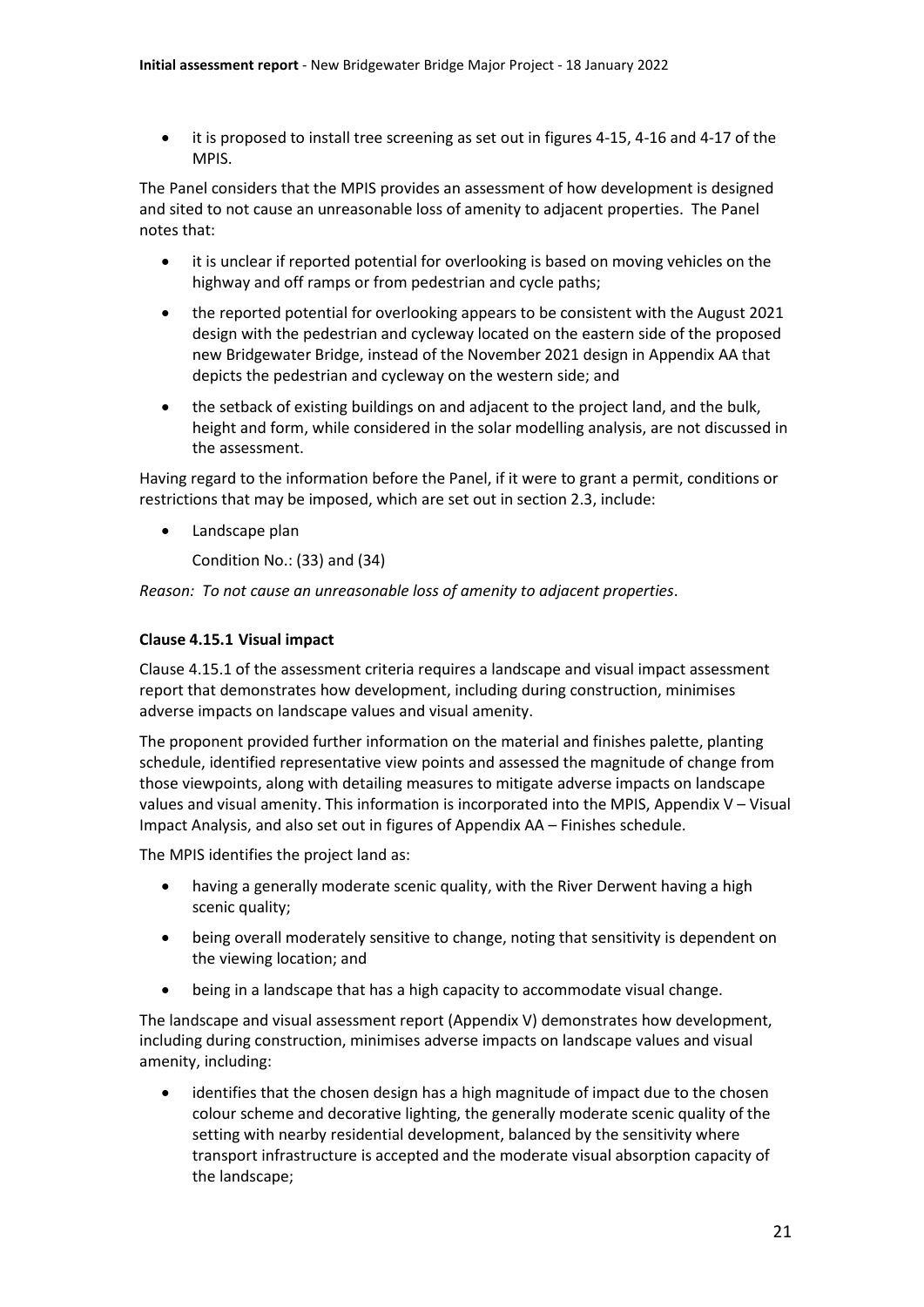- finding that the high magnitude of impact, considering the moderate visual absorption capacity, identifies the development as having a highly significant visual impact that requires mitigation measures;
- identifies a range of mitigation requirements, including measures relating to site management of construction activities, revegetation and landscaping, bridge colour and finishes, the retention of portions of the existing bridge, colour, lighting, and treatment of rock cuttings; and
- finding that retention of the existing Bridgewater Bridge with the new Bridgewater Bridge will lead to a greater visual impact, compared to removing / relocating the lift span and retaining the piles/caissons.

The Panel considers that the MPIS demonstrates how development, including during construction, minimises adverse impacts on landscape values and visual amenity.

The Panel notes that:

- the methodology used to prepare photomontages is not clear; and
- the photomontage depiction of the extent of application and brightness of both the 316 stainless steel, yellow paint finish, and the precast concrete yellow paint finish shown in Appendix AA – Finishes Schedule, is not consistent with the recommendations in Appendix V.

Having regard to the information before the Panel, if it were to grant a permit, conditions or restrictions that may be imposed, which are set out in section 2.3, include:

• Landscape plan

Condition No.: (33) and (34)

• Lighting plan

Condition No.: (35) and (36)

• Final design plans

Condition No.: (4) and (5)

*Reason: To give effect to the commitments and recommendations made in the MPIS and to minimise adverse impacts on landscape values and visual amenity from development.*

## <span id="page-23-0"></span>2.2 Participating regulator matters

## <span id="page-23-1"></span>**Clause 5.1 Environment Protection Authority requirements**

As set out in clauses 5.1.1 to 5.1.7 of the assessment criteria, the requirements of the Environment Protection Authority are for an assessment of air emissions, noise emissions, water quality, stormwater, hydrogeology, contaminated land, and light pollution.

The proponent provided further information on how potential impacts were modelled, including model revisions, potential mitigation strategies and ongoing monitoring.

This information is incorporated into:

- the MPIS;
- Appendix A Section 5 participating regulators;
- Appendix G Aquatic risk assessment;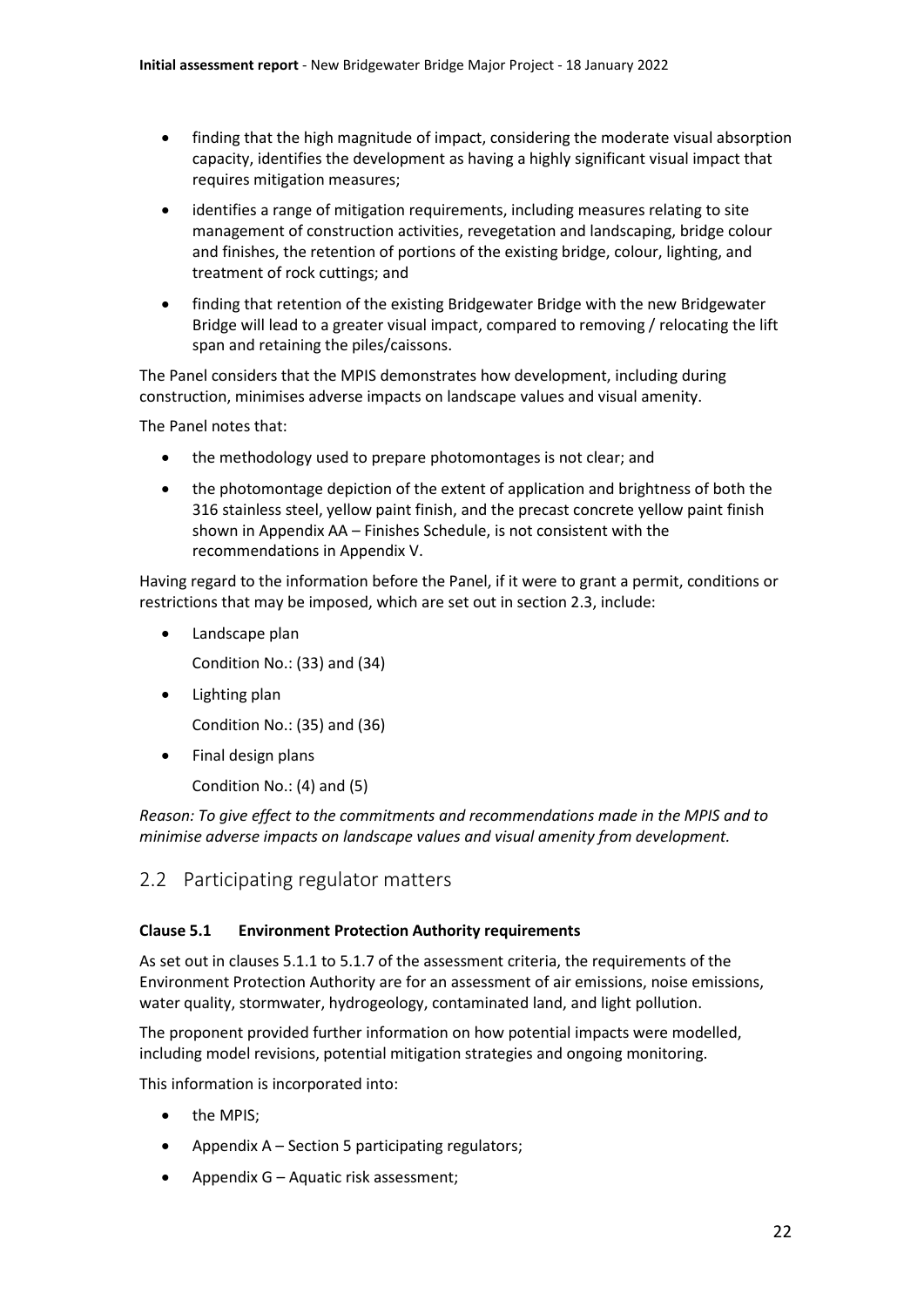- Appendix I Air emission assessment;
- Appendix J Noise impact assessment;
- Appendix N Contamination, Acid Sulfate Soil, Waste and Groundwater Investigation;
- Appendix Q Artificial light impact assessment and management plan;
- Appendix R Hydrodynamic modelling; and
- Appendix Z Stormwater assessment.

The MPIS identifies that the use and development has the potential to cause or contribute to environmental nuisance and/or environmental harm through the emission, discharge, depositing or disturbance of pollutants.

The Panel considers that based on the preliminary condition advice, including reasons, provided by the Board of the Environment Protection Authority (EPA), the MPIS addresses the relevant assessment criteria. A copy of the preliminary condition advice is included in Appendix 2 of this report.

The Panel notes the preliminary condition advice includes overlap with other conditions that the Panel may impose, if it were to grant a permit, such as, the lighting plan;

Having regard to the information before the Panel, if it were to grant a permit, conditions or restrictions that may be imposed are those recommended by the EPA.

The Panel also considers that, if it were to grant a permit, it would designate the EPA as the relevant regulator responsible for enforcement of the following conditions.

• Environment Protection Authority

Condition No.: G1 to G7, A1 to A5, D1, FF1, GW1, H1 to H3, L1 and L2, M1, N1 to N6, S1 and S2, WM1, and WQ1 to WQ8

## <span id="page-24-0"></span>**Clause 5.2 Tas Gas requirements**

Clause 5.2 of the assessment criteria requires an assessment of the potential impacts of the proposed development and construction on gas infrastructure.

The MPIS provides an assessment of the potential impacts of development and construction on gas infrastructure in section 5.2, including:

- a description of works to be carried out within 150m and 25m of a gas pipeline, outlining the nature and location of the works; and
- proposed risk and mitigation controls.

The Panel considers that based on the preliminary condition advice, provided by Tas Gas, the MPIS addresses the relevant assessment criteria. A copy of the preliminary condition advice is included in Appendix 2 of this report.

The Panel notes the preliminary condition advice is unclear in the timing of recovering costs, and if reference to Tas Gas procedure requirements relate to any particular document or set of standards that could be accurately referenced.

Having regard to the information before the Panel, if it were to grant a permit, conditions or restrictions that may be imposed are those recommended by Tas Gas.

The Panel also considers that, if it were to grant a permit, it would designate Tas Gas as the relevant regulator responsible for enforcement of the following conditions.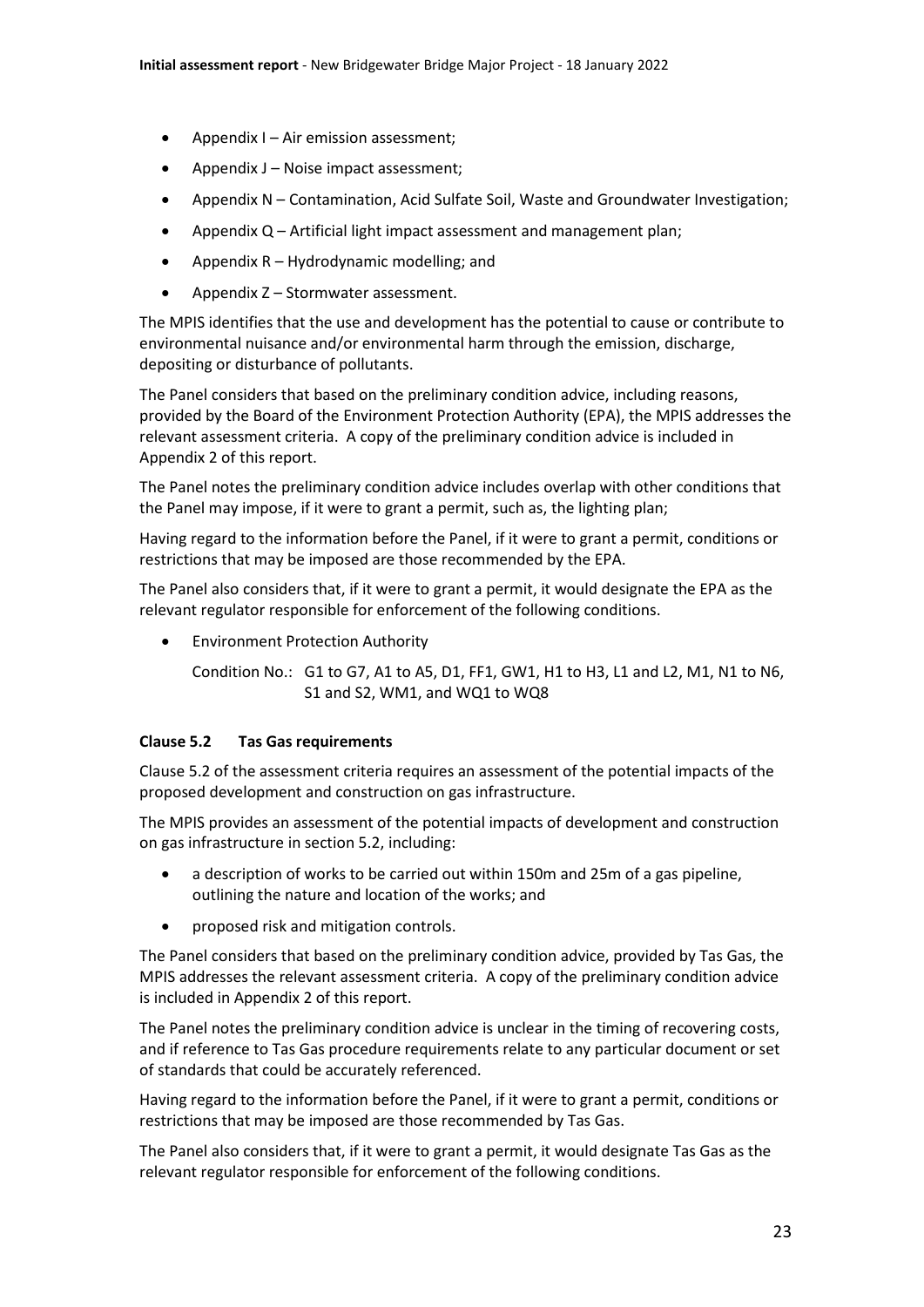• Tas Gas

Condition No. (40), (41) and (42)

## <span id="page-25-0"></span>**Clause 5.3 TasWater requirements**

Clause 5.3 of the assessment criteria requires an assessment of how the potential impacts on water and sewerage infrastructure are avoided or mitigated.

The MPIS provides an assessment of how the potential impacts on water and sewerage infrastructure are avoided or mitigated in section 5.3, including:

- the expected consequential changes expected to water and sewer infrastructure;
- the expected measures to avoid or mitigate impacts; and
- provision of a service tray capable of accommodating 3 x 300mm pipes, together with associated air valves, vents and scour points.

The Panel considers that based on the preliminary condition advice, provided by TasWater, the MPIS addresses the relevant assessment criteria. A copy of the preliminary condition advice is included in Appendix 2 of this report.

The Panel notes that while the MPIS contains a summary list, the plans in Appendix A do not overlay the permanent works footprint as stated in the MPIS, instead they overlay the project land boundary.

The Panel also notes:

- the preliminary condition advice contains terms such as "developer", "applicant" and the like, while the term "proponent" which is used in section 60 of the *Land Use Planning and Approvals Act 1993;*
- the interaction between powers in the *Roads and Jetties Act 1935* and the *Water and Sewerage Industry Act 2008,* is unclear.

Having regard to the information before the Panel, if it were to grant a permit, conditions or restrictions that may be imposed are those recommended by TasWater.

The Panel also considers that, if it were to grant a permit, it would designate TasWater as the relevant regulator responsible for enforcement of the following conditions:

• TasWater

Condition No. (43) to (60)

## <span id="page-25-1"></span>**Clause 5.4 Tasmanian Heritage Council requirements**

Clause 5.4 of the assessment criteria requires a heritage impact statement detailing how development, including during construction, will avoid or mitigate adverse impact on the historic cultural heritage significance of each registered place.

The proponent provided further information including:

- identifying local heritage places and registered places;
- addressing requirements of Schedule 1 Objectives of the Act and in particular Part  $2(g)$ ;
- more definitive comparative analysis of the heritage significance of the Bridgewater Bridge;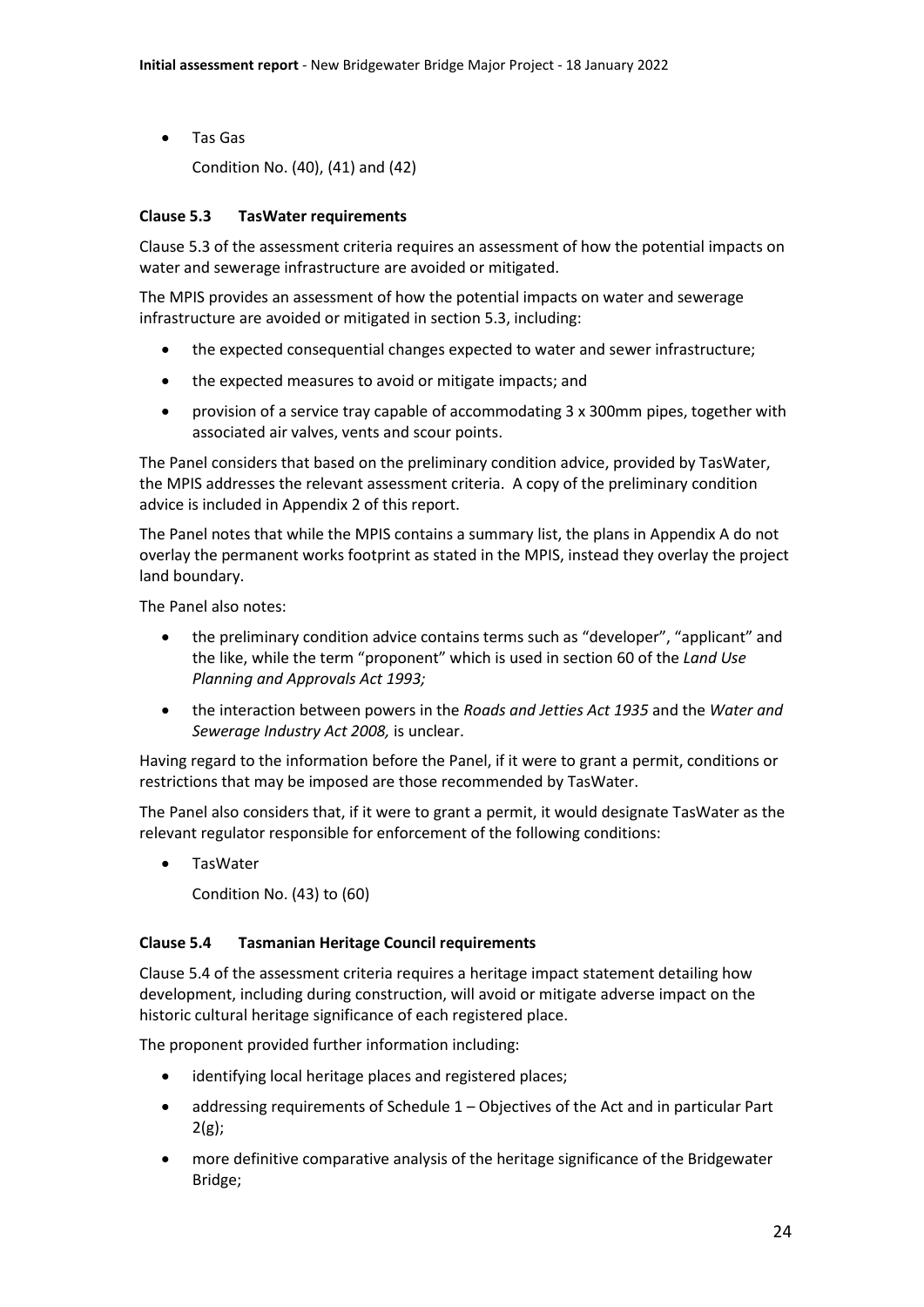- an options analysis for the full or partial retention of the Bridgewater Bridge;
- a final, updated, heritage impact statement; and
- final Statement of Archaeological Potential (SoAP) and an Archaeological Method Statement (AMS) for the registered places within the project land.

This information is incorporated into the MPIS, Appendix L – Heritage Impact Statement and Appendix X – Comparative analysis.

The MPIS identifies the following registered places, and parts of places within the project land, as having historic cultural heritage values:

- No. 618 Bridgewater Bridge including the convict-built causeway the 1874 and 1893 Bridgewater Bridge ruins, and the 1942 to 1946 Road Rail Bridge, shown in CPR 10257;
- No. 1612 Former Blacksnake Inn, 650 Main Road, Granton, comprising folio of the Register 246061/1.

The Panel considers that the MPIS largely addresses the relevant assessment criteria based on the preliminary condition advice, including advice that the amendments to the MPIS address their information requirements, provided by the Tasmanian Heritage Council (THC). A copy of the preliminary condition advice is included in Appendix 2 of this report.

The Panel notes:

- the extent of the listing for Black Snake Inn remains unclear; and
- increased impacts of flood on registered places have not been considered in the heritage impact statement.

Having regard to the information before the Panel, if it were to grant a permit, conditions or restrictions that may be imposed are those recommended by the Tasmanian Heritage Council.

The Panel also considers that, if it were to grant a permit, it would designate the THC as the relevant regulator responsible for enforcement of the following conditions:

• Tasmanian Heritage Council

Condition No. (61)

## <span id="page-26-0"></span>**Clause 5.5 Department of Primary Industries, Parks, Water and Environment requirements**

The Department of Primary Industries, Parks, Water and Environment requirements require an assessment of aquatic and terrestrial flora, threatened fauna and Aboriginal heritage, set out in clauses 5.5.1, 5.5.3 and 5.5.4 of the assessment criteria.

The proponent provided further information on numbers and area of flora species to be taken, how direct impacts to animals, including nests and eggs, will be managed, numbers of eggs and nests to be impacted, and confirmation on whether any protected sites would be impacted. This information is incorporated into the MPIS, Appendix G – Aquatic risk assessment, Appendix H – Natural values assessment, and Appendix A – Section 5 participating regulators.

The MPIS identifies the following species or nests occurred or were likely to occur within the project land, along with measures to avoid, mitigate or offset impacts on these species: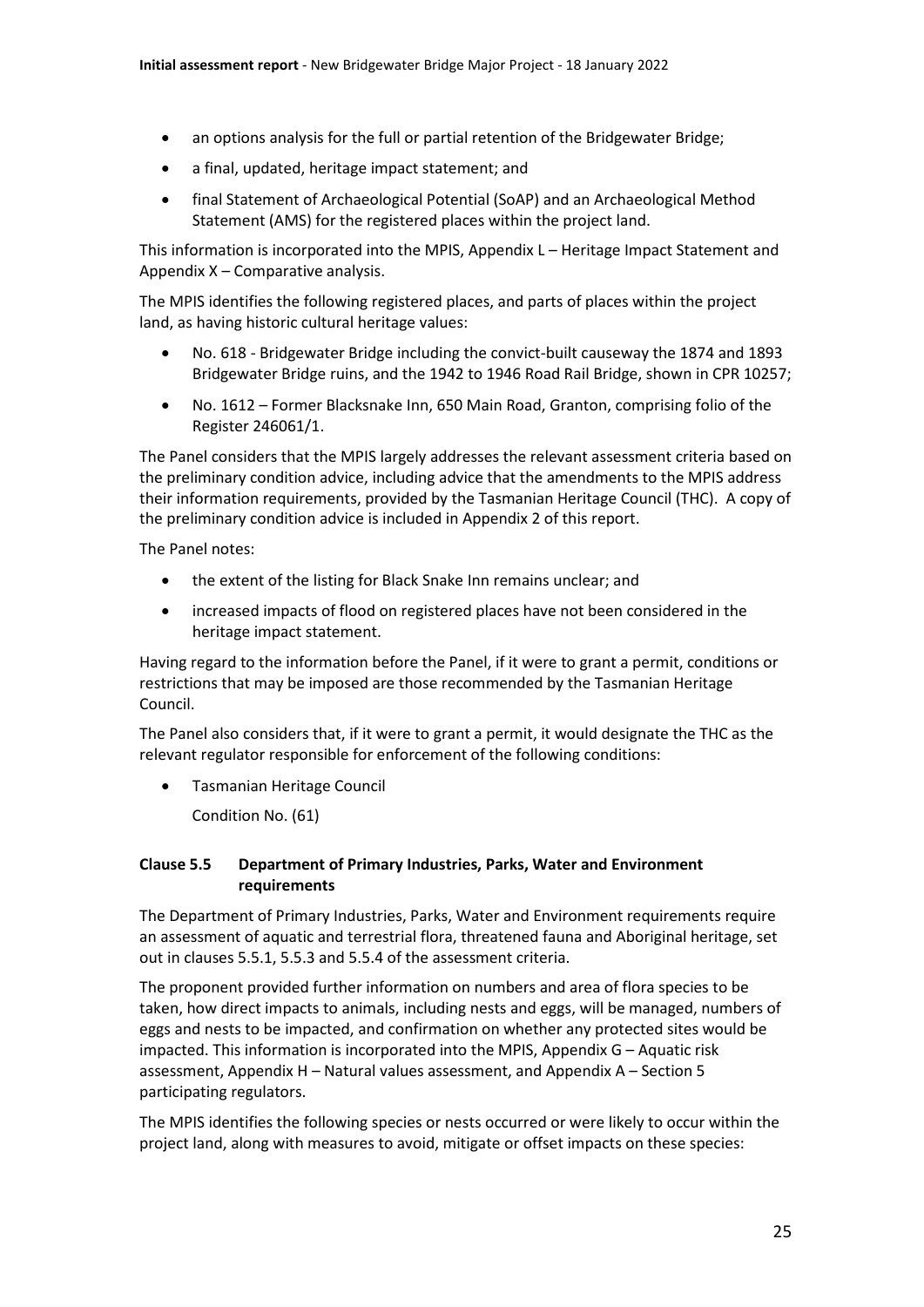- *Austrostipa bigeniculata* (double-jointed speargrass) is listed as rare on the Tasmanian Threatened Species Protection Act 1995 (TSPA)
- *Vittadinia gracilis* (woolly new-holland-daisy) is listed as rare on the Tasmanian Threatened Species Protection Act 1995 (TSPA)
- Ruppia *megacarpa* (largefruit seatassel), listed as rare on the TSPA;
- Prototroctes *maraena* (Australian grayling), listed as vulnerable on the TSPA;
- Podiceps *cristatus* ( great crested grebe), listed as vulnerable on the TSPA; and
- Botaurus *poiciloptilus* (Australasian bittern); and
- nests of other waterbird species.

The MPIS also identifies three Aboriginal heritage sites within the project land.

The Panel considers that based on the preliminary condition advice, provided by the Department of Natural Resources and Environment Tasmania (DNRET), (formerly Department of Primary Industries, Parks, Water and Environment), the MPIS addresses the relevant assessment criteria. A copy of the preliminary condition advice is included in Appendix 2 of this report.

The Panel notes the preliminary condition advice:

- contains terms with uncertain meaning, such as, "direct Project footprint", "works area" and "construction footprint"; and
- supports the MPIS commitments 55, 58 and 60, but these have not been incorporated into the participating regulators recommended conditions.

The Panel also notes under section 60ZZP(4) of the Act, the Panel must impose any final condition or restriction provided in DNRET final advice under section 60ZZF(1) of the Act in relation to the *Aboriginal Heritage Act 1975* and the *Threatened Species Protection Act 1995.*

Having regard to the information before the Panel, if it were to grant a permit, conditions or restrictions that may be imposed are those recommended by the Department of Natural Resources and Environment Tasmania.

The Panel also considers that, if it were to grant a permit, it would designate DNRET as the relevant regulator responsible for enforcement of the following conditions:

• DNRET conditions or restrictions

Condition No. (62) to (68)

## <span id="page-27-0"></span>**Clause 5.5.2 Vegetation communities**

Clause 5.5.2 of the assessment criteria requires assessment of how the potential impacts of development, including during construction, on vegetation communities listed under the *Nature Conservation Act 2002* are avoided, mitigated or offset, and provide details of any proposed measures to mitigate or offset adverse impacts on biodiversity and nature conservation values, where impacts cannot be avoided.

The proponent provided further information on the extent of impacts to the wetland vegetation community in response to clarifying of the extent of reclamation and impacts on species listed under the *Threatened Species Protection Act 1995*.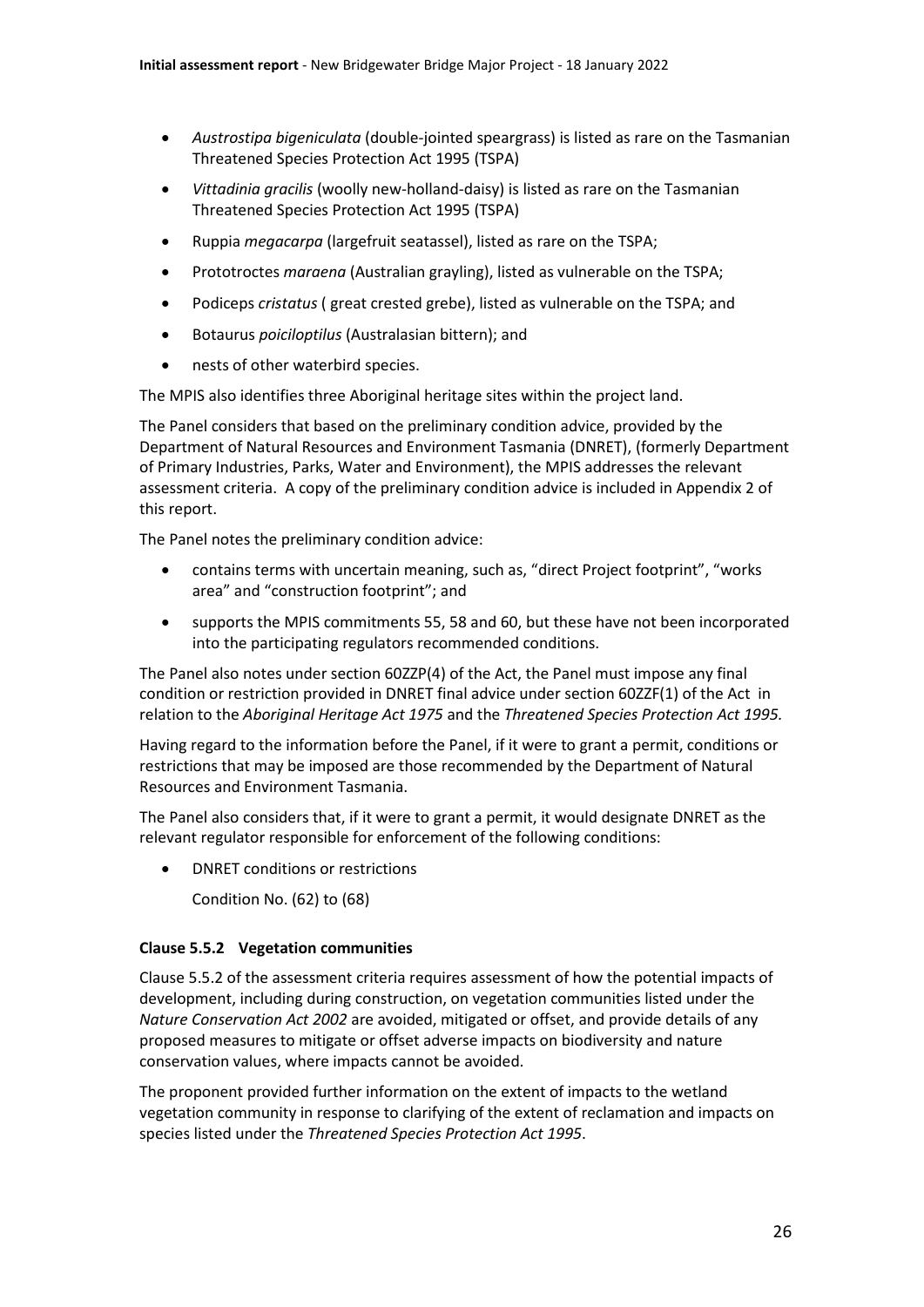This information is incorporated into the MPIS, Appendix G – Aquatic risk assessment, Appendix H – Natural values assessment, Appendix A – Section 5 participating regulators, and Appendix BB – memorandum for dredging and reclamation.

The MPIS provides an assessment of impacts on threatened native vegetation communities including:

- identifying that direct impacts (clearance and conversion) from reclamation and piling is in the range of 2.5-3.3ha of wetlands;
- identifying potential impacts of up to 16.3ha, which comprises all the wetland community with the "potential permanent works area", with potential impacts from sedimentation, localised scouring, release of contaminants, and shadowing.
- the Aquatic risk assessment considering the potential for impacts from deposition to be negligible;
- considering the impact on the threatened species community in the context of the bioregional and state distribution of the community; and
- recommending mitigation measures.

The Department of Natural Resources and Environment Tasmania provided further information to the Panel, noting it supported commitments 35 through to 43, and 52, 53 and 54 of the MPIS, and recommending the mitigation measures for the construction phase outlined in section 5.5.2.2 of the MPIS are applied.

The Panel considered the MPIS assessment of how the potential impacts of development, including during construction, on vegetation communities listed under the *Nature Conservation Act 2002* are avoided, mitigated or offset.

The Panel notes that the recommended mitigation measures in the MPIS include recommendations only applicable to terrestrial native vegetation communities or are also applicable to clauses 5.1, and 5.5.1.

Having regard to the information before the Panel, if it were to grant a permit, conditions or restrictions that may be imposed, which are set out in section 2.3, include:

• Construction environment Management Plan

Condition No.  $(8)(f)$ ,  $8(g)$  and  $(8)(h)$ 

• vegetation communities

Condition No. (37)

• Weed Disease and Hygiene Management Plan

Condition No. (38) and (39)

Reason: To give effect to commitments and recommendations in the MPIS and to avoid and mitigate potential impacts on threatened native vegetation communities.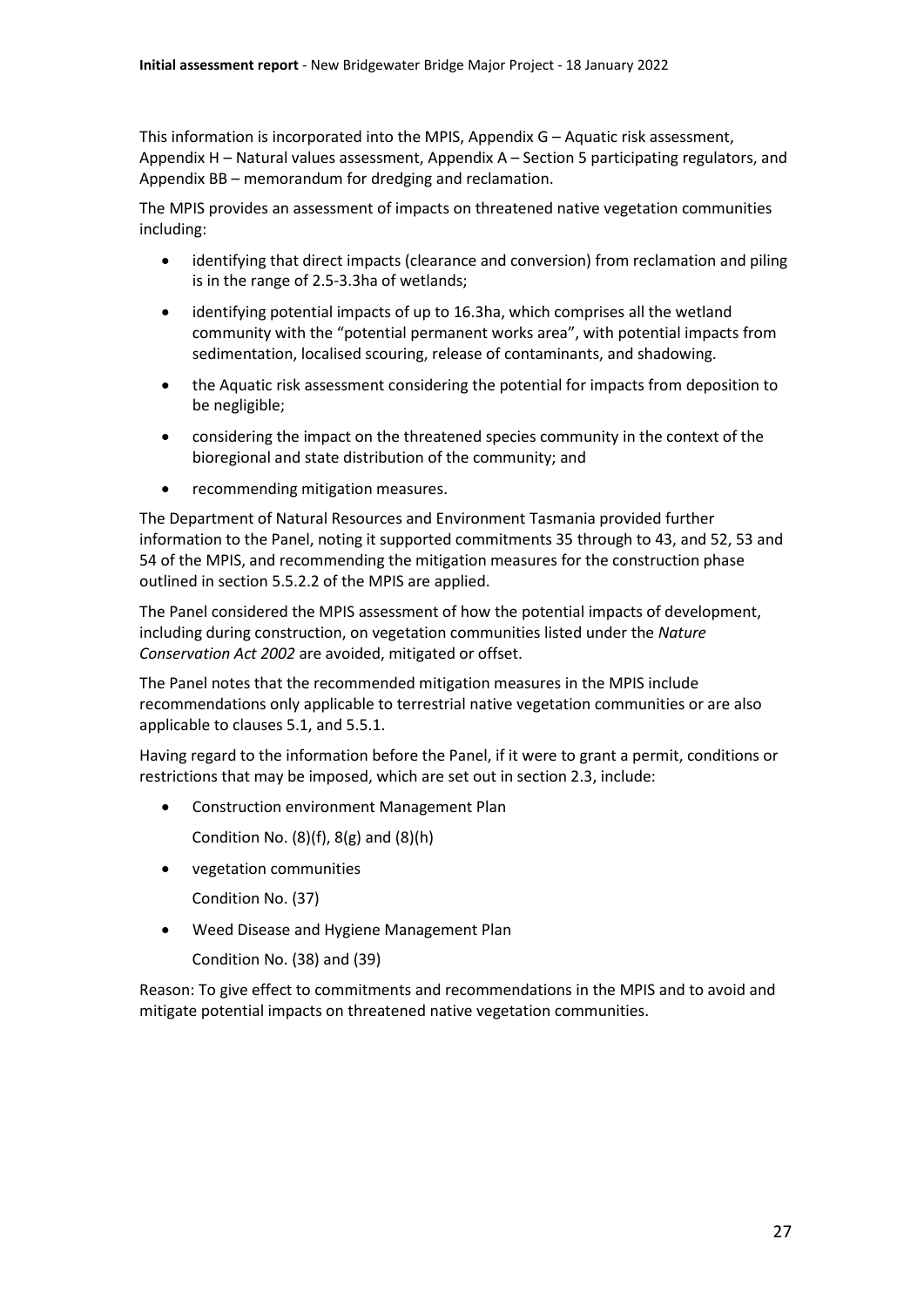## <span id="page-29-0"></span>2.3 Conditions and restrictions

The following conditions or restrictions include what the Panel may impose, if it were to grant a permit.

Where practicable, conditions and restrictions are drafted so that only either the relevant decision maker or a participating regulator may be responsible for enforcement.

References to the relevant decision maker means the Commission or Panel with relevant regulators responsible for enforcement separately identified.

The conditions or restrictions include the matters identified in section 2.0 of this report, above, along with additional conditions that may be necessary for the effective operation of a permit. These additional conditions include those set out under the headings in Approved and endorsed plans and Staging.

Conditions or restrictions have been included to give effect to commitments and recommendations set out in the MPIS, where considered necessary, noting the MPIS has no ongoing status unless referenced in a permit.

#### **Approved and endorsed plans**

- (1) Final design plans and management plans, approved or endorsed under a condition of this permit, form part of the permit.
- (2) Works must be undertaken in accordance with approved or endorsed final design plans and management plans.
- (3) Approved or endorsed final design plans and management plans must not be altered or modified without the written consent of the relevant decision maker, or the relevant regulator responsible for enforcement of a management plan.

## **Final design plans**

- (4) Prior to the commencement of works, final design plans prepared by a suitably qualified person, must be provided to the satisfaction of the relevant decision maker.
- (5) The final design plans must:
	- (a) be fully dimensioned and drawn to a scale;
	- (b) be generally in accordance with Sheet No 0002(dated 11 Nov-21), 0003 (dated 15 Nov-21), 0005 (dated 11 Nov-21), 0006-0008, (dated 11 Nov-21) and 0009 (dated 10 Nov-21) in Appendix AA of the MPIS dated November 2021, prepared by the Department of State Growth, but modified:
		- (i) to not include development or works in folio of the Register 156256/20, 37 Black Snake Road;
		- (ii) to locate development of the road network, including footpaths but excluding vehicle crossings, no closer to the Granton Watch House than the existing footpath; and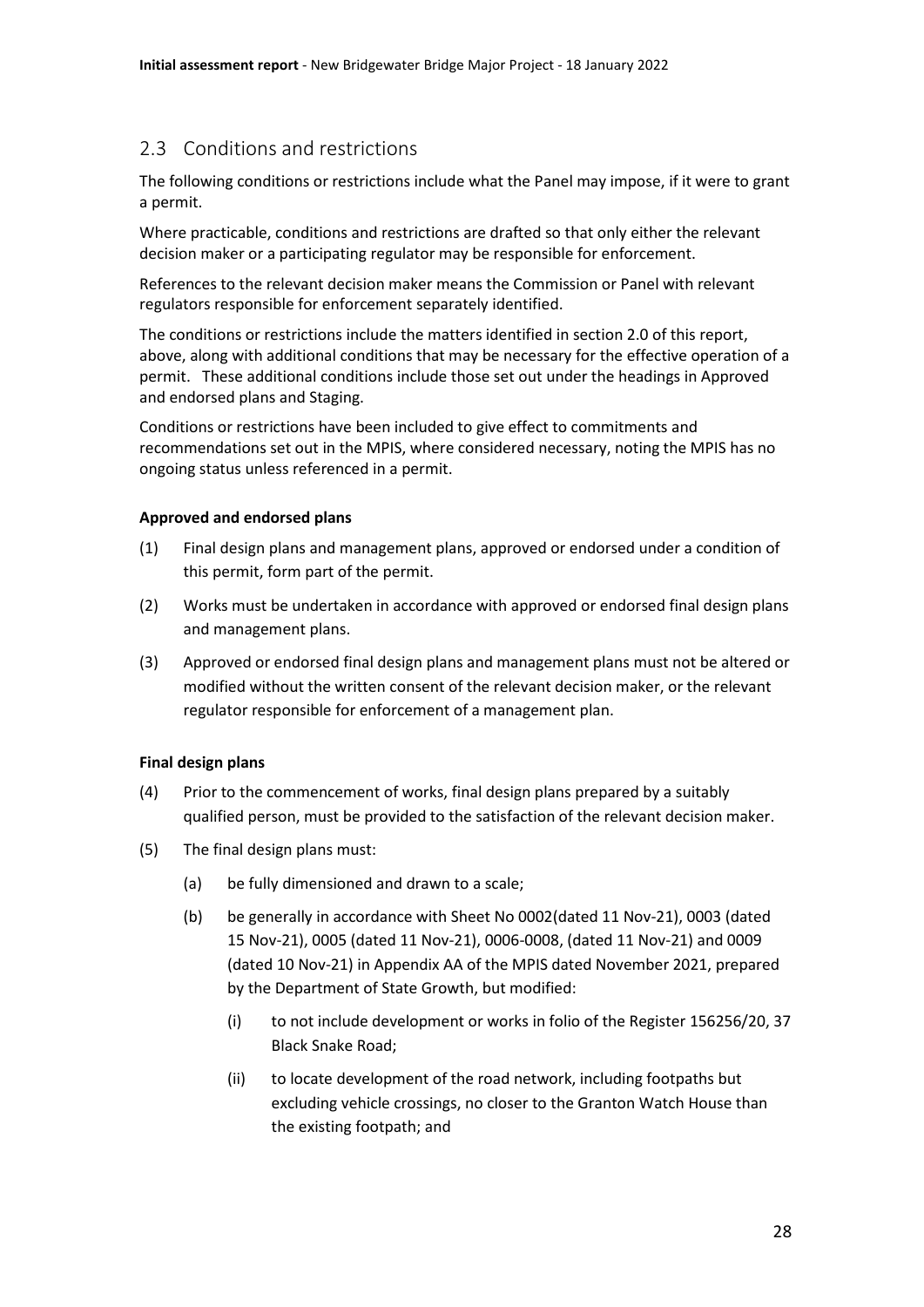- (iii) So that the height of roads on the south side of the River Derwent, near the intersection of Main Road and Black Snake Road, is higher than a 1% annual exceedance probability from a flood event in 2090;
- (c) respond to issues identified in previous road safety audit reports;
- (d) include plans of access provisions for land impacted by the new works;
- (e) provide reasonable provision for U-turns to accommodate local traffic requirements on roads with turning limitations to or from intersecting roads or properties;
- (f) provide *Disability Discrimination Act 1992* (Cth) compliant paths;
- (g) provide bus stops in consultation with public transport providers;
- (h) provide safe pedestrian and cyclist crossing points where paths meet roadways and other paths, and to provide access to bus stops;
- (i) provide for the creation of a foreshore trail beneath the new bridge at Bridgewater;
- (j) must include a materials and finishes schedule that sets out the materials and finishes used that have
	- (iv) a colour palette of natural and muted hues; and
	- (v) low reflectivity to avoid glint and glare;
- (k) include the final location and specifications of all structures;
- (l) show staging of development; and
- (m) be consistent with the requirements of any other permit condition.

#### **Staging**

(6) The major project may be completed in stages in accordance with the approved or endorsed final design plans and management plans.

#### **Construction Environmental Management Plan**

- (7) Prior to the commencement of construction, a Construction Environmental Management Plan prepared by a suitably qualified person must be provided to the satisfaction of the relevant decision maker.
- (8) The Construction Environmental Management Plan must:
	- (a) Set out how reclamation works will be managed and must include:
		- (i) measures to minimise sediment dispersal during reclamation, outside of reclamation areas, such as, use of geofabric and siltscreens, or timing of works during low or incoming tides;
		- (ii) details of how the Northern reclamation will be removed at the completion of construction of the new bridge;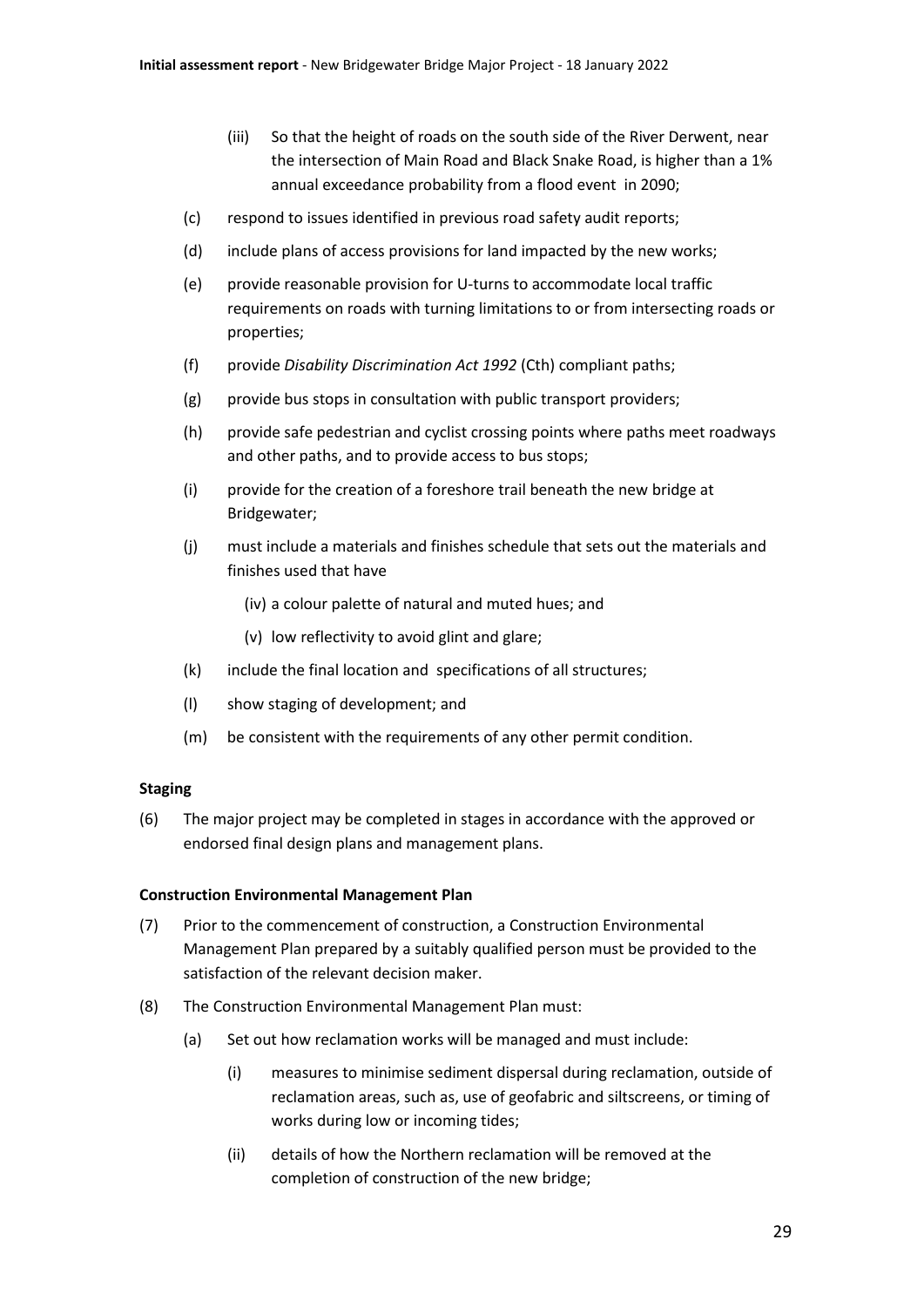- (iii) details of a monitoring program to monitor reclamation for sediment plumes in the River Derwent;
- (iv) management actions to be undertaken in the event sediment plumes are identified in the River Derwent.
- (b) set out the methodology for installing temporary piles and bridge piles, that minimises sediment dispersal;
- (c) set out the methodology for removing temporary piles that minimises sediment dispersal, or where they cannot be removed, cutting off temporary piles at or below the river bed;
- (d) Set out the management strategies, including monitoring, to be applied to minimise the risk to causeway embankment failure;
- (e) detail how public access to the playground and informal walking track at Nielson Esplanade will be retained during construction;
- (f) include construction diagrams and maps that identify areas of the wetlands threatened native vegetation community to be excluded from clearance and conversion;
- (g) set out that motorised vessels are not be used in water less than 0.7m in depth;
- (h) set out that motorised vessels operating in water between 0.7 and 1.2m in depth must have a shallow draft and use short-shaft motors; and
- (i) show staging of development and works and the timing of giving effect to relevant conditions.

## **Transport**

- (9) The major project (including new or modified local roads, parking, pedestrian and cycle infrastructure) must be designed to meet relevant design, engineering and safety guideline including *Austroads Guide to Traffic Management*, with new roads joining existing roads in a smooth and continuous fashion, in accordance with advice from the road authority.
- (10) Independent Road Safety Audits, undertaken in accordance with advice from the road authority, the *Austroads Guide to Road Safety, Part 6, 2019*, for all stages of the Project development, including pre-opening, must be provided to the satisfaction of the relevant decision maker.
- (11) Safe pedestrian and cyclist access must be maintained around work sites during construction. In circumstances where pedestrian and cyclist access is restricted or removed due to construction activities, an alternative route (which complies with the relevant standards) will, in so far as possible, be provided and signposted .
- (12) Temporary changes to bus stops and routes must be determined in consultation with Metro and other relevant bus operators to minimise disruption to public transport services during the works.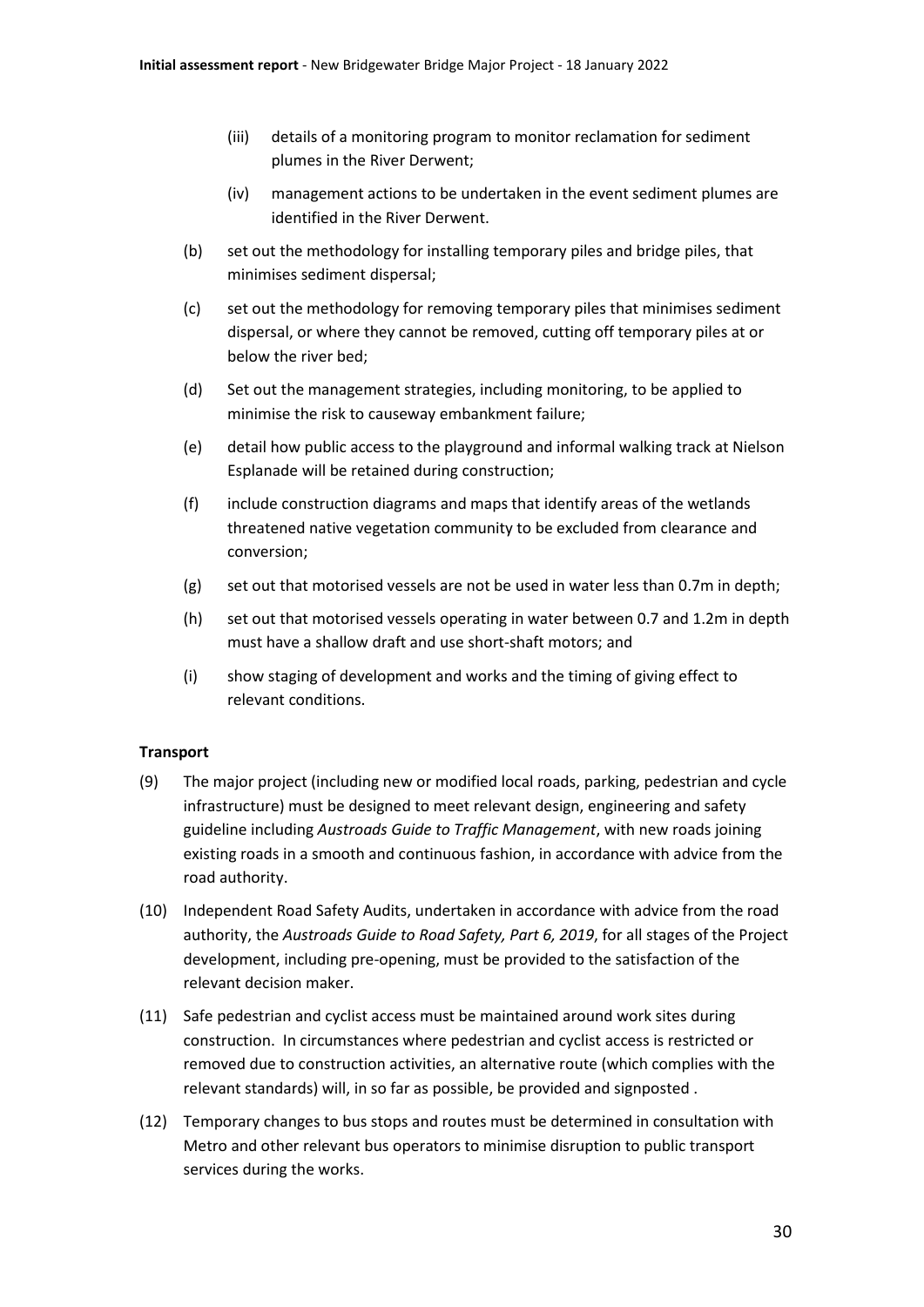- (13) Prior to the commencement of construction, a Construction Traffic Management Plan prepared by a suitably qualified person, must be provided to the satisfaction of the relevant decision maker.
- (14) The construction traffic management plan must be prepared in accordance with Australian Standards, AS1742.3:2019 and include:
	- (a) details of how advice of delays to motorists will be communicated;
	- (b) consideration of all property access and road users including vehicles, light and heavy, public transport, pedestrians and cyclists;
	- (c) minimises adverse impact on access for commercial and residential properties;
	- (d) detail the staging of construction outside and within the existing road network;
	- (e) a requirement to maintain at least 1 lane of traffic flow in each direction along the Midland Highway at all times;
	- (f) construction of the majority of the bridge structure whilst maintaining traffic flow on the existing causeway/ bridge infrastructure;
	- (g) transferral of all or part (2 lanes or 4 lanes) of traffic flow onto new bridge structure using temporary detours whilst construction of the northern and southern interchanges are under construction;
	- (h) utilising existing road corridors (such as Main Road) as detour routes whilst interchanges are under construction;
	- (i) where possible a construction speed limit of 60-km/h should be provided to minimise travel delays through or past the construction site; and
	- (j) advanced warning signage placed on the southern approach to the Bowen Bridge on the Brooker Highway (prior to Elwick Road junction) and Midland Highway on the northern approach to the East Derwent Highway roundabout to provide a detour route and reduce traffic flow through the construction site.

#### **Bushfire-prone areas**

- (15) The following must not be stored on the project land during construction or operation:
	- (a) hazardous chemicals of a manifest quantity;
	- (b) explosives in a classified explosives location, or large explosives location under the Explosives Act 2012.

#### **Dredging and reclamation**

- (16) There is to be no dredging.
- (17) The areas of reclamation must not exceed  $5500m<sup>2</sup>$  at the southern site, and 2500 $m<sup>2</sup>$  at the northern site, and must be in accordance with the location and dimensions set out in the plan Connectivity to Existing Road Network, Burbury consulting, dated, 11/11/2021.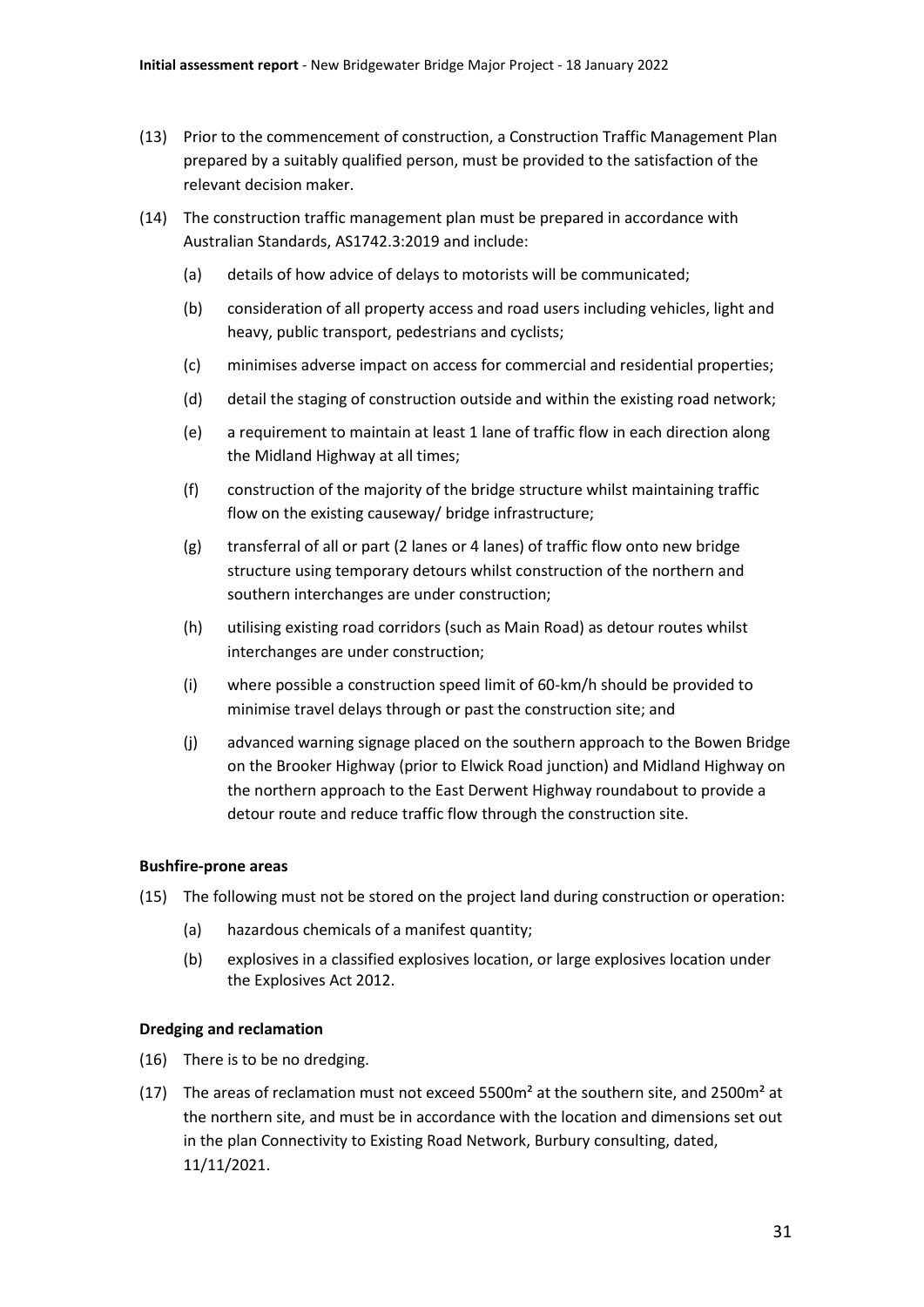- (18) Each reclamation area is to be armoured with rock or similar erosion protection measures to minimise the risk of predicted 1%AEP erosion events in 2090.
- (19) Reclamation must use:
	- (a) clean fill; or
	- (b) solid inert fill material, Category A landfill set out in the *Landfill Sustainability Guide 2004* (DPIWE, 2004) that is categorised as level 1 fill material in *Bulletin 105, Classification and Management of Contaminated Soil for Disposal;*

#### **Flood Management Plan**

- (20) Prior to the commencement of construction, a flood management plan prepared by a suitably qualified person must be provided to the satisfaction of the relevant decision maker.
- (21) The flood management plan must:
	- (a) set out:
		- (i) the flood mitigation or reduction measure to be put in place so that there is no increase in flood risk from development to the Watch House, 1, 2, 4, 5 and 7 Wallace Street, 1 to 5 Riverside Drive, 37 Black Snake Road and the former Black Snake Inn, compared to a 1% annual exceedance probability in 2090 without the new Bridgewater Bridge having been constructed;
		- (ii) how flood risk from temporary works during construction will be managed;
		- (iii) how access to services is maintained;
	- (b) be based on a hydrodynamic model of the final design plans.

#### **Geoconservation**

- (22) Prior to the commencement of works, a study of the Brooker sub-site of the Granton to New Norfolk Quaternary Stratigraphic Sites prepared by a suitably qualified person that details the geodiversity values of the sub-site must be provided to the satisfaction of the relevant decision maker.
- (23) Within 1 year after the new Bridgewater Bridge being open to traffic, provide an addendum to the study of the Brooker- sub-site of the Granton to New Norfolk Quaternary Stratigraphic Sites prepared by a suitably qualified person that documents the geodiversity values encountered during works and those remaining post construction.

#### **Landslip risk**

- (24) For all cuttings identified on drawing numbers 008 and 009 G.Arrangement-04.dwg :
	- (a) construct catch drains above new cuttings and install drape netting; or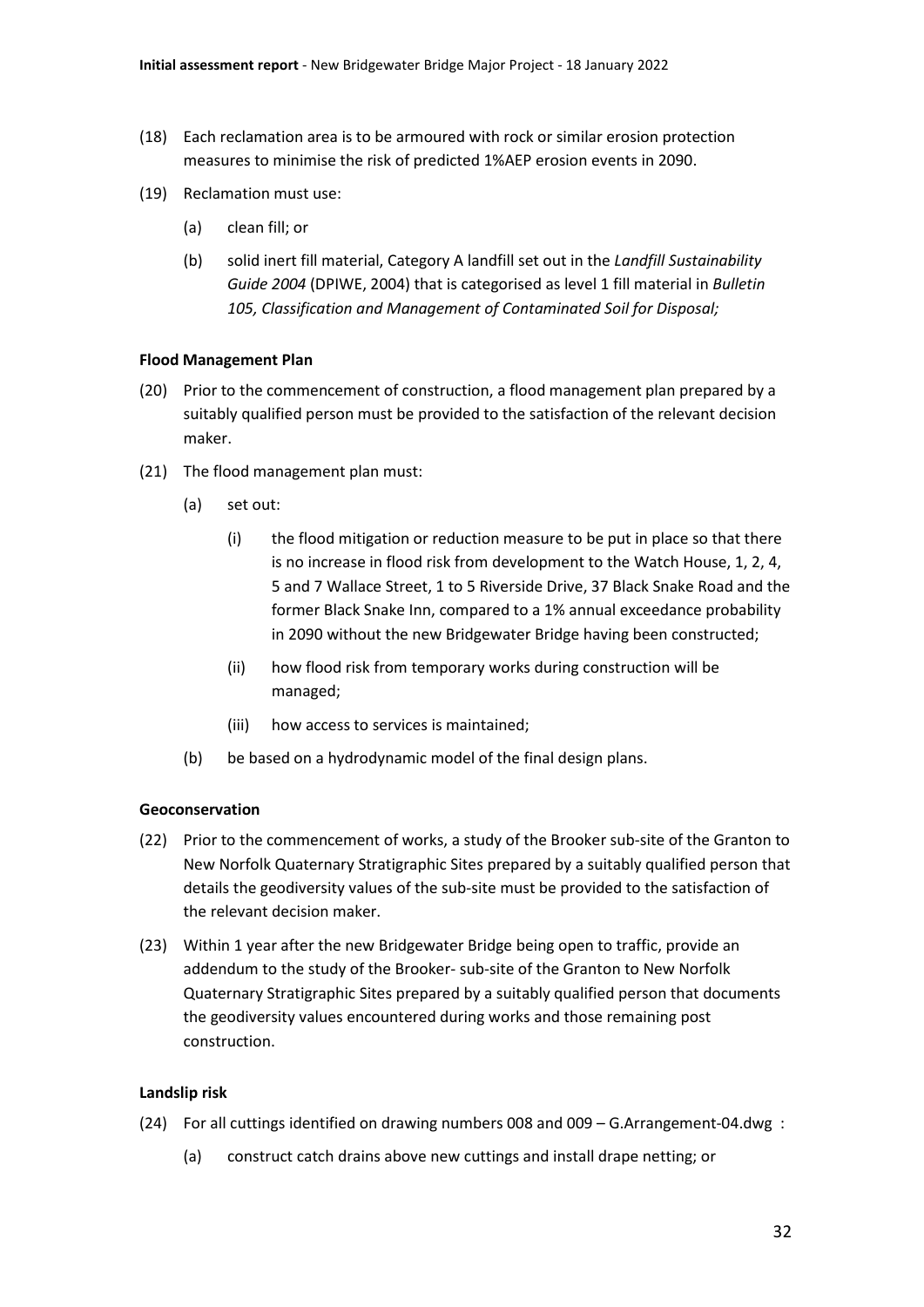- (b) apply alternative strategies to the satisfaction of the relevant decision maker to mitigate rock fall;
- (25) For all new cuttings identified on the eastern side of the River Derwent drawing numbers 002– G.Arrangement-04.dwg:
	- (a) construct catch drains above each cutting;
	- (b) install drape netting; or
	- (c) apply alternative strategies to the satisfaction of the relevant decision maker to mitigate rock fall.

#### **Local heritage**

- (26) A vehicle crossing is to be provided into and out of the Granton Watch House property.
- (27) There is to be no demolition of buildings at 37 Black Snake Road.
- (28) There is to be no works on the Bridgewater railway station's concrete platform identified as 4.01 on Figure 23: identified sites – Map 13 on page 45 of Appendix L of the MPIS.

#### **Marine safety and infrastructure**

- (29) Prior to and during construction works within the River Derwent:
	- (a) install and maintain temporary navigation aids and markers during construction of the New Bridgewater Bridge, in accordance with advice from MAST; and
	- (b) have a vessel available and manned within the project land in the River Derwent to monitor safe navigation of vessels.
- (30) Prior to the completion of the development install permanent navigation aids and markings for the ongoing safe navigation of vessels, in accordance with advice from MAST.
- (31) Within 1 year of the New Bridgewater Bridge being open to traffic to reinstate the Bridgewater boat ramp and jetty to an equivalent or better standard than existing.

## **Public Open Space**

(32) An open space network is provided substantially in accordance with the future public open space, shown in plan: Existing and Future Public Open Space and Access Paths – Bridgewater (on or near Project Land), dated 1/11/2021 and Existing and Future Public Open Space and Access Paths – Granton (on or near Project Land), dated 1/11/2021 in Appendix A of the MPIS.

#### **Landscape plan**

(33) Prior to the commencement of construction a landscape plan prepared by a suitably qualified person must be provided to the satisfaction of the relevant decision maker.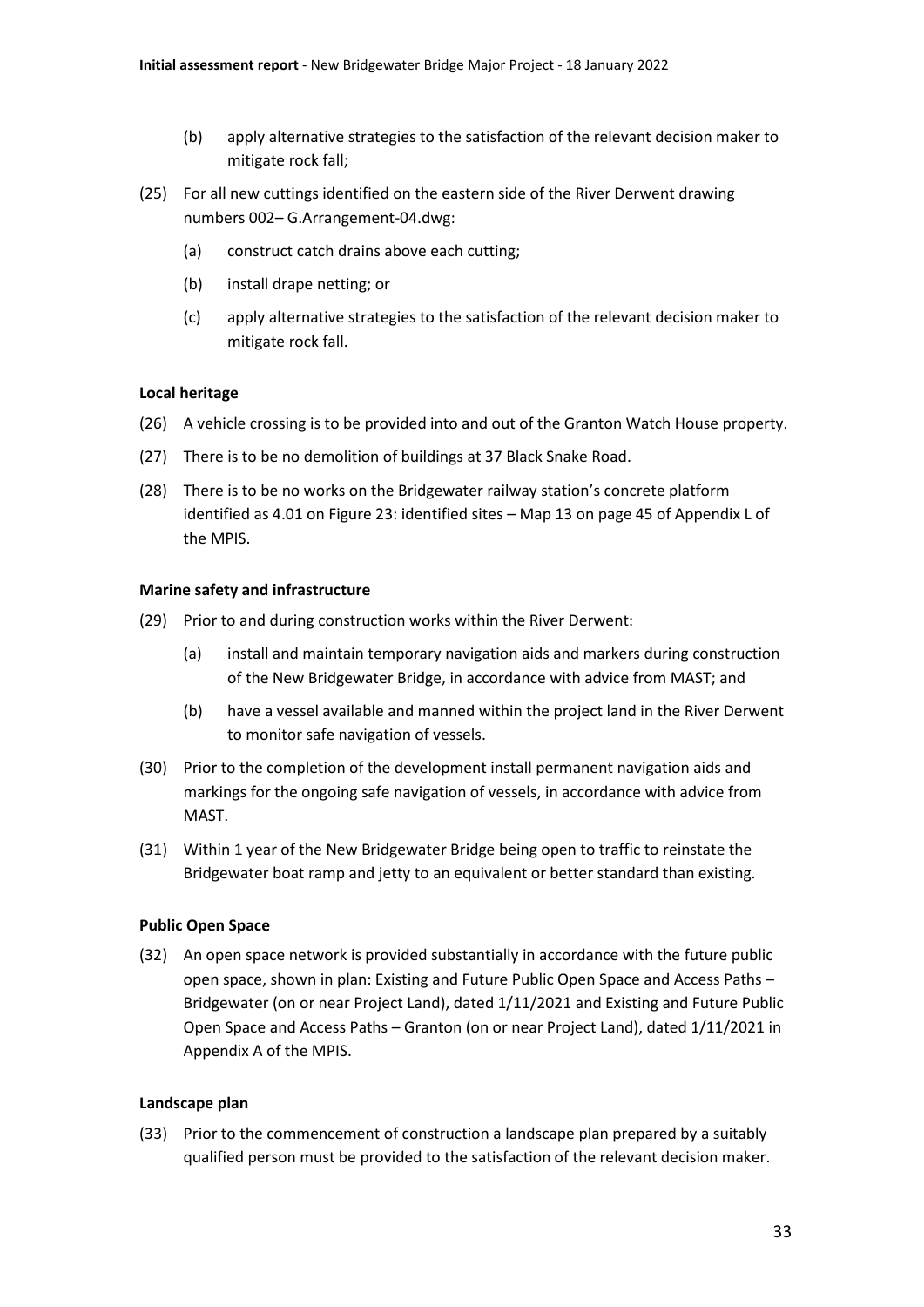- (34) The landscape plan must:
	- (a) Include the vegetation screening shown in:
		- (i) Appendix AA Landscaping Plan, Southern, Sheet No 1902 adjacent to the former Black Snake Inn; and
		- (ii) Appendix AA Landscaping Plan, Southern, sheet No 7903 adjacent to Nielson esplanade, Gunn Street, and Hayton Place.
	- (b) include a schedule of the plants to be used;
	- (c) include a schedule to tree, hedge and shrub sizes at planting and maturity;
	- (d) set out the extent of tree protection zones and exclusion zone around existing vegetation to be retained;
	- (e) implement the recommended mitigation measures for treatment of cut rock faces, and landscaping set out in section 4.15.7 of the MPIS, dated November 2021;
	- (f) show any staging and the timing commencement and completion of landscaping.

For the purpose of this condition (d) above, tree protection zone means the space surrounding individual trees based on trunk (stem) diameter (DBH), measured at 1.4m up from ground level. The radius of the tree protection zone is calculated by multiplying the tree's DBH by 12. For example, a tree with 0.4m DBH requires a tree protection zone of 4.8m. The method provides a tree protection zone that addresses both tree stability and growth requirements. Tree protection zone distances are measured as a radius from the centre of the trunk at ground level.

## **Lighting Plan**

- (35) Prior to the commencement of construction a lighting plan prepared by a suitably qualified person must be provided to the satisfaction of the relevant decision maker.
- (36) The lighting plan must:
	- (a) identify if there is any proposed decorative lighting;
	- (b) provide illumination at the minimum required to achieve road safety;
	- (c) set out the location and height of light poles; and
	- (d) minimise the height of lighting.

#### **Vegetation Communities**

(37) Clearance and conversion of the wetlands threatened native vegetation community listed under the *Nature Conservation Act 2002* is to be not more than 2.5ha.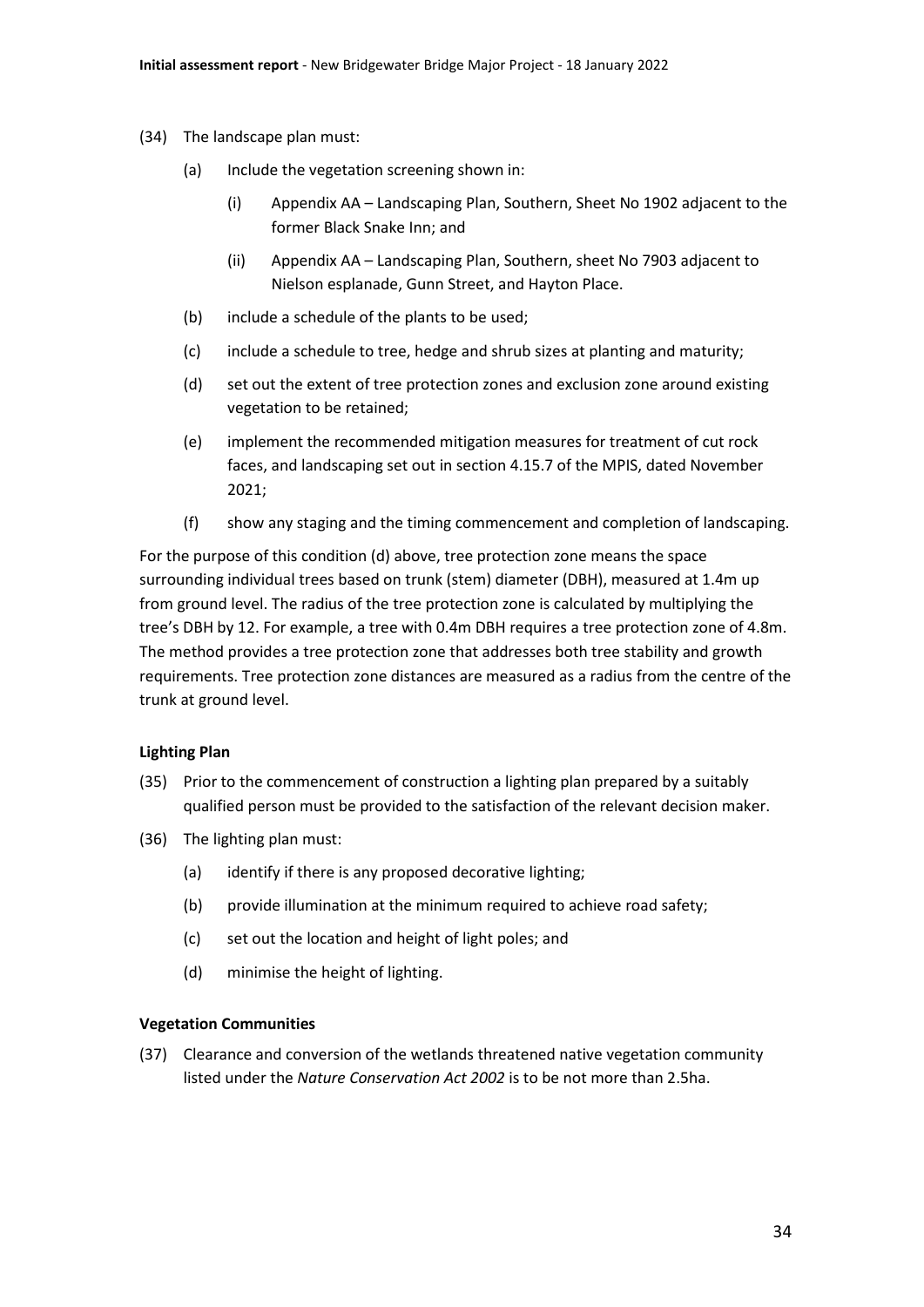#### **Weed Disease and Hygiene Management Plan**

- (38) Prior to the commencement of construction, a Weed, Disease and Hygiene Management Plan prepared by a suitably qualified person must be provided to the satisfaction of the relevant decision maker.
- (39) The Weed, Disease and Hygiene Management Plan must be consistent with the Weed and Disease Planning and Hygiene Guidelines - Preventing the spread of weeds and diseases in Tasmania.

#### **Environment Protection Authority**

The conditions and restrictions enforceable by the Environment Protection Authority are set out in EPA schedule 2: conditions, below.

Terms and definitions used in the EPA schedule 2: conditions are set out in EPA schedule 1: definitions, below.

#### **Tas Gas**

The following conditions and restrictions enforced by Tas Gas.

- (40) Tas Gas incurred costs for this major project works for the "New Bridgewater Bridge Major Project" be recoverable (Proponent to nominate). Example of work (not inclusive): Gas mains relocation, Supervision of works (With-in 25 meters) near gas mains and pipelines, Engineering review of blasting limits, etc.
- (41) The Hobart High Pressure Transmission Pipeline (Northern end of north shore landing affected area). Will need to be protected as per AS 2885 and Tas Gas procedure requirements. Especially in relation to ground and vehicle loading and vibration effects (20mm/sec peak particle velocity).
- (42) Gas reticulation network (Western and southern edges of north shore landing affected area). Will need to be protected as per AS 4645 and Tas Gas procedure requirements. Especially in relation to asset relocations and protection from excessive ground and vehicle loading and vibration effects.

#### **TasWater**

The following conditions and restrictions enforced by TasWater.

Service trays

(43) The New Bridgewater Bridge must include a service tray equivalent mounting points able to accommodate accommodate 3 x 300mm outside diamater pipes and associated air valves, vents and scour points.

Asset Creation & Infrastructure Works

(44) Plans submitted with the application for Engineering Design Approval must show, to the satisfaction of TasWater, all existing, redundant and/or proposed property services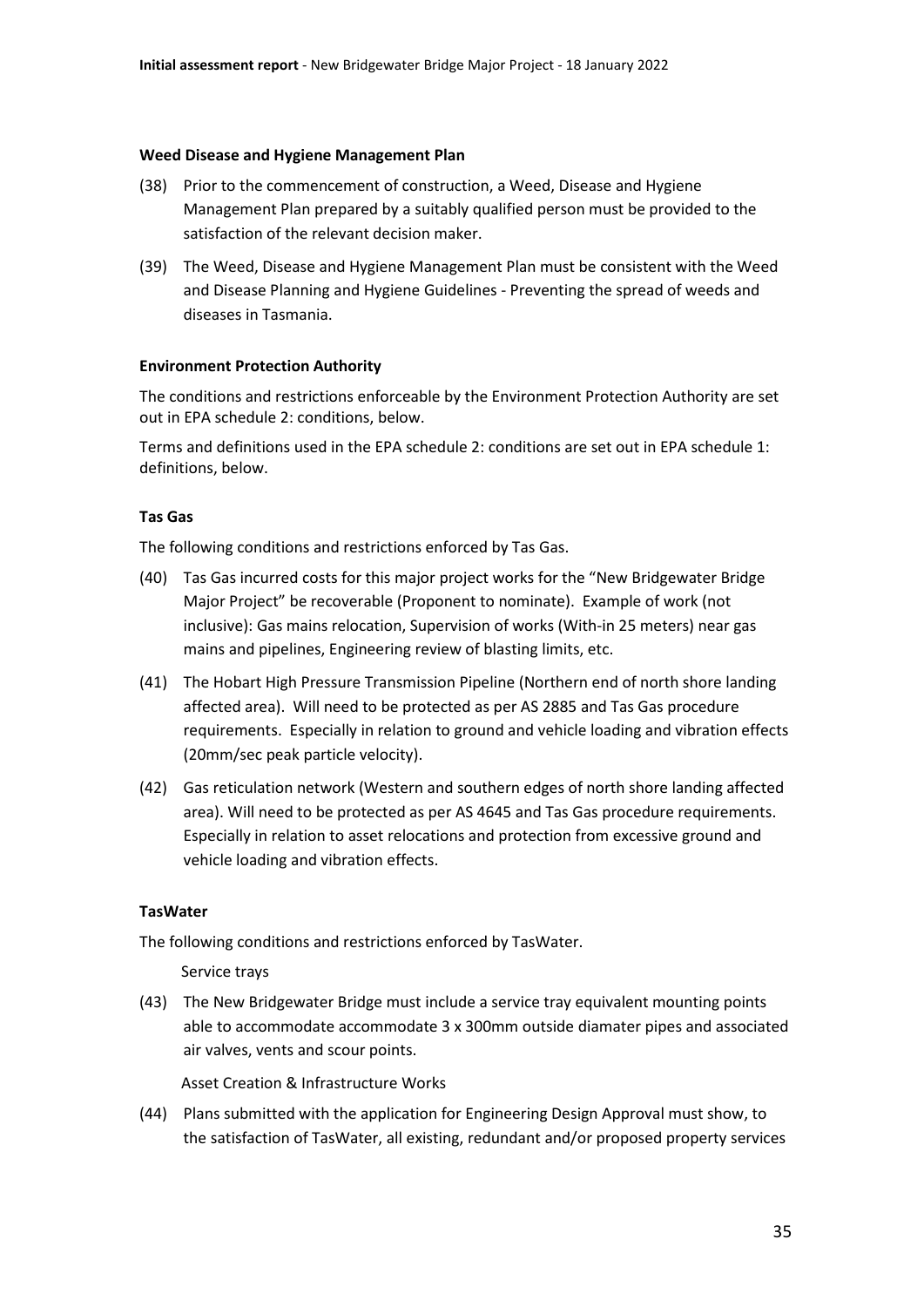and mains. The plans must also show the relocation or protection of existing assets impacted by the proposed bridge.

- (45) Prior to applying for a Permit to Construct new infrastructure the proponent must obtain from TasWater Engineering Design Approval for new TasWater infrastructure. The application for Engineering Design Approval must include engineering design plans prepared by a suitably qualified person showing how TasWater's water and sewerage infrastructure will be relocated, to TasWater's satisfaction.
- (46) Prior to works commencing, a Permit to Construct must be applied for and issued by TasWater. All infrastructure works must be inspected by TasWater and be to TasWater's satisfaction.
	- (a) In addition to any other conditions in this permit, all works must be constructed under the supervision of a suitably qualified person in accordance with TasWater's requirements.
	- (b) Prior to the issue of a Certificate of Water and sewerage Compliance (Building and/or Plumbing) or Certificate of Practical Completion, all additions, extensions, alterations or upgrades to TasWater's water and sewerage infrastructure required to accommodate the development, are to be completed generally as shown on, and in accordance with, the plans approved via the Engineering Design Approval, and are to be constructed at the expense of the proponent to the satisfaction of TasWater, with live connections performed by TasWater.
- (47) After testing/disinfection, to TasWater's requirements, of newly created works, the developer must apply to TasWater for connection of these works to existing TasWater infrastructure, at the proponents cost.
- (48) At practical completion of the water and sewerage works and prior to applying to TasWater for a Certificate of Water and Sewerage Compliance (Building and/or Plumbing), the developer must obtain a Certificate of Practical Completion from TasWater for the works that will be transferred to TasWater. To obtain a Certificate of Practical Completion:
	- (a) Written confirmation from the supervising suitably qualified person certifying that the works have been constructed in accordance with the TasWater approved plans and specifications and that the appropriate level of workmanship has been achieved;
	- (b) A request for a joint on-site inspection with TasWater's authorised representative must be made;
	- (c) Security for the twelve (12) month defects liability period to the value of 10% of the works must be lodged with TasWater. This security must be in the form of a bank guarantee;
	- (d) Work As Constructed drawings and documentation must be prepared by a suitably qualified person to TasWater's satisfaction and forwarded to TasWater.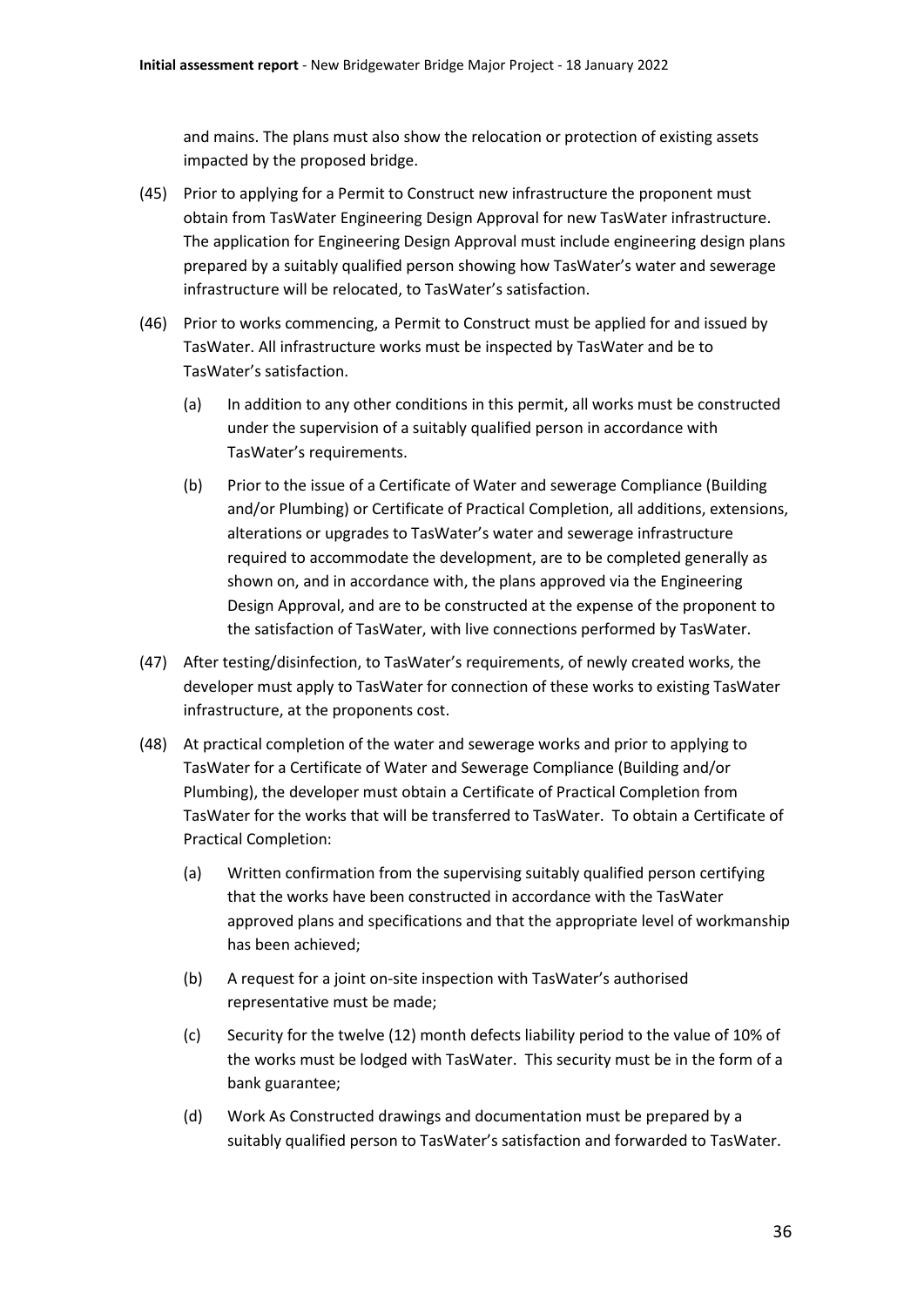- (49) After the Certificate of Practical Completion has been issued, a 12 month defects liability period applies to this infrastructure. During this period all defects must be rectified at the developer's cost and to the satisfaction of TasWater. A further 12 month defects liability period may be applied to defects after rectification. TasWater may, at its discretion, undertake rectification of any defects at the developer's cost. Upon completion, of the defects liability period the developer must request TasWater to issue a "Certificate of Final Acceptance". The newly constructed infrastructure will be transferred to TasWater upon issue of this certificate and TasWater will release any security held for the defects liability period.
- (50) The proponent must take all precautions to protect existing TasWater infrastructure. Any damage caused to existing TasWater infrastructure during the construction period must be promptly reported to TasWater and repaired by TasWater at the developer's cost.
- (51) Ground levels over the TasWater assets and/or easements must not be altered without the written approval of TasWater.
- (52) A construction management plan must be submitted with the application for TasWater Engineering Design Approval. The construction management plan must detail how the new TasWater infrastructure will be constructed while maintaining current levels of services provided by TasWater to the community. The construction plan must also include a risk assessment and contingency plans covering major risks to TasWater during any works. The construction plan must be to the satisfaction of TasWater prior to TasWater's Engineering Design Approval being issued.
- (53) The proponent must apply to TasWater for reimbursement for costs for design and construction of eligible works. To be eligible for reimbursement, costs for which reimbursement is claimed must be determined from a competitive public tender process, with process and reimbursements determined prior to construction, and to the written approval of TasWater.

Final plans, easements and endorsements

- (54) Prior to the Sealing of any Final Plan of Survey, a Consent to Register a Legal Document must be obtained from TasWater as evidence of compliance with these conditions when application for sealing is made.
- (55) Pipeline easements, to TasWater's satisfaction, must be created over any existing or proposed TasWater infrastructure and be in accordance with TasWater's standard pipeline easement conditions.
- (56) Prior to the issue of a Certificate of Practical Completion from TasWater, the applicant must submit a copy of the completed Transfer for the provision of a Pipeline and Services Easement(s) to cover existing/proposed TasWater infrastructure as required by condition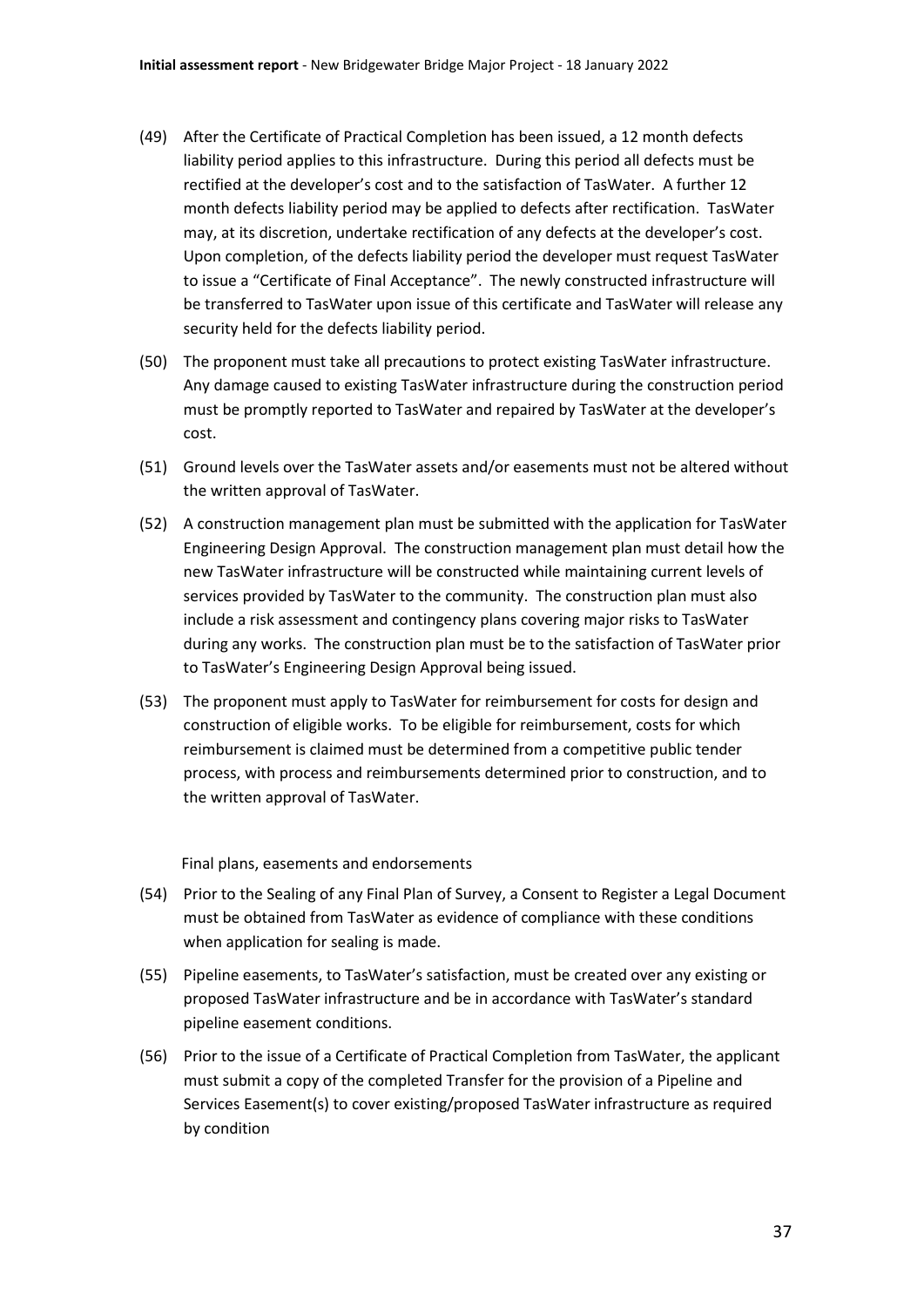- (57) All costs and expenses related to the transfer of easement(s) to TasWater are to be paid by the proponent.
- (58) Prior to the issue of a TasWater Consent to Register a Legal Document, the applicant must submit a .dwg file, prepared by a suitably qualified person to TasWater's satisfaction, showing:
	- the exact location of the existing water and sewerage infrastructure,
	- the easement protecting that infrastructure.
- (59) The proponent must locate the existing TasWater infrastructure and clearly show it on the .dwg file. Existing TasWater infrastructure may be located by a surveyor and/or a private contractor engaged at the developers cost.

#### 56W Consent

(60) Prior to the issue of the Certificate for Certifiable Work (Building) and/or (Plumbing) by TasWater the proponent must make application to TasWater pursuant to section 56W of the *Water and Sewerage Industry Act 2008* for its consent in respect of any part of the development which is built within a TasWater easement or over or within two metres of TasWater infrastructure.

#### **Tasmanian Heritage Council**

The following conditions are enforced by the Tasmanian Heritage Council, excluding condition  $(61)(b)(v)i$ ., which is to provide to the satisfaction of the relevant decision maker.

- (61) Prior to the commencement of construction, provide documentation demonstrating how the following commitments and additional matters are to be implemented, to the satisfaction of the Director, Heritage Tasmania:
	- (a) In relation to the Bridgewater Bridge heritage place:
		- (i) Commitment 47 The existing causeway and the 1874 and 1893 bridge abutments is to be retained;
		- (ii) Commitment 48 All excavation and disturbance within the causeway and Black Snake Inn sites will be monitored by a historical archaeologist in accordance with the Bridgewater Bridge Replacement Archaeological Method Statement prepared by Praxis, November 2021;
		- (iii) Commitment 49 Protection zones for buildings or structures of heritage significance – The CEMP will include protection zones and vibration management around buildings or structures of heritage significance (for example, the former Black Snake Inn at 650 Main Road, the Watch House at 1 Lyell Highway and historic bridge abutments) to avoid damage to these items during construction;
		- (iv) Commitment 50 Interpretation for the Bridgewater Bridge crossing will be prepared and located in a publicly accessible location/s in consultation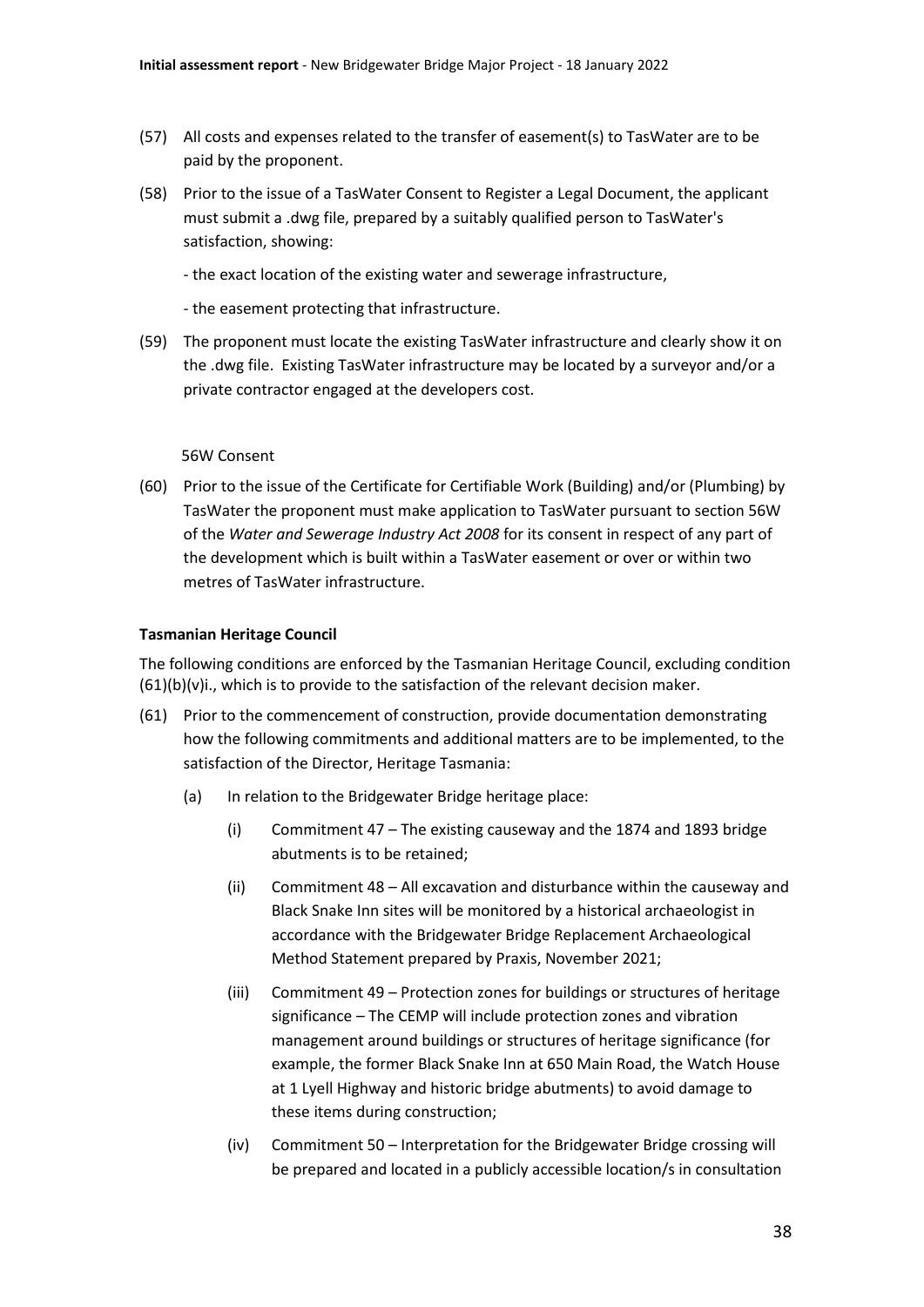with the Regulator and the three affected councils. The interpretation will include information about the history of the River Derwent crossing, the existing Bridgewater Bridge and the heritage values of the site as illustrated and reflected in Appendix L. All interpretation will be completed and installed within 12 months of the demolition of the existing bridge or as otherwise agreed with the Regulator.

- (v) Commitment 51 Representative samples of the bridge structure will be retained for appropriate re-use and/or interpretation in an appropriate publicly accessible place in the vicinity of the Project Land to the satisfaction of the Regulator.
- (b) In relation to the former Black Snake Inn and other places on the Tasmanian Heritage Register:
	- (i) Commitment 15 The former Black Snake Inn building and historic timber outbuilding at 650 Main Road, Granton will be retained;
	- (ii) Commitment 18 Surface treatments for footpaths and shared paths adjacent to the Watch House and the Black Snake Inn will be specified in consideration of the historic landscape setting of these places;
	- (iii) Commitment 19 If the existing hedge plantings along the Main Road frontage of the Black Snake Inn are removed replacement hedge planting will be included in the landscaping plan:
	- (iv) Commitment 20 Landscape plantings adjacent to the Black Snake Inn will be selected to be complementary to the historic cultural heritage setting of that place;
	- (v) Commitment 21 The construction noise and vibration management plan (CNVMP) prepared by a suitably qualified person must be provided, prior to the commencement of construction, and is to include a vibration risk assessment for the following built heritage places within or adjacent to the Project Land:
		- a. the Black Snake Inn complex at 650 Main Road, Granton;
		- b. the Granton Watch House, 1 Lyell Highway;
		- c. the Granton Memorial Hall, Forest Road, Granton;
		- d. the Commandant's Cottage, 4 Forest Road;
		- e. 6 Forest Road, Granton;
		- f. 19 Tarrants Road, Granton;
		- g. St Mary's Anglican Church and Cemetery, 20 Old Main Road, Bridgewater;
		- h. Coronation Hall, 25 Old Main Road, Granton;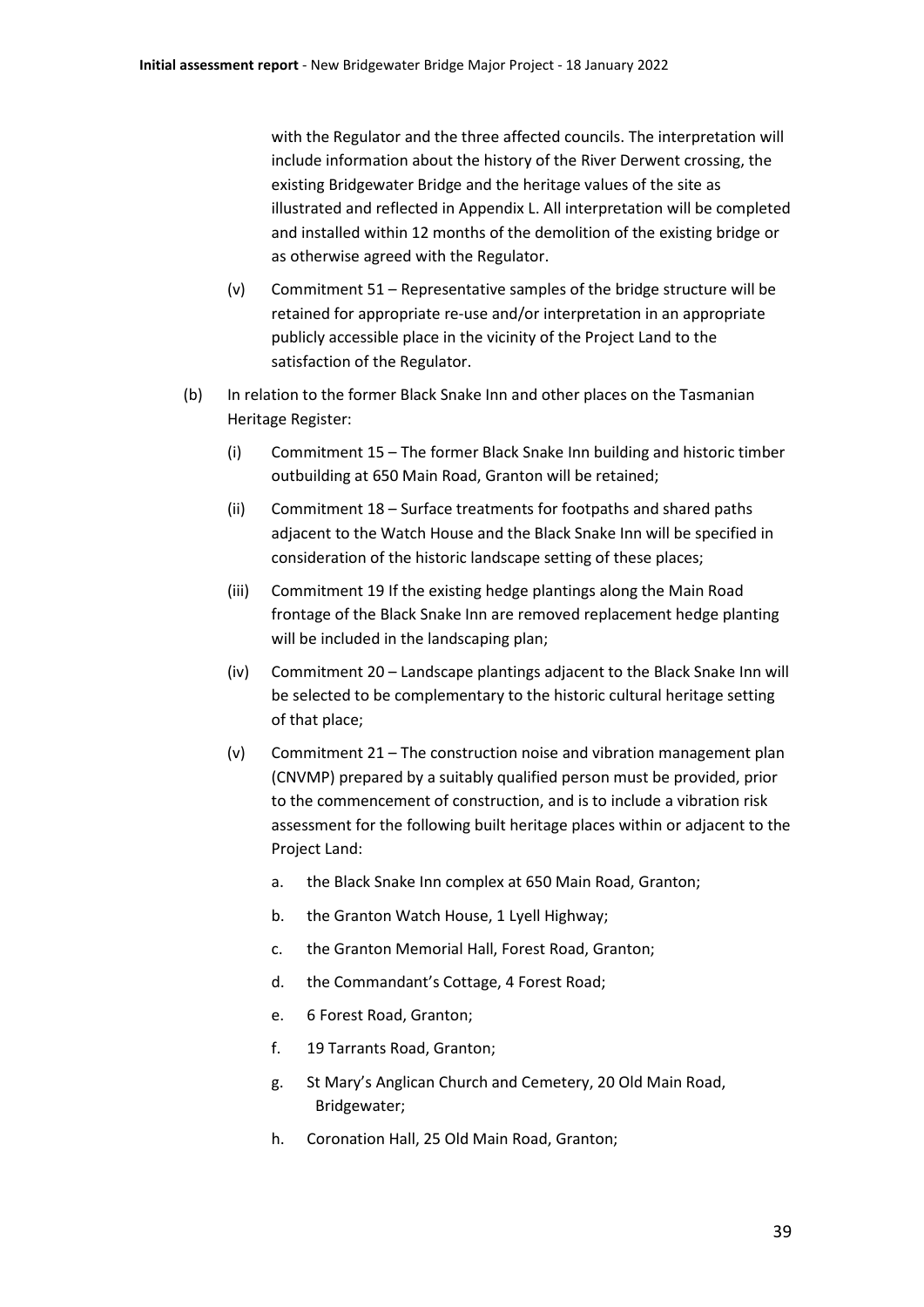i. Bridgewater railway station's concrete platform, and 37 Black SnakeRoad,

and apply appropriate criteria to protect structural integrity of places for the approval of the Regulator;

- (vi) Commitment 26 Landscaping measures to avoid unreasonable overlooking to 6 Nielsen Esplanade, 8 and 13 Gunn Street, and 4, 6 and 8 Waters Loop on the northern shore at Bridgewater, the Black Snake Inn at 650 Main Road and other properties adjoining the southern interchange at Granton will be integrated into the final landscaping design in consultation with those property owners to avoid unreasonable overlooking impacts to those properties;
- (c) Additional matters:
	- (i) Other than where needing to be removed to provide a clear navigation channel, the caissons of the existing Bridgewater Bridge be retained for interpretive purposes;
	- (ii) The lift span of the existing Bridgewater Bridge or other representative section of the bridge be retained and displayed in a public reserve for interpretive purposes;
	- (iii) Information be produced in a range of formats and provided in a public area near the northern abutment of the old Bridgewater Bridge, to assist the public in understanding the history and significance of the place including in particular the welded steel lift-span bridge removed as part of the New Bridgewater Bridge Major Project;
	- (iv) Information be produced in a range of formats and provided in a public area near the southern abutment of the new Bridgewater Bridge, to assist the public in understanding the history and significance of the Black Snake Inn and the causeway as well as nearby heritage places associated with the Bridgewater Bridge (i.e. the watch house, convict quarry and convict depot);
	- (v) A construction management plan be developed for the Black Snake Inn that ensures the security of the property and protection of its heritage fabric (including archaeology) from unauthorised removal or damage of materials and from incidental damage if the site is used as a laydown area;
	- (vi) The Project Specifications include notification protocols whereby archaeological advice is sought if historical archaeological features or deposits are uncovered during excavation or where doubt exists concerning the historic cultural heritage significance of any materials uncovered during excavations; that provision be made for controlled archaeological excavation to be undertaken when and to a standard consistent with the archaeological advice received; and, that in relation to the Black Snake Inn the Statement of Archaeological Potential (SoAP) and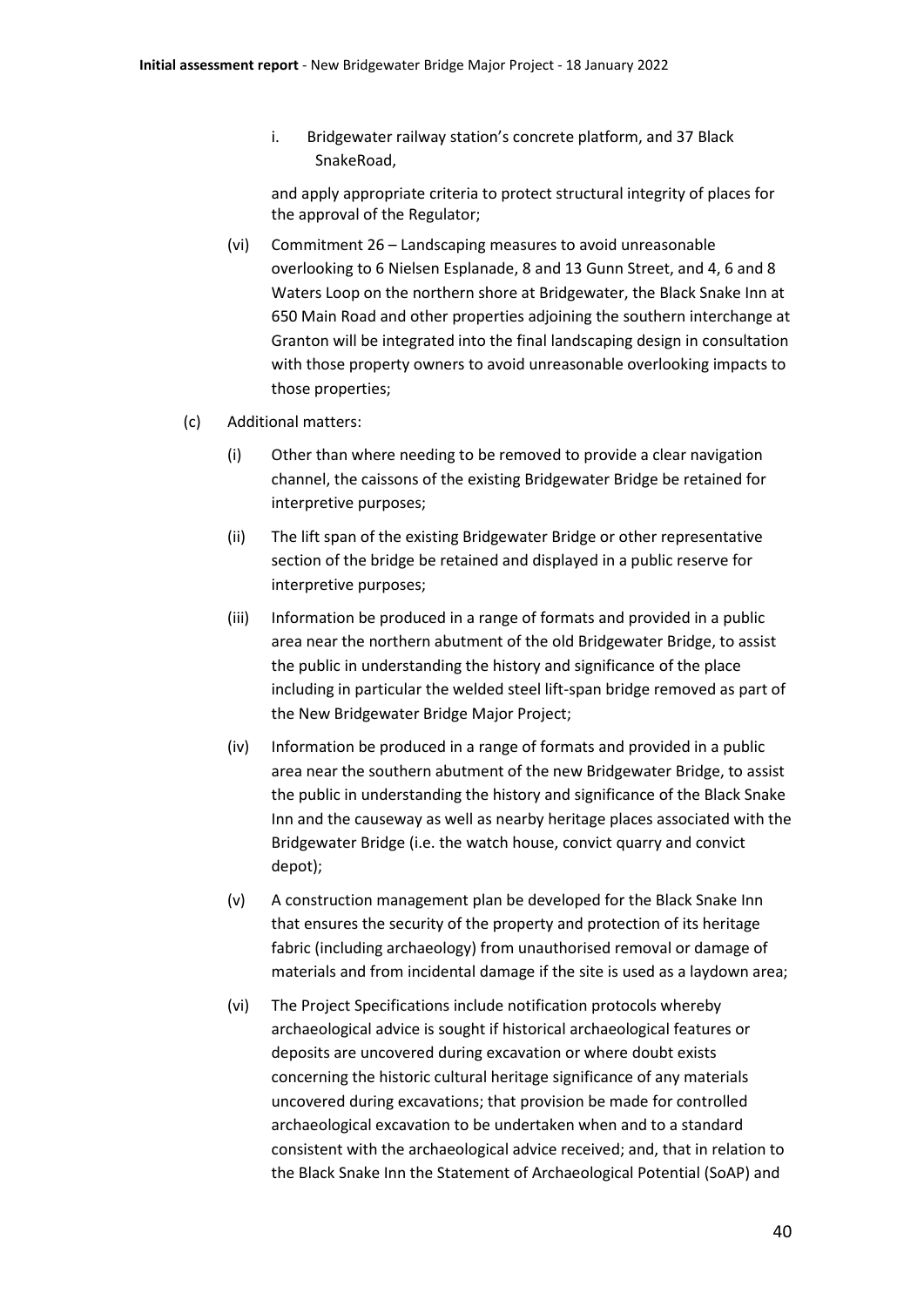Archaeological Method Statement (AMS) prepared by Praxis Environment be implemented for any works involving impacts to areas identified as having archaeological sensitivity.

#### **Department of Natural Resources and Environment Tasmania**

The following conditions are enforced by the Department of Natural Resources and Environment Tasmania.

Terrestrial flora

- (62) The proponent (and any employees or subcontractors of a person named in this permit acting on that person's behalf on their written authority) is authorised to take the following specified terrestrial threatened flora species:
	- (a) *Austrostipa bigeniculata* (double jointed speargrass) up to 300 individual plants  $(100 \text{ m}^2)$ , and
	- (b) *Vittadinea gracilis* (woolly new-holland-daisy) up to 28 individual plants,

from the Bridgewater Bridge direct Project footprint, contained within the Project Land identified in Figure 3.2 of the New Bridgewater Bridge Major Project Impact Statement (November 2021).

This action is subject to the following conditions:

- 1. All known terrestrial threatened flora locations in the Project Land outside of, but adjacent to, the direct Project footprint must be taped or fenced off by a suitably qualified person to the extent necessary to prevent incursion by machinery or personnel.
- 2. Vegetation clearance must be kept to the minimum necessary. Mechanical disturbance, dumping of fill, alteration of drainage patterns and soil compaction on sites known or likely to support the specified threatened flora must be avoided where practicable.
- 3. Topsoil from areas known to contain the specified threatened flora must be stockpiled and used for rehabilitation on site, where practicable.
- 4. In order to minimise impact on the specified threatened flora, measures to control the introduction, spread and movement of disease and weeds by equipment or by on ground operations must be undertaken in accordance with the Department's (2015) Weed and Disease Planning and Hygiene Guidelines - Preventing the spread of weeds and diseases in Tasmania as relevant.
- 5. A report detailing the numbers of individual plants taken, or the area of the population taken, along with the date and location of the works undertaken that directly impacted the specified threatened flora must be provided in a report to the Department of Natural Resources and Environment Tasmania within 30 days of the completion of the activity authorised under this permit or expiration of the permit, whichever is the sooner.

## Aquatic flora

(63) The proponent (and any employees or subcontractors of a person named in this permit acting on that person's behalf on their written authority) is authorised to take the following specified aquatic threatened flora: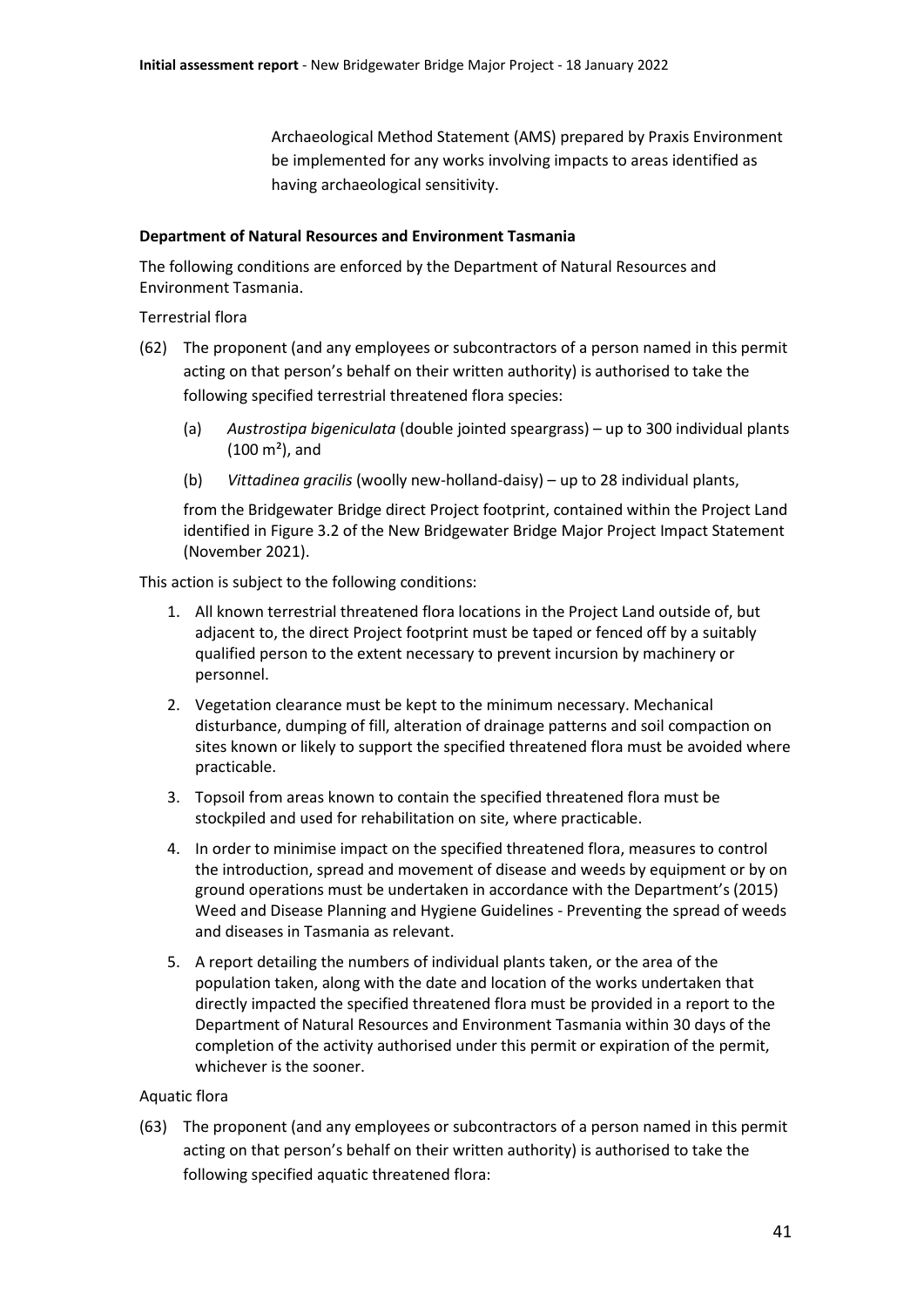(a) *Ruppia megacarpa* (largefruit seatassel) – up to 1.5 hectares from the Bridgewater Bridge direct Project footprint, contained within the Project Land identified in Figure 3.2 of the New Bridgewater Bridge Major Project Impact Statement (November 2021).

Subject to the following conditions:

- 1. All known threatened aquatic flora locations in the Project Land outside of, but adjacent to, the direct Project footprint must be clearly marked on construction diagrams and maps by a suitably qualified person in order to prevent incursion by vessels transporting personnel and/or machinery to the construction footprint.
- 2. Motorised vessels operating in the vicinity of known threatened flora locations outside of, but adjacent to, the permitted works area must not be used in water shallower than 0.7 metres depth.
- 3. Motorised vessels operating in the vicinity of known threatened flora locations outside of, but adjacent to, the permitted works area operating in water between 0.7 and 1.2 metres depth must have a shallow draft and use short-shaft motors.
- 4. Sedimentation of all known threatened flora locations outside of, but adjacent to, the permitted works area must be managed and kept to a minimum through the use of barriers such as cofferdams, silt screens and/or silt curtains. Upon removal of silt barriers, extreme care should be taken to minimise effects associated with dispersal of water and sediment with high metals, high nutrients and low dissolved oxygen. Removed silt screens must be cleaned/washed ashore in an area where runoff to nearby aquatic threatened flora can be managed appropriately.
- 5. A report detailing the numbers of individual plants taken, or the area of the population taken, along with the date and location of the works undertaken that directly impacted the specified threatened species must be provided in a report to the Department of Natural Resources and Environment Tasmania within 30 days of the completion of the activity authorised under this permit or expiration of the permit, whichever is the sooner.

## Terrestrial Fauna

(64) The proponent (and any employees or subcontractors of a person named in this permit acting on that person's behalf on their written authority) is authorised to take nests, eggs and nestlings of Protected and Partly Protected bird species listed under Schedules 1 and 8 of the *Nature Conservation (Wildlife) Regulations 2021* (the Regulations).

These may be taken from the Bridgewater Bridge direct Project footprint, contained within the Project Land in Figure 3.2 of the New Bridgewater Bridge Major Project Impact Statement (November 2021).

This action is subject to the following conditions:

1. This permit does not permit the taking of, or impacts to; nests, eggs and nestlings of birds listed as Specially Protected under Schedule 5 of the Regulations. If any nests identified as belonging to birds listed under Schedule 5 of the Regulations are identified as occurring within the construction footprint of the bridge and will be impacted directly by the construction, works must cease immediately and further advice sought from the regulator.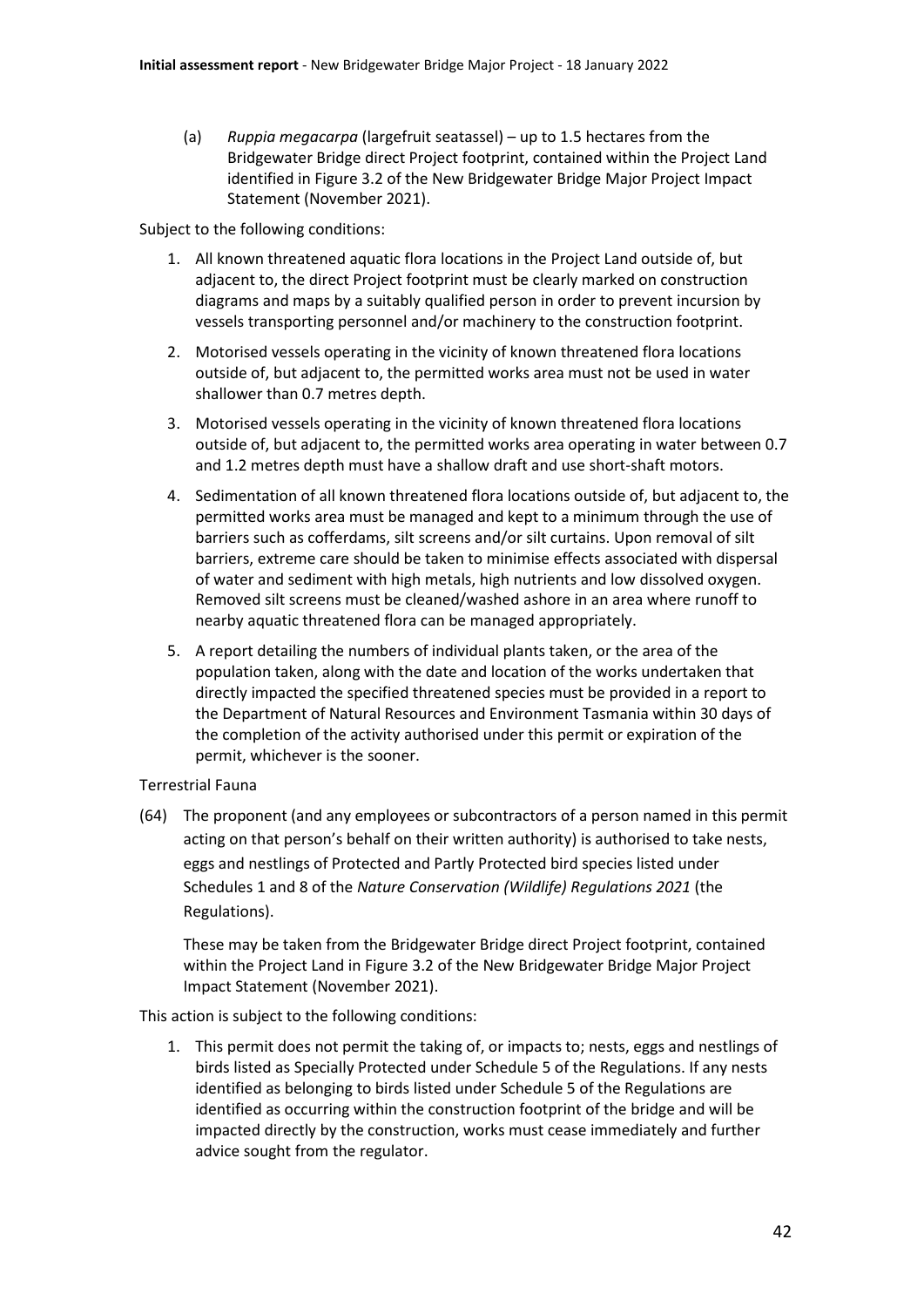- 2. Surveys and clearance of nests, eggs and nestlings of Protected and Partly Protected bird species located within the Project Land must take place as close to the commencement of the waterbird breeding season as possible (August).
- 3. Nests and associated nesting habitat from the bird species authorised in this permit, located within the Project Land, must be removed and/or destroyed. Any eggs found within nests must be removed from the nests and destroyed. Any nestlings must be removed from the nests and humanely destroyed.
- 4. All known locations of bird nests outside of, but adjacent to, the works area must be taped or fenced off by a suitably qualified person to the extent necessary to prevent incursion by machinery or personnel.
- 5. A report detailing the details of individual nests taken, along with the date and location of the works undertaken that directly impacted the specified fauna must be provided in a report to the Department of Natural Resources and Environment Tasmania within 30 days of the completion of the activity authorised under this permit or expiration of the permit, whichever is the sooner.

#### Aboriginal heritage

(65) The proponent (and any employees or subcontractors of a person named in this permit acting on that person's behalf on their written authority) is authorised to 'interfere with' the identified Aboriginal relics AH 11190 and AH 13833 while carrying out the approved works as outlined in the MPIS. These sites are contained within the Project Land identified in Figure 3.2 of the New Bridgewater Bridge Major Project Impact Statement (November 2021).

'Interfere with' is defined by the AH Act as meaning to destroy, damage, deface, conceal, remove or otherwise interfere with.

The permit is granted subject to the following conditions:

- 1. The proponent must comply with any direction given by the Department of Natural Resources and Environment Tasmania in relation to:
	- 1.1. (i) the AH 11190 and AH13833; or
	- 1.2. (ii) any Relics disturbed by, uncovered or otherwise discovered during, or as a result of, the carrying out of the project, including, but not limited to, a direction to suspend the project.
- 2. No persons may interfere with any Relic except for the purpose of undertaking the project.
- 3. The proponent must allow, and must ensure that any person who has control of the Project Land permits the Director of National Parks and Wildlife and/or their delegate to enter and inspect the Project Land at all times for the purpose of monitoring compliance with this permit.
- 4. Prior to the commencement of the project, all persons involved in the project must be made aware of the location of the Relics and be made familiar with the permit and the requirements and conditions therein.
- 5. A copy of this permit must be kept at the construction site office or in the absence of a site office in the possession of the contractor/s for the duration of the project.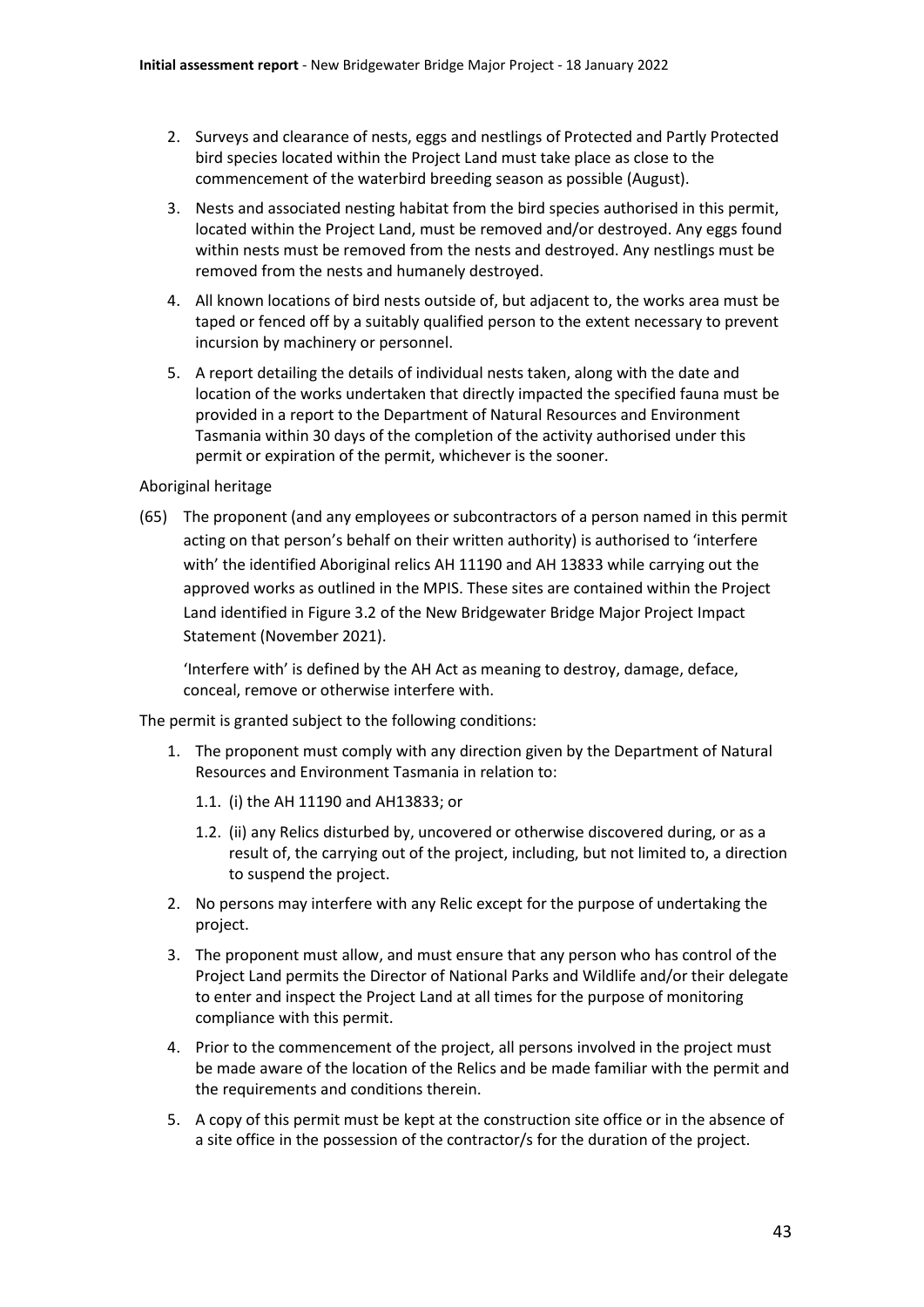- 6. In the event that unanticipated material, being that other than that described in the MPIS, is located during the project, the proponent must ensure that the Unanticipated Discovery Plan is implemented as per Commitment 61.
- 7. Photographs of the completed works and impacts to AH 11190 and AH 13833 must be forwarded to Aboriginal Heritage Tasmania as soon as practicable after the completion of the Permitted Acts.
- (66) Works is not to occur within 2m of site AH13880.
- (67) Prior to the commencement of construction works, highly visible and durable barricading must be placed around site AH13880 with a 2m radial buffer.
- (68) The location of the site AH13880 must be noted on the construction environmental management plan.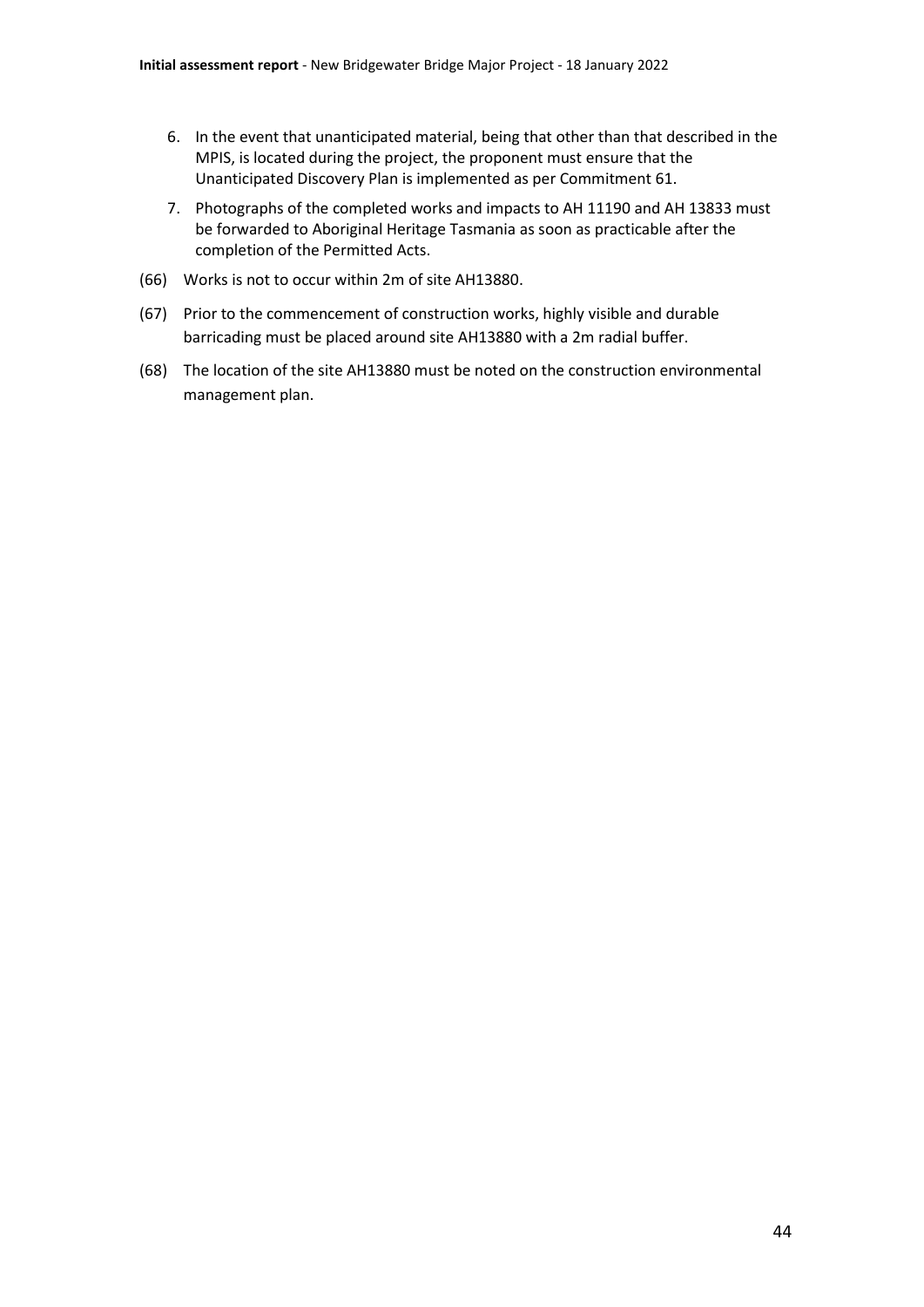## **EPA Schedule 1: Definitions**

**AASS** means actual acid sulfate soils.

**Ambient Air Quality NEPM** means the *National Environment Protection (Ambient Air Quality) Measure* made by the National Environment Protection Council, dated 18 May 2021.

**AS/NZS 3580.14:2014** means the *Australian/New Zealand Standard for Methods for sampling and analysis of ambient air, Part 14: Meteorological monitoring for ambient air quality monitoring applications*, 2014.

**AS/NZS 3580.1.1:2016** means the *Australian/New Zealand Standard for Methods for sampling and analysis of ambient air, Guide to siting air monitoring equipment,* 2016.

**ASS Guidelines** means the Tasmanian Acid Sulfate Soil Management Guidelines, Department of Primary Industries, Parks, Water and the Environment, 2009.

**ASS** means acid sulfate soils.

**Australian Air Quality Standards** means the air quality standards set in the Ambient Air Quality NEPM.

**Background level** means the maximum level measured at intermediate monitoring sites, set in accordance with these conditions, which at the time of monitoring are outside of the zone of potential significant effect of disturbed sediment.

**BPEM** means Best Practice Environmental Management.

**Community Values** has the meaning ascribed in the *ANZG 2018. Australian and New Zealand Guidelines for Fresh and Marine Water Quality.* Australian and New Zealand Governments and Australian state and territory governments, Canberra ACT, Australia

**Construction** means activities associated with the construction phase of the activity encompassed by these conditions, including but not limited to, activities associated with the clearance of vegetation, soil disturbance, rock breaking and installation of infrastructure whether on land or in water. It does not include demolition of the existing Bridgewater Bridge.

**Control Location (Noise)** means a location chosen to represent the general ambient sound without contribution from noise sources at the activity.

**Decommissioning** means completion of site works at any location, including removal of equipment and rehabilitation of exposed surfaces.

**Demolition** means demolition of the existing Bridgewater Bridge as described in the MPIS.

**Director** means the Director, Environment Protection Authority holding office under Section 18 of EMPCA and includes a delegate or person authorised in writing by the Director to exercise a power or function on the Director's behalf.

**DRP** means Decommissioning and Rehabilitation Plan.

**EMPCA** means the *Environmental Management and Pollution Control Act 1994*

**Environmental Harm** and **Material Environmental Harm** and **Serious Environmental Harm** each have the meanings ascribed to them in Section 5 of EMPCA.

**Environmental Nuisance** and **Pollutant** each have the meanings ascribed to them in Section 3 of EMPCA.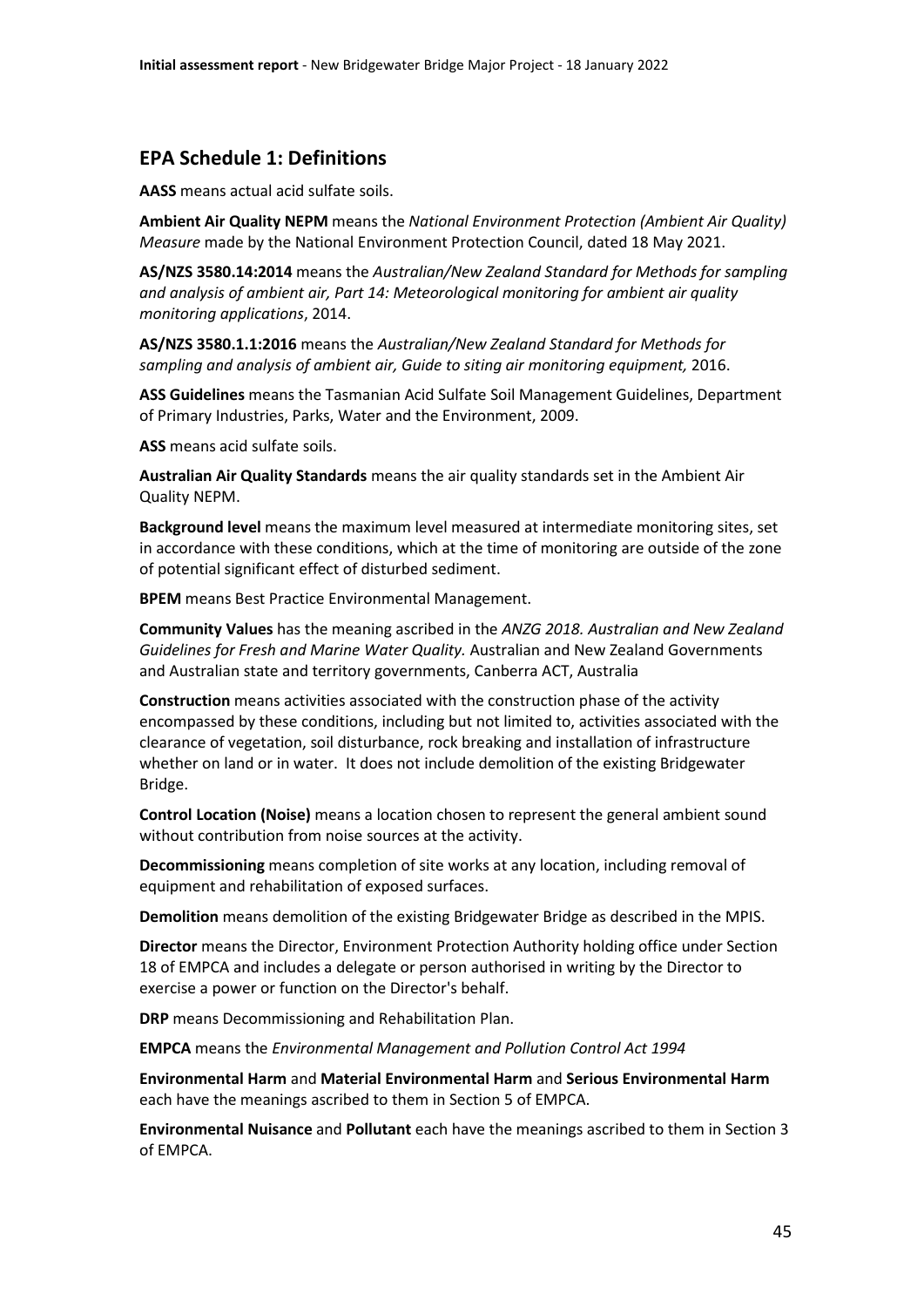**Environmentally Hazardous Material** means any substance or mixture of substances of a nature or held in quantities which present a reasonably foreseeable risk of causing serious or material environmental harm if released to the environment and includes fuels, oils, waste and chemicals but excludes sewage.

**German Standard DIN 4150-3:1999** means *German Standard: DIN 4150: Part 3:1999. Structural Vibration – Part 3: Effects of Vibration on Structures*, Deutsches Institut fur Normung e.V., Berlin, Germany

**Habitable room** has the meaning ascribed to it in Section 3 of EMPCA

**IB 105** means *Information Bulletin No. 105 – Classification and Management of Contaminated Soil for Disposal,* EPA Tasmania 2018.

**MPIS** means the *Major Project Impact Statement – New Bridgewater Bridge*, dated 12 November 2021, prepared for the New Bridgewater Bridge Major Project and referred to the Board of the Environment Protection Authority by the Development Assessment Panel for the New Bridgewater Bridge on 19 November 2021.

**Near Field** means within the volume of water within the estuarine environment adjacent to works that may cause mobilisation of sediment where any disturbed sediment plume has not yet been entirely entrained in the direction of water current flow.

**Noise Sensitive Receptor** means a sensitive receptor with the potential to be affected by noise emissions, and include residences, classrooms, hospitals, places of worship, passive recreation areas such as outdoor grounds used for teaching, active recreation areas such as parks and sports ground, commercial premises and industrial premises.

**Operation phase** of the Project means use of the new Bridgewater Bridge for traffic.

**PASS** means potential acid sulfate soils.

**PAH** means polycyclic aromatic hydrocarbons.

**Person Responsible** is any person who is or was responsible for the environmentally relevant activity to which this document relates and includes the officers, employees, contractors, joint venture partners and agents of that person, and includes a body corporate.

**Project** means the New Bridgewater Bridge Major Project as declared under the Land Use Planning and Approvals Act 1993, including construction, demolition, and operation phases.

**Rating Background Level (RBL)** means the Rating Background Level as defined in the NSW *EPA Noise Policy for Industry*, 2017.

**Standard Specification for Road Projects Part B** means Part B of the *Standard Specification for Road Projects, Section 176, Part B,* Department of State Growth, 2017.

**State Stormwater Strategy** means the *State Stormwater Strategy,* Department of Primary Industries, Parks, Water and Environment, 2010.

**Tasmanian Noise Measurement Procedures Manual** means the document titled Noise Measurement Procedures Manual, by the Department of Environment, Parks, Heritage and the Arts, dated July 2008, and any amendment to or substitution of this document.

**The Project Land** means the Project Land as defined in section 3.1.1 of the MPIS and includes: buildings and other structures permanently fixed to the land, any part of the land covered with water, and any water covering the land.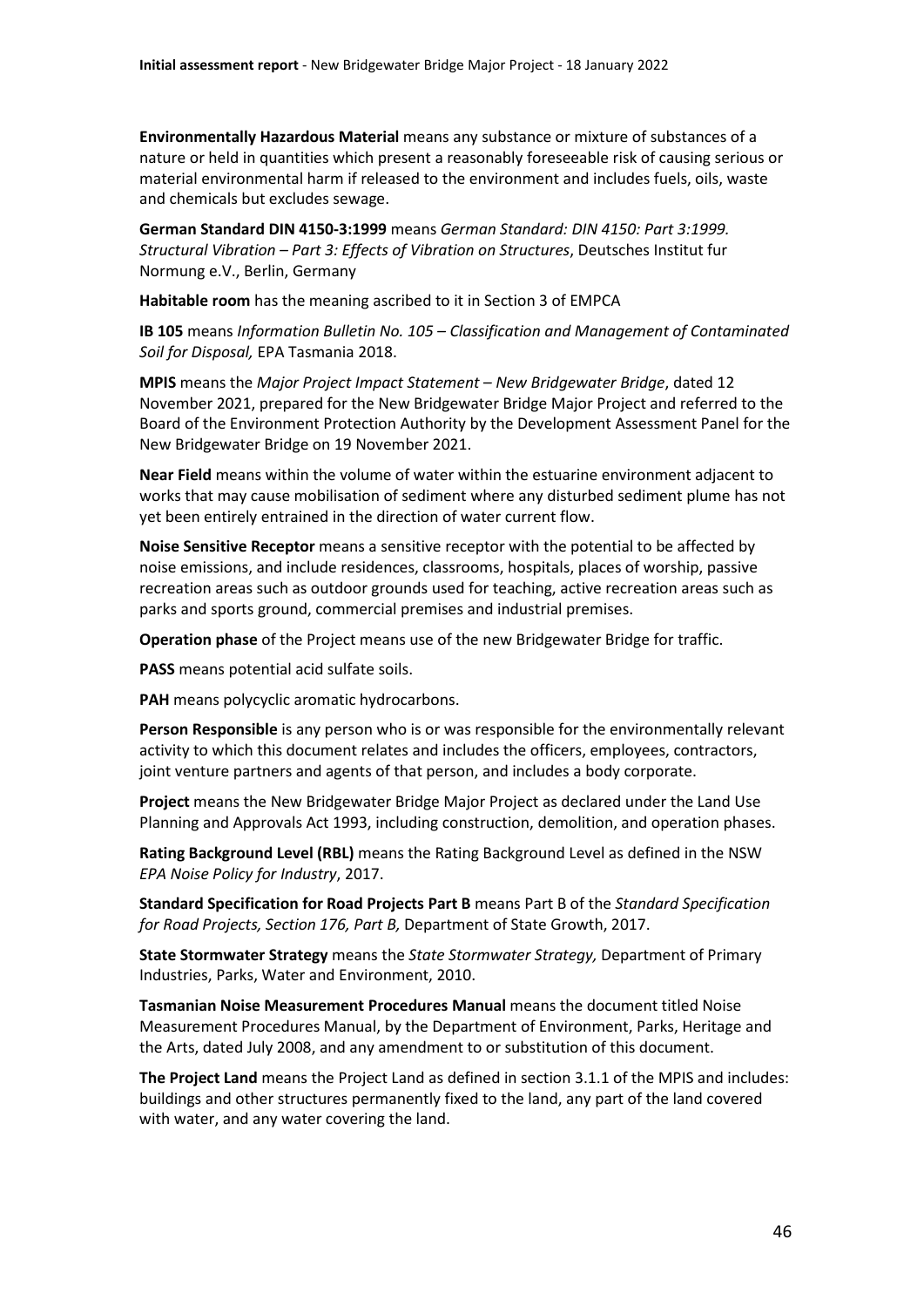**Underwater Piling Noise Guidelines** means the document titled Underwater Piling Noise Guidelines by the Government of South Australia, dated November 2012, and any amendment to or substitution of this document.

**Vibration Sensitive Receptor** means sensitive receptors with the potential to be affected by vibration and include all Noise Sensitive Receptors and critical infrastructure and utilities including electrical and telecommunications facilities, oil and gas pipelines and other petrochemical installations, utilities such as water mains and sewers and other facilities, infrastructure or utilities which may be deemed to be of critical importance.

**Waste** has the meaning ascribed to it in Section 3 of EMPCA

**Wastewater** means spent or used water (whether from industrial or domestic sources) containing a pollutant and includes stormwater which becomes mixed with wastewater.

**Water quality guideline values** has the meaning ascribed by clause 8.1 of the *State Policy on Water Quality Management 1997*

**Water quality indicator** has the meaning ascribed by the State Policy on Water Quality Management 1997.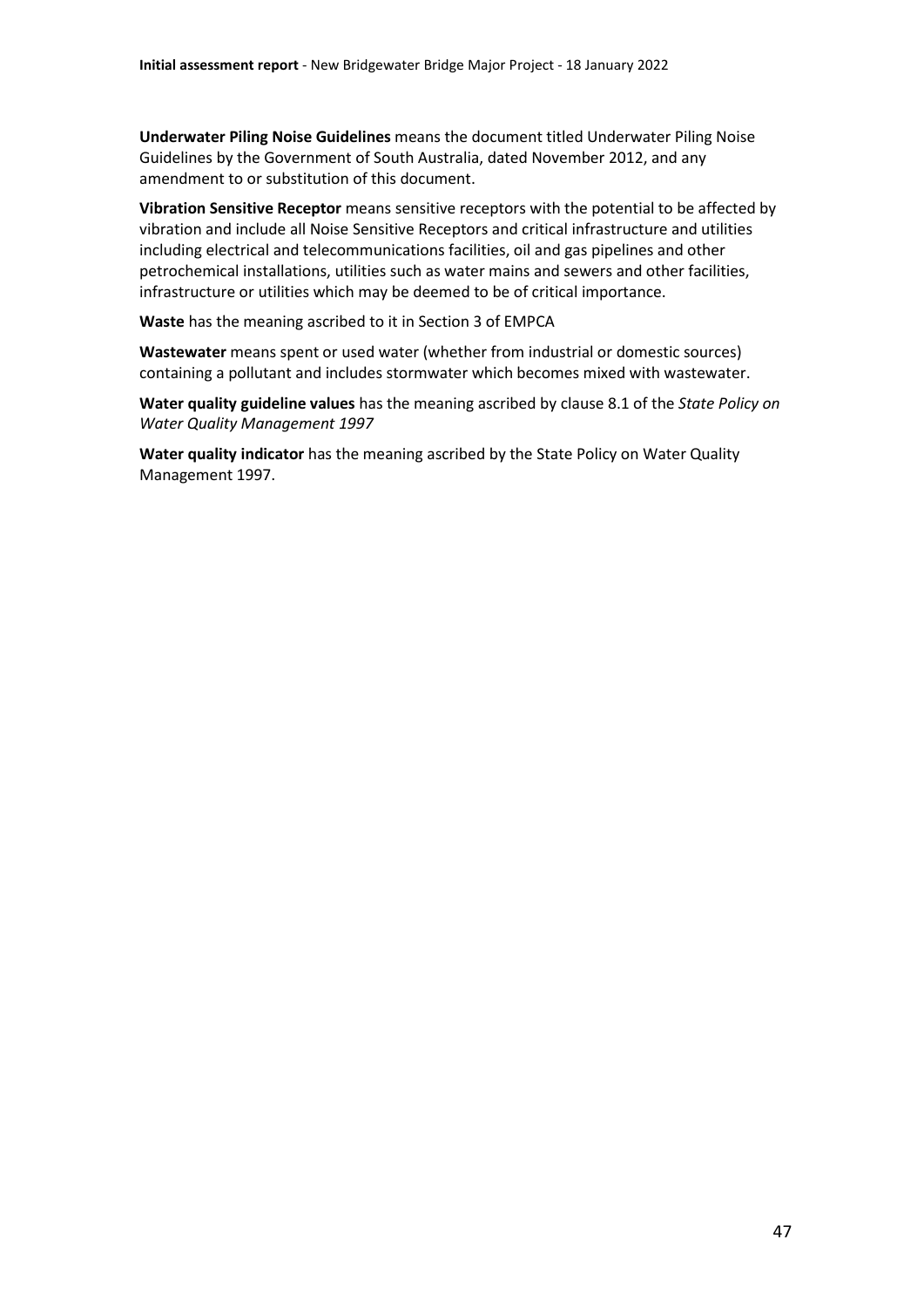# **EPA Schedule 2: Conditions**

## **General**

## **G1 Access to and awareness of conditions and associated documents**

A copy of these conditions and any associated documents referred to in these conditions must be held in a location that is known to and accessible to the person responsible for the Project. The person responsible for the activity must ensure that all persons who are responsible for undertaking work on The Project Land, including contractors and subcontractors, are familiar with these conditions to the extent relevant to their work.

## **G2 Incident response**

If an incident causing or threatening environmental nuisance, serious environmental harm or material environmental harm from pollution occurs in the course of the Project, then the person responsible for the Project must immediately take all reasonable and practicable action to minimise any adverse environmental effects from the incident.

## **G3 No changes without approval**

- 1. The following changes, if they may cause or increase the emission of a pollutant which may cause material or serious environmental harm or environmental nuisance, must only take place in relation to the construction and demolition phases of the Project if such changes have been approved in writing by the EPA Board, or by the Director:
	- 1.1. a change to a process used in the course of carrying out the Project; or
	- 1.2. the construction, installation, alteration or removal of any structure or equipment used in the course of carrying out the Project; or
	- 1.3. a change in the quantity or characteristics of materials used in the course of carrying out the Project.

## **G4 Change of responsibility**

If the person responsible for the construction and demolition phases of the Project intends to cease to be responsible, that person must notify the Director in writing of the full particulars of any person succeeding him or her as the person responsible before such cessation.

## **G5 Notification prior to commencement**

The Director must be notified in writing of the commencement of construction, demolition stages and operation stages of the Project, at least 14 days before each stage commences.

## **G6 Complaints register**

- 1. A public complaints register must be maintained for the duration of the construction and demolition phases of the Project. The public complaints register must, as a minimum, record the following detail in relation to each complaint received in which it is alleged that environmental nuisance and/or harm has been caused by the Project:
	- 1.1. the date and time at which the complaint was received;
	- 1.2. contact details for the complainant (where provided);
	- 1.3. the subject matter of the complaint;
	- 1.4. any investigations undertaken with regard to the complaint; and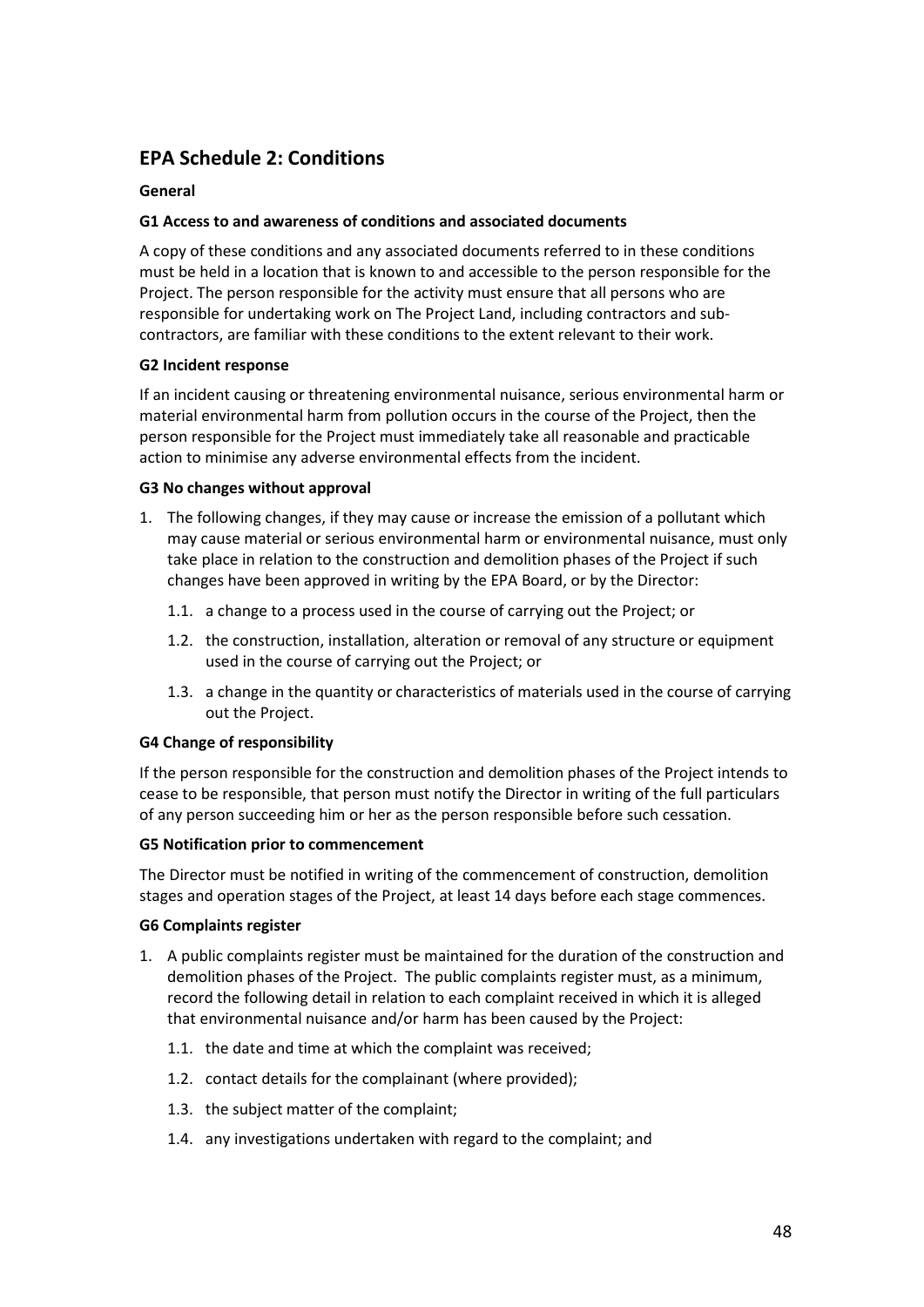- 1.5. the manner in which the complaint was resolved, including any mitigation measures implemented.
- 2. Complaint records must be maintained for a period of at least three (3) years.

## **G7 Environmental Management Plans**

- 1. A minimum of two months prior to planned commencement of the construction phase of the Project, or by a date otherwise specified in writing by the Director, Environmental Management Plans (EMPs) must be submitted to the Director for approval, addressing all proposed construction works for the Project. This requirement will be deemed to be satisfied only when the Director indicates in writing that the submitted documents adequately address the requirements of these conditions (as relevant) to his or her satisfaction. Construction cannot commence until the Director has approved all EMPs applicable to the commencing works.
- 2. A minimum of two months prior to planned commencement of the demolition phase of the Project, or by a date otherwise specified in writing by the Director, Environmental Management Plan (EMPs) must be submitted to the Director for approval, addressing all proposed demolition works. This requirement will be deemed to be satisfied only when the Director indicates in writing that the submitted documents adequately address the requirements of these conditions (as relevant) to his or her satisfaction. Demolition cannot commence until the Director has approved all EMPs applicable to the commencing works.
- 3. The EMPs must be prepared in accordance with these conditions and any reasonable guidelines provided by the Director, and otherwise consistent with the MPIS, with the purpose of preventing environmental nuisance and/or harm.
- 4. Unless otherwise approved in writing by the Director, without limitation, the following EMPs must be provided for the construction phase of the Project and, as relevant, for the demolition phase of the Project:
	- 4.1. an Air Quality Management Plan, addressing both dust and emissions;
	- 4.2. a Noise and Vibration Management Plan, including consideration of underwater noise management;
	- 4.3. an Estuarine Water Quality Monitoring Plan;
	- 4.4. an Estuarine Water Quality Management Plan;
	- 4.5. a Contingency Management Plan for construction in the Derwent;
	- 4.6. a Stormwater Management Plan;
	- 4.7. an Environmentally Hazardous Materials Management Plan;
	- 4.8. a Waste Materials Management Plan;
	- 4.9. a Lighting Plan; and
	- 4.10. a Decommissioning and Rehabilitation Plan.
- 5. The EMPs must include the following:
	- 5.1. staging of proposed works, including consideration of management changes as works progress;
	- 5.2. best practice environmental management (BPEM) measures;
	- 5.3. processes for adaptive management and incident response;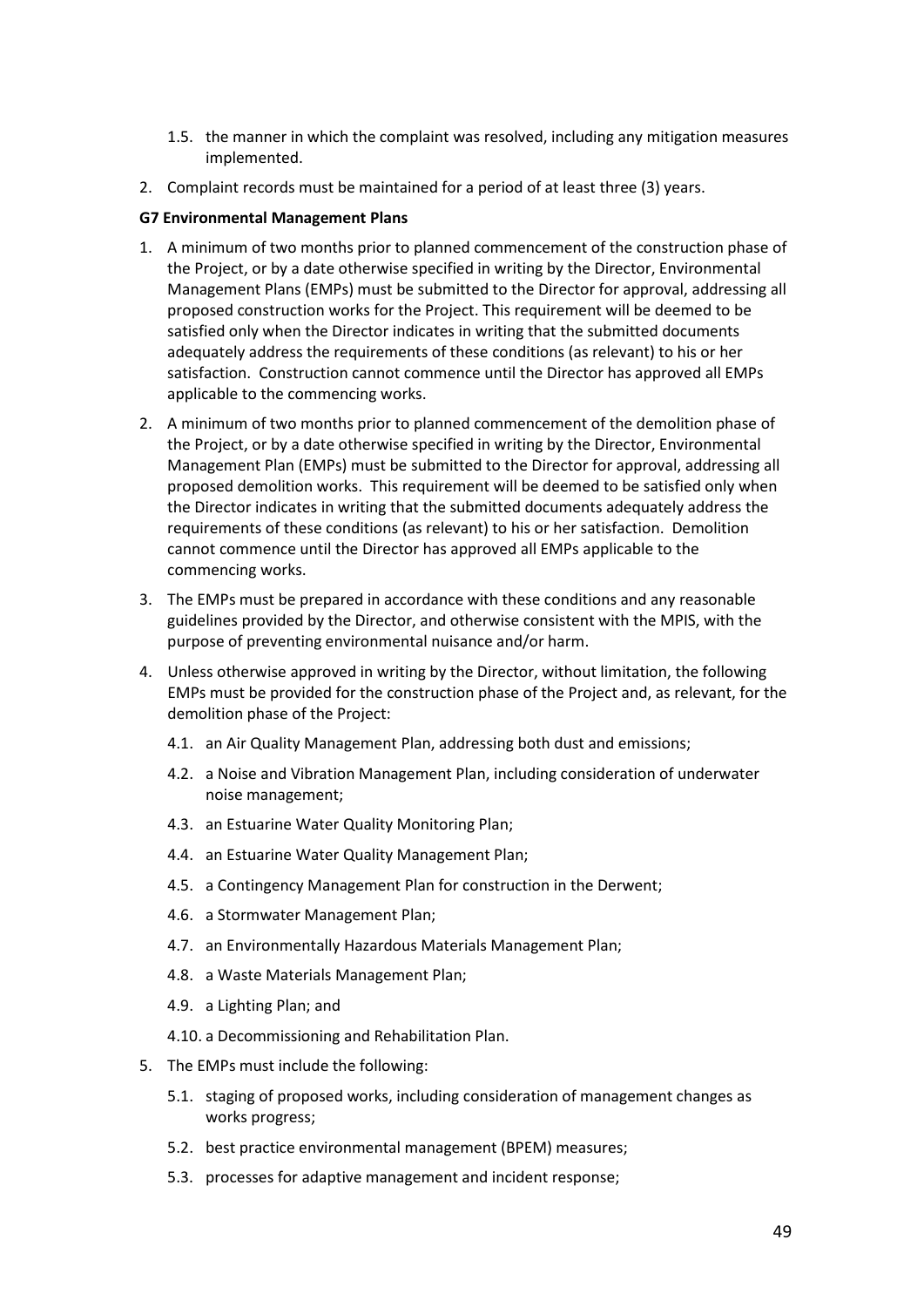- 5.4. an implementation timetable for key aspects of the plans; and
- 5.5. a reporting program to regularly advise the Director of the results of the plans.
- 6. The person responsible must implement and act in accordance with the approved EMPs.
- 7. In the event that the Director, by notice in writing to the person responsible, either approves a minor variation to the approved EMPs or approves new plans in substitution for the EMPs originally approved, the person responsible must implement and act in accordance with the varied EMPs or the EMPs, as the case may be.

## **Atmospheric**

## **A1 Management of air emissions during construction and demolition**

- 1. Construction and demolition phases for the Project must be managed using BPEM measures to minimise air emissions and dust to avoid environmental nuisance and/or harm, in accordance with the Air Quality Management Plan required under these conditions.
- 2. Without limitation, unless otherwise approved in writing by the Director, the Air Quality Management Plan(s) required under these conditions must include:
	- 2.1. Measures to minimise dust generation;
	- 2.2. Measures to minimise emissions from vehicles, heavy machinery and generators, including passing traffic; and
	- 2.3. Monitoring plans for dust and emissions, in accordance with the requirements of these conditions.

## **A2 Air Quality and Meteorological Monitoring**

- 1. Monitoring Station
	- 1.1. An ambient air quality and meteorological monitoring station must be established at a suitable location in a residential area in close proximity to the Project, approved by the Director.
	- 1.2. The location of the station must be:

1.2.1. chosen in accord with guidance provided in AS/NZS 3580.1.1:2016; and

1.2.2. approved in writing by the Director.

- 1.3. The air quality monitoring and meteorological station must be operational and measure the ambient concentrations of the nominated pollutants listed in Table 1 and the meteorological parameters detailed in this condition for:
	- 1.3.1. 12 months prior to the commencement of the construction phase or otherwise as long as is practicable, with a minimum of 6 months;
	- 1.3.2. six (6) months at commencement of the construction phase of the Project and six (6) months at the end of the construction phase;
	- 1.3.3. throughout construction works undertaken on land in Bridgewater; and
	- 1.3.4. at least 12 months starting at the commencement of the operational phase of the Project.
- 2. Air Quality Monitoring
	- 2.1. Unless otherwise approved in writing by the Director, the ambient air quality monitoring of the nominated air pollutants must be conducted using reference level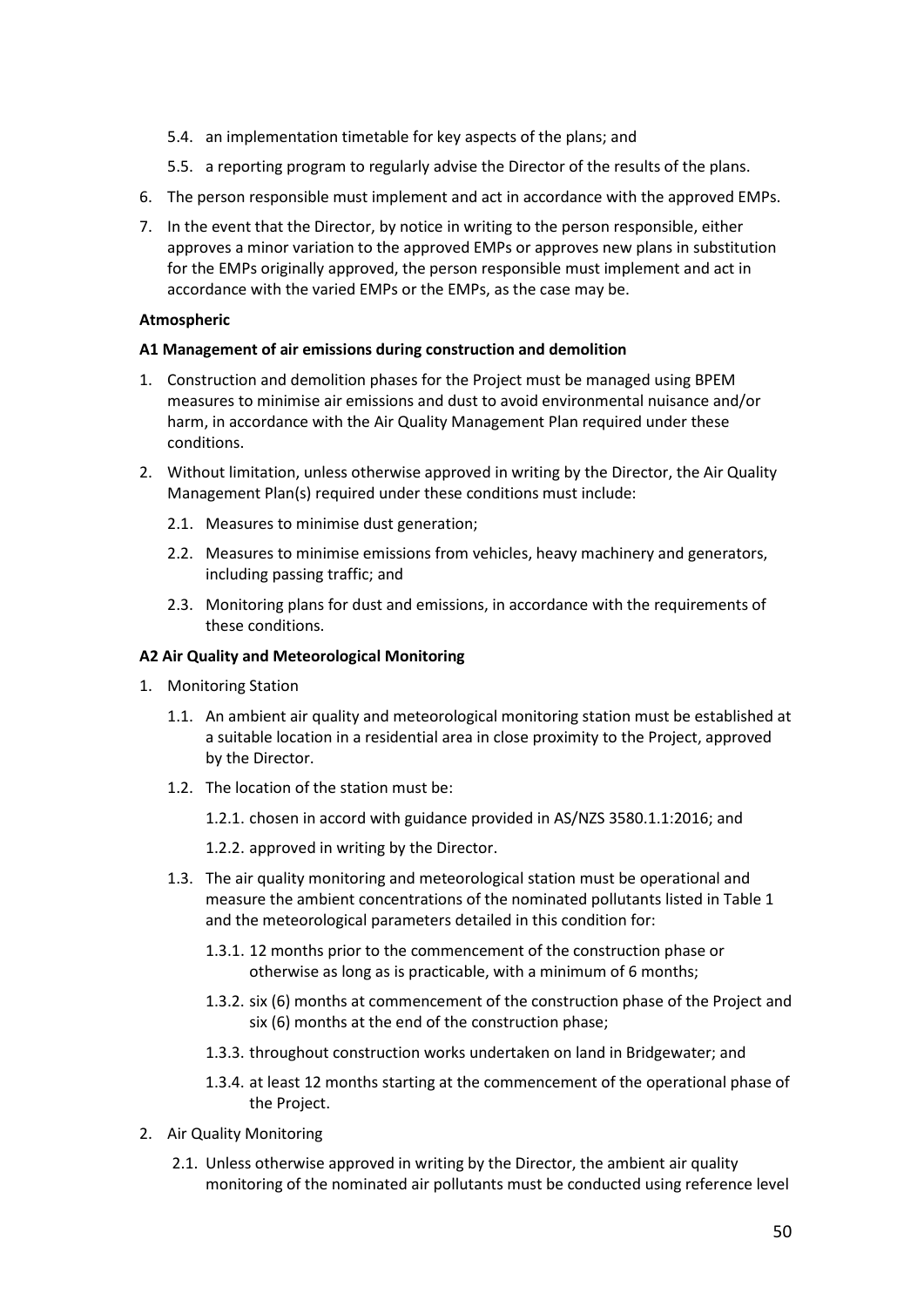continuous monitoring instrumentation that meets the requirements of the Australian Standards Methods for Pollutant Monitoring set out in Schedule 3 of the Ambient Air Quality NEPM.

2.2. Unless otherwise approved in writing by the Director, monitoring must be undertaken in accordance with the requirements set out in Table 1 as follows: the ambient concentration of the pollutant listed in Column 1 must be measured at the sampling frequency listed in Column 2 over the averaging time listed in Column 3 using the measurement technique listed in Column 5 and the reference method listed in Column 6.

| Column 1                          | Column <sub>2</sub>             | Column 3                                                  | Column <sub>4</sub>                                                | <b>Column 5</b>                    | Column <sub>6</sub>      |
|-----------------------------------|---------------------------------|-----------------------------------------------------------|--------------------------------------------------------------------|------------------------------------|--------------------------|
| <b>Pollutant</b>                  | <b>Frequency of</b><br>sampling | <b>Averaging time</b>                                     | <b>Australian Air</b><br>Quality<br><b>Standards (Air</b><br>NEPM) | <b>Measurement</b><br>technique    | Reference<br>method      |
| Nitrogen<br>dioxide               | Continuous                      | One hour<br>One year <sup>2</sup>                         | $0.08$ ppm<br>$0.015$ ppm                                          | Chemiluminescence                  | AS 3580.5.1:2011         |
| Particles as<br>$PM_{10}$         | Hourly                          | One hour<br>One day <sup>1</sup><br>One year <sup>2</sup> | 50 $\mu$ g/m <sup>3</sup><br>$25 \mu g/m^3$                        | <b>Beta Attenuation</b><br>Monitor | AS/NZS<br>3580.9.11:2016 |
| Particles as<br>PM <sub>2.5</sub> | Hourly                          | One hour<br>One day <sup>1</sup><br>One year <sup>2</sup> | $25 \mu g/m^3$<br>8 $\mu$ g/m <sup>3</sup>                         | <b>Beta Attenuation</b><br>Monitor | AS/NZS<br>3580.9.12:2013 |

| Table 1. Ambient Air Quality Monitoring Parameters |  |
|----------------------------------------------------|--|
|----------------------------------------------------|--|

*Note 1: calendar day average Note 2: calendar year average*

- 3. Meteorological Monitoring
	- 3.1. Unless otherwise approved in writing by the Director, the meteorological station colocated and operating simultaneously with the ambient air monitoring instrumentation must operate in accordance with the requirements of AS/NZS 3580.14:2014 and measure the following meteorological parameters:
		- 3.1.1. temperature at the height of 2 m and 10 m;
		- 3.1.2. relative humidity at the height of 2 m and 10 m;
		- 3.1.3. vector averaged wind speed direction at the height of 2 m and 10 m;
		- 3.1.4. rainfall;
		- 3.1.5. barometric pressure; and
		- 3.1.6. solar radiation.
	- 3.2. All meteorological parameters specified in this condition, with the exception of rainfall, together with the computed standard deviation of wind direction (sigma theta), must be reported as 5 minute and 1 hour averaged values.
- 4. Reporting of Air Quality and Meteorological Monitoring
	- 4.1. Real-time access to the air monitoring and meteorological measurements collected at the monitoring station must be made available to the Director.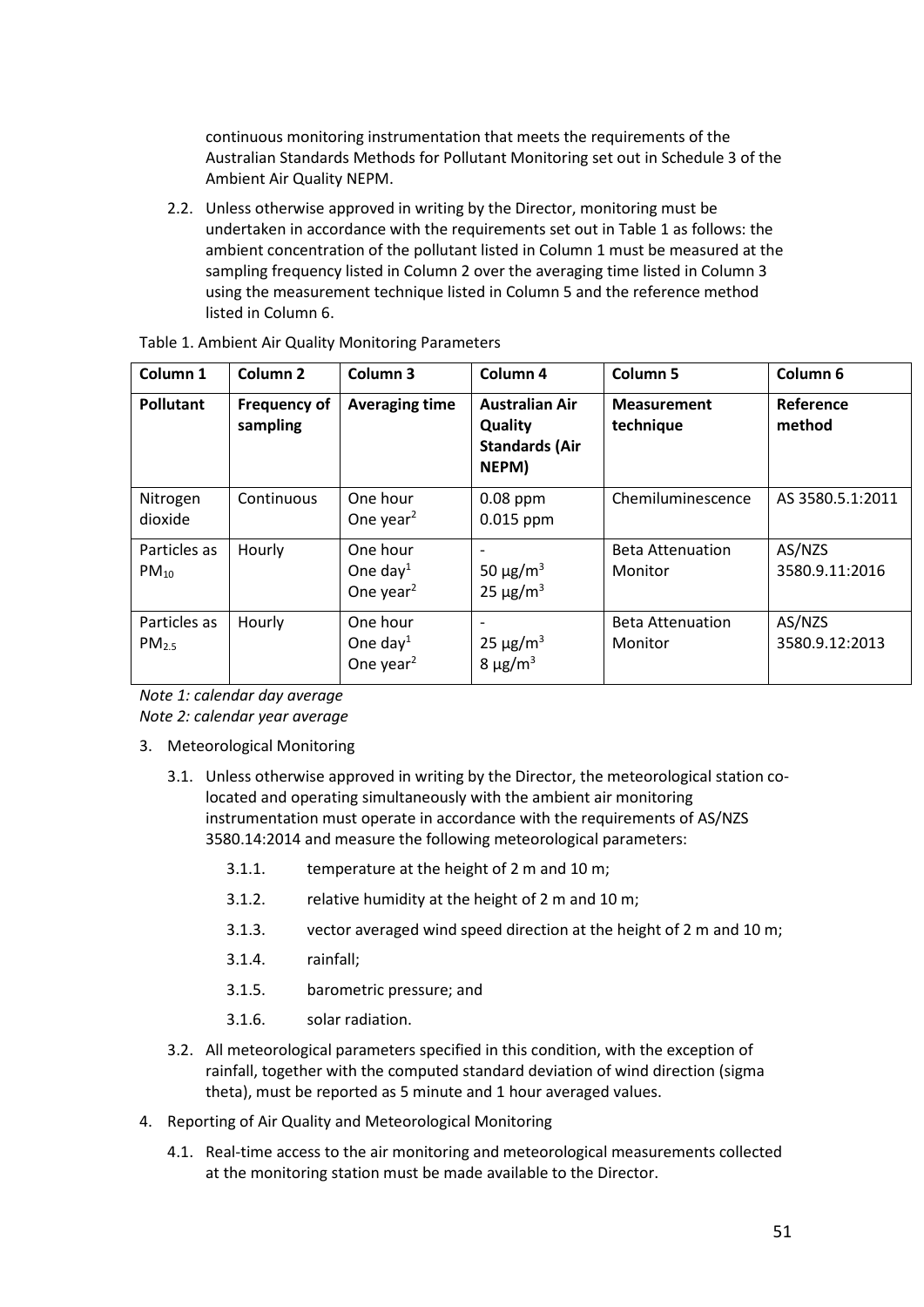- 4.2. Unless otherwise approved in writing by the Director, the measured ambient concentrate ions of the air pollutants listed in Table 1 and the measured meteorological parameters specified in this condition must be reported quarterly to the Director and submitted no later than 30 days after the end of the quarterly reporting period.
- 5. Exceedance of Australian Air Quality Standards
	- 5.1. In the event that measured ambient concentrations of the air pollutants listed in Column 1 of Table 1 exceed any of the corresponding Australian air quality standards specified in Column 4 of the table, the Director must be notified of the exceedance within 48 hours.
	- 5.2. The exceedance notification must include the following information:
	- 5.3. The name of the pollutant, the time of the exceedance and the ambient concentration of the pollutant at that time;
	- 5.4. The nature of the activities being conducted by the proponent at the time of the exceedance;
	- 5.5. The meteorological conditions prevailing in the vicinity of the monitoring station at the time of the exceedance;
	- 5.6. An assessment of the potential for the exceedance to cause environmental nuisance and/or harm;
	- 5.7. Measures applied to minimise the occurrence of further exceedances; and
	- 5.8. Any other relevant information.

## **A3 Validation of Air Dispersion Model**

- 1. Unless otherwise approved in writing by the Director, within three (3) months after completion of the pre-construction monitoring period, a report must be submitted to the Director assessing the validity of the air dispersion model used to predict the impact of traffic related pollutants from operation of the Project on sensitive receptors near the Project Land.
- 2. The report must include a comparison of all ambient pollutant concentrations measured at the monitoring station with those predicted by the air dispersion model. This will require the model to be re-run using the meteorological data collected from the station during the pre-construction monitoring period.

## **A4 Construction Dust Deposition Monitoring and Reporting**

- 1. Unless otherwise approved in writing by the Director, during the entire construction phase of the Project, a number of dust deposition gauges must be in place and maintained at several locations in residential areas in the near vicinity of The Project Land, the number and location of which are to be approved by the Director. Monthly samples must be collected from each location and analysed in accordance with the requirements of AS/AZS 3580.10.1:2016, Methods for sampling and analysis of ambient air - Deposited matter – Gravimetric method.
- 2. Monthly deposition measurements must be adjusted to account for background deposition rate. For each sampling month, the background is defined as the minimum of the dust loadings recorded at all of the deposition gauge sites during that month. For each deposition gauge measurement, the following information should be recorded:
	- 2.1. location;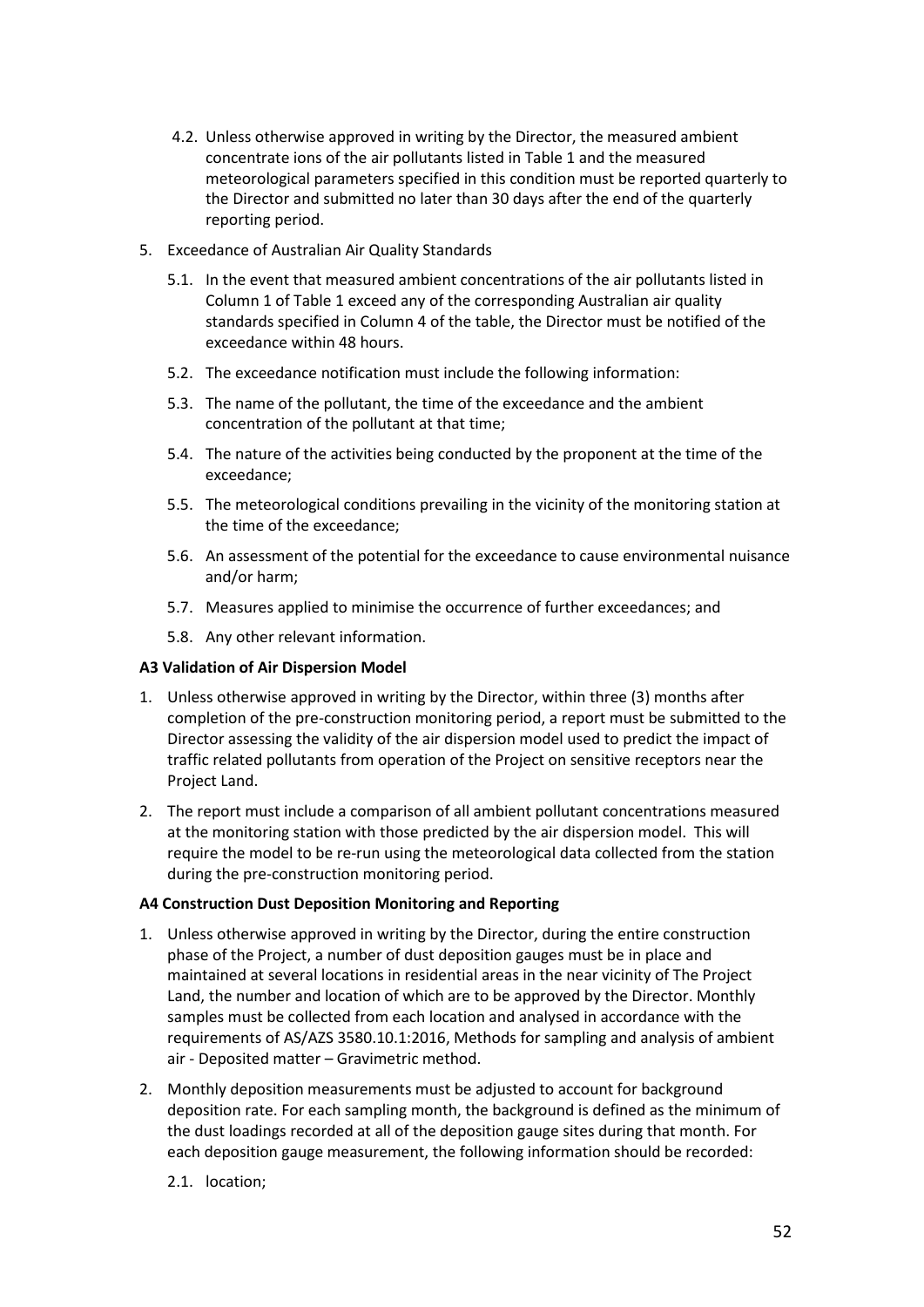- 2.2. month/year;
- 2.3. total insoluble solids (mg);
- 2.4. total insoluble solids above background (g/m2/month); and
- 2.5. deposited dust (g/m2/month).
- 3. The person responsible for the activity must investigate each exceedance of the dust deposition trigger levels specified in Column 2 of Table 2 as soon as it is reasonably possible to do so after becoming aware of the event. The investigation must determine the likely cause(s) of the exceedance and identify and implement any reasonable remedial actions required to prevent it from recurring. A record must be kept of these actions for a minimum of three (3) years.
- 4. The level of dust fallout must not exceed the annual compliance limits specified in Column 3 of Table 2. Any such exceedance must be reported to the Director within 24 hours of the results being obtained.
- 5. Dust deposition gauges must not be relocated unless approved by the Director in writing prior to the proposed relocation.

| Column 1       | Column <sub>2</sub>                                 | Column 3                                                            |  |
|----------------|-----------------------------------------------------|---------------------------------------------------------------------|--|
| Parameter      | <b>Monthly trigger levels</b>                       | <b>Annual compliance limits</b>                                     |  |
| Deposited dust | Increase above background:<br>2.0 $g/m^2$ /month    | Annual averaged increase<br>above background:<br>2.0 $g/m^2$ /month |  |
| Deposited dust | Total deposition experienced:<br>4.0 $g/m^2$ /month | Annual average:<br>4.0 $g/m^2$ /month                               |  |

Table 2 Dust Deposition Gauge Annual Compliance Limits and Monthly Trigger Levels *All figures are to be measured at or beyond the boundary of The Project Land*

## **A5 Real-time Construction Dust Monitoring**

- 1. Without limitation, unless otherwise approved in writing by the Director, the Air Quality Management Plan required under these conditions must include provisions for real-time construction dust monitoring, to be implemented and operational for the entire construction phase of the Project, and include the following:
	- 1.1. identification and description of suitable instruments for the continuous monitoring of ambient dust concentrations at several sites located near the boundary of The Project Land;
	- 1.2. description of simple weather stations which must be equipped with continuous monitoring anemometers co-located with the dust monitors and installed at a height of at least 2.5 m;
	- 1.3. identification and description of a system to transmit and display near real-time continuous data from the dust monitoring instruments and data from the co-located meteorological monitoring stations, to the assigned person(s) identified in the plan;
	- 1.4. description of the criteria used to identify the likely occurrence of dust events at any of the continuous dust monitoring sites in near real-time;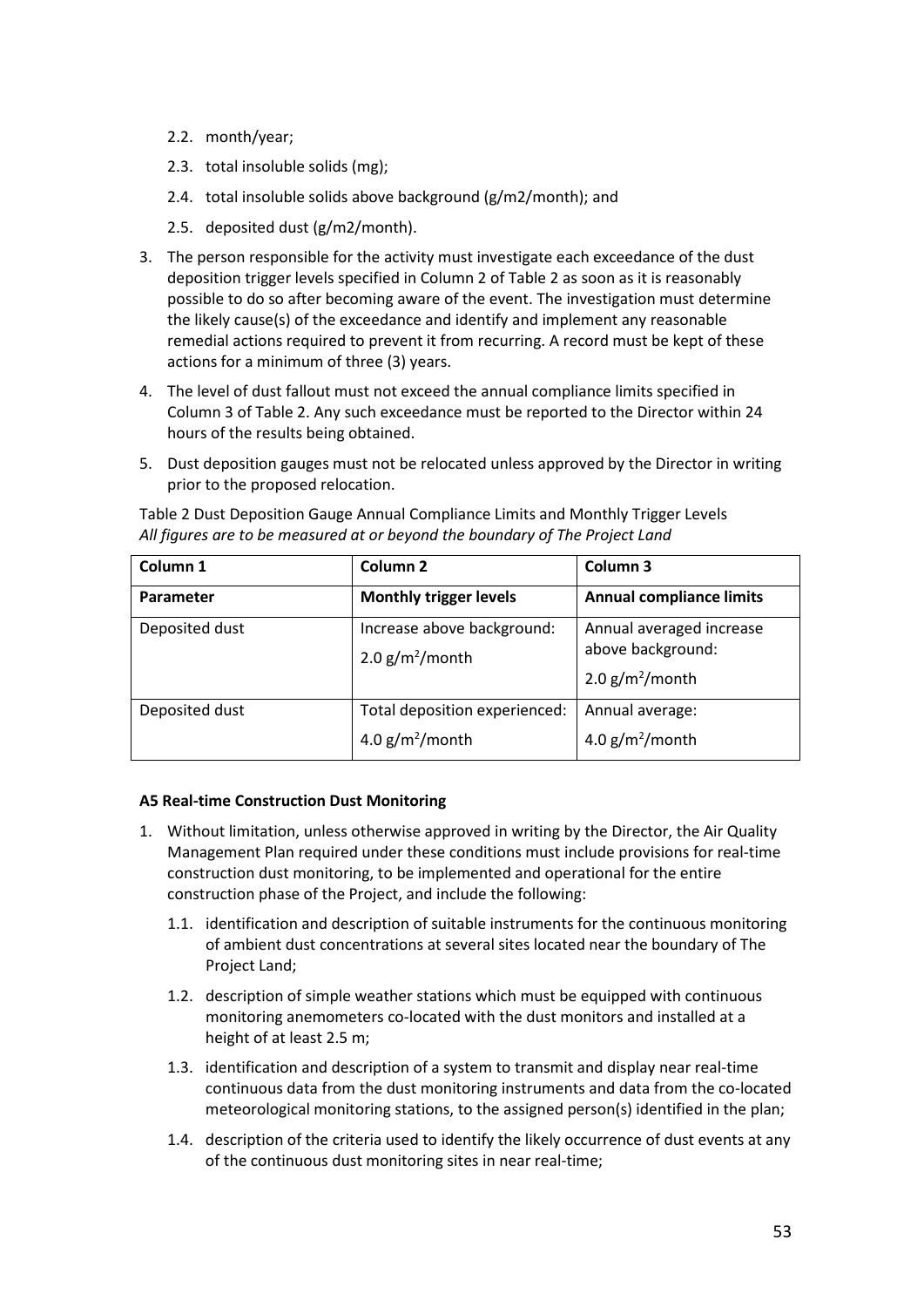- 1.5. description of the response process to occur when dust events are identified at any of the sites; and
- 1.6. a table containing all of the major commitments made in the plan.
- 2. Continuous dust monitors cannot be relocated unless approved by the Director in writing prior to the proposed relocation.

#### **Decommissioning and Rehabilitation**

#### **D1 Decommissioning and Rehabilitation Plan**

- 1. Without limitation, unless otherwise approved in writing by the Director, the Decommissioning and Rehabilitation Plan(s) (DRP) required under these conditions must include the following (as relevant):
	- 1.1. nomination of key stages of works at which the DRP will need to be implemented;
	- 1.2. consideration of potential for contaminated material or controlled waste to be present after completion of works, and any associated remediation required (including consideration of groundwater);
	- 1.3. removal of all equipment, structures and waste materials unless they are considered by the Director to be beneficial to a future use of The Project Land;
	- 1.4. grading and levelling/recontouring and revegetating (or other approved method of soil stabilisation) of the surface of the disturbed area;
	- 1.5. management of drainage on The Project Land so as to reduce erosion and prevent release of a pollutant from The Project Land;
	- 1.6. maintenance of the rehabilitated area for a period of not less than three years from the date of cessation of works;
	- 1.7. specific management and monitoring measures for the area between the Old Watch House and the foreshore; and
	- 1.8. any other detail requested in writing by the Director.
- 2. If requested by the Director, stage-specific DRPs must be provided to the Director, prior to implementation.

## **Flora And Fauna**

FF1 Underwater noise management

- 1. Unless otherwise approved in writing by the Director, to minimise noise impact of construction of the Project on sensitive aquatic fauna species;
	- 1.1. a soft start procedure must be implemented for piling works, commencing at low energy levels with slow build-up to allow fauna to vacate the area;
	- 1.2. once a piling method for the construction of the Project is finalised, a stop-work zone area must be calculated based on anticipated sound pressure and exposure levels, in accordance with the Underwater Piling Noise Guidelines; and
	- 1.3. during piling works, a suitable qualified or trained marine fauna observer must be deployed at piling locations, to instigate a stop work order in the event that marine mammals are observed within the pre-determined stop-work zone.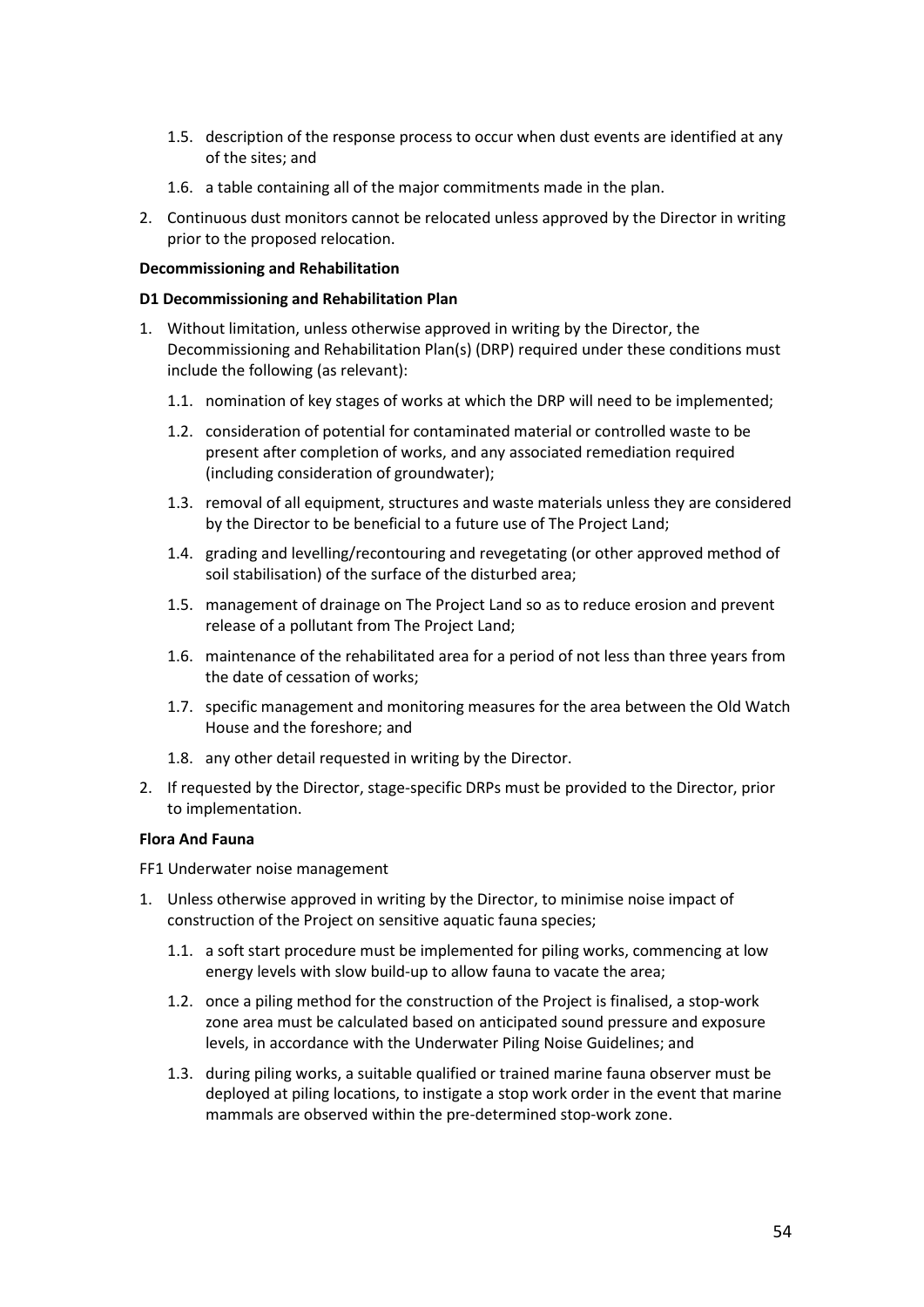2. The provisions of this condition must be incorporated into the Noise and Vibration Management Plan for the construction phase of the Project as approved in writing by the Director.

## **Groundwater**

## GW1 Groundwater encountered during construction

Unless otherwise approved in writing by the Director, where groundwater is encountered during construction works for the Project, the groundwater must be collected and managed to the extent necessary to avoid the release of pollutants into waterways.

#### **Hazardous Substances**

#### **H1 Storage and handling of environmentally hazardous materials**

- 1. Unless otherwise approved in writing by the Director, environmentally hazardous materials held on The Project Land must be:
	- 1.1. stored within impervious bunded areas, spill trays or other containment systems; and
	- 1.2. managed to prevent unauthorised discharge, emission or deposition of pollutants:
		- 1.2.1. to soils within the boundary of The Project Land in a manner that is likely to cause serious or material environmental harm;
	- 1.3. to groundwater;
	- 1.4. to waterways; or
	- 1.5. beyond the boundary of The Project Land.

#### **H2 Handling of environmentally hazardous materials - mobile**

- 1. Where mobile containment of environmentally hazardous materials is utilised for fuelling or servicing of mobile or fixed plant on The Project Land, all reasonable measures must be implemented to prevent unauthorised discharge, emission or deposition of pollutants:
	- 1.1. to soils within the boundary of The Project Land in a manner that is likely to cause serious or material environmental harm;
	- 1.2. to groundwater;
	- 1.3. to waterways; or
	- 1.4. beyond the boundary of The Project Land.
- 2. Reasonable measures may include spill kits, spill trays/bunds or absorbent pads, and automatic cut-offs on any pumping equipment.

#### **H3 Spill kits**

Spill kits appropriate for the types and volumes of materials handled on The Project Land must be kept in appropriate locations to assist with the containment of spilt environmentally hazardous materials.

## **Lighting**

## **L1 Artificial lighting design and use**

1. Lighting for construction, demolition, and operational phases of the Project, must be selected and used on the basis of achieving the minimal artificial lighting required to meet design and safety requirements and standards, while minimising adverse impact on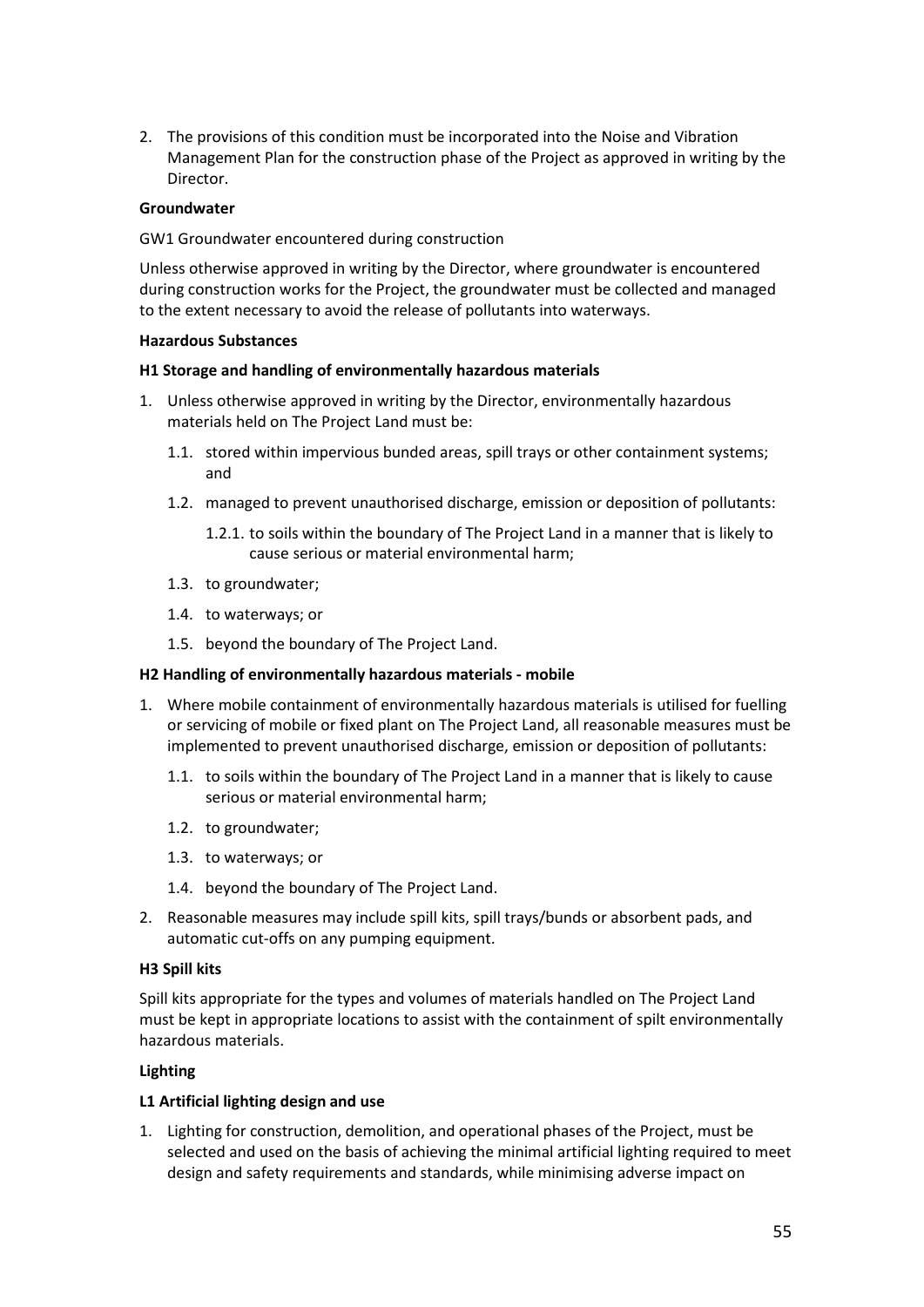sensitive receptors, with consideration of the light pollution analysis and relevant management measures recommended in the MPIS.

2. Without limitation, unless otherwise approved in writing by the Director, the Lighting Plan(s) required under these conditions must specify principles and parameters for selection and use of lighting during the construction and demolition phases of the Project, in accordance with the MPIS.

#### **L2 Light surveys and audits**

- 1. Unless otherwise approved in writing by the Director, light surveys and audits of the Project must be undertaken as follows, consistent with the relevant survey measures recommended in the MPIS, and the analysed results submitted to the Director within 30 days of completion of each survey and audit:
	- 1.1. Pre and post construction light surveys, in accordance with the method used in the baseline light survey as presented in the MPIS, to assess the impact of the project on sky glow and sky quality;
	- 1.2. A post construction light survey, in accordance with the method used in the baseline light survey as presented in the MPIS, to assess the impact of the project in regard to obtrusive light on sensitive receptors;
	- 1.3. Audits must be undertaken both during construction and after commissioning to ensure all commitments regarding light management have been met;
	- 1.4. Audits must be undertaken by personnel experienced in environmental auditing and in consultation with an appropriately qualified biologist or ecologist; and
	- 1.5. The audit analysis must include:
	- 1.6. any identified additional risks; and
	- 1.7. adaptive management measures to be undertaken if additional risks are identified, or it is discovered that risks have not been assessed correctly.

#### **Monitoring**

#### **M1 Samples and measurements for monitoring purposes**

- 1. Any sample or measurement required under these conditions must be taken and processed in accordance with the following:
	- 1.1. sampling and measuring must be undertaken by a person with training, experience, and knowledge of the appropriate procedure;
	- 1.2. the integrity of samples must be maintained prior to delivery to a testing facility;
	- 1.3. sample analysis must be conducted by a testing facility accredited by the National Association of Testing Authorities (NATA), or a testing facility approved in writing by the Director, for the specified test;
	- 1.4. details of methods employed in taking samples and measurements and results of sample analysis, and measurements must be retained for at least three (3) years after the date of collection; and
	- 1.5. sampling and measurement equipment must be maintained and operated in accordance with manufacturer's specifications and records of maintenance must be retained for at least three (3) years.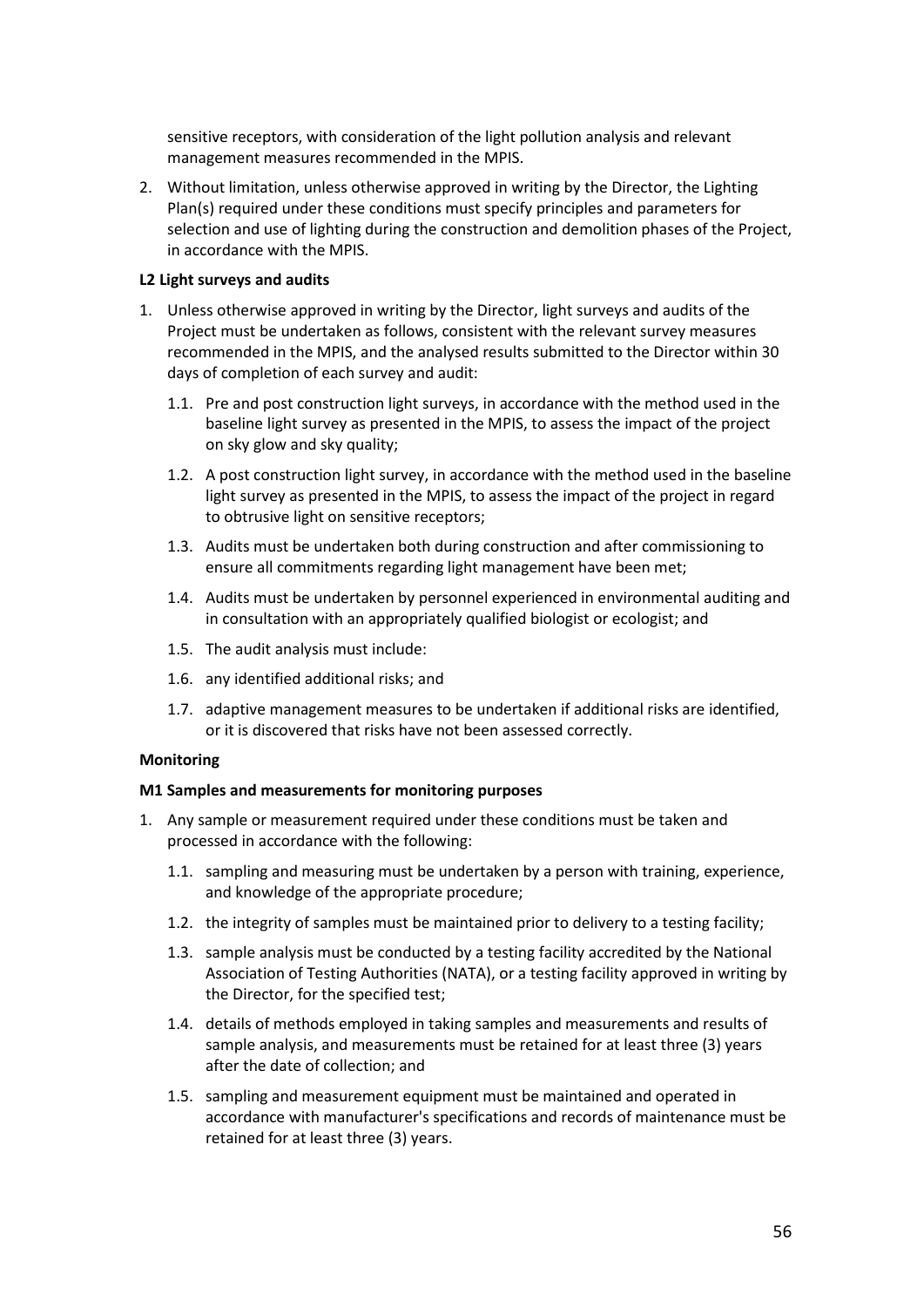#### **Noise and Vibration Control**

#### **N1 Management of noise emissions and vibration during construction**

- 1. Unless otherwise approved in writing by the Director, the Project must be managed using such measures as are necessary to prevent noise emissions and vibration from causing environmental nuisance and/or harm, in accordance with the Noise and Vibration Management Plan required under these conditions.
- 2. Without limitation, unless otherwise approved in writing by the Director, the Noise and Vibration Management Plan(s) required under these conditions must include the following:
	- 2.1. Proposed staging of works;
	- 2.2. A list of equipment and activities associated with each stage of work area;
	- 2.3. Sound power levels, duration and hours of operation for each activity that is likely to cause noise and vibration impacts at noise and/or vibration sensitive receptors;
	- 2.4. Identification of noise and vibration sensitive receptors that may be affected by construction and demolition activities;
	- 2.5. Identification of any buildings or structure of heritage significance that may be affected by vibration generated by construction and demolition works;
	- 2.6. Determination of appropriate noise and vibration limits for each sensitive receptor;
	- 2.7. Prediction of noise levels at sensitive receptors during works;
	- 2.8. Identification of activities likely to cause noise and vibration nuisance at sensitive receptors;
	- 2.9. Identify locations near noise and vibration sensitive receptors where regular construction noise and vibration monitoring will be required;
	- 2.10. Mitigation measures planned to be deployed and able to be deployed where noise and vibration levels are expected to exceed noise project specific criteria.
	- 2.11. Where there is insufficient knowledge available to predict noise and vibration impact with a reasonable level of confidence, trial monitoring and assessment must be undertaken, covering discrete periods of work to allow measurements.
	- 2.12. A detailed community engagement plan including procedures for notification of noise and vibration generating activities.
	- 2.13. Mitigation measures to manage impact on sensitive aquatic fauna species.
	- 2.14. Provision of regular noise and vibration monitoring at sensitive receptors.
- 3. Monitoring reports must be provided to the Director for review every 3 (three) months.

## **N2 Hours of construction**

- 1. Unless otherwise approved in writing by the Director, noise and vibration generating activities associated with the construction/demolition of the Project must not be undertaken outside the standard hours listed below:
	- 1.1. 0700 hours to 1800 hours on weekdays;
	- 1.2. 0800 to 1300 hours on Saturdays;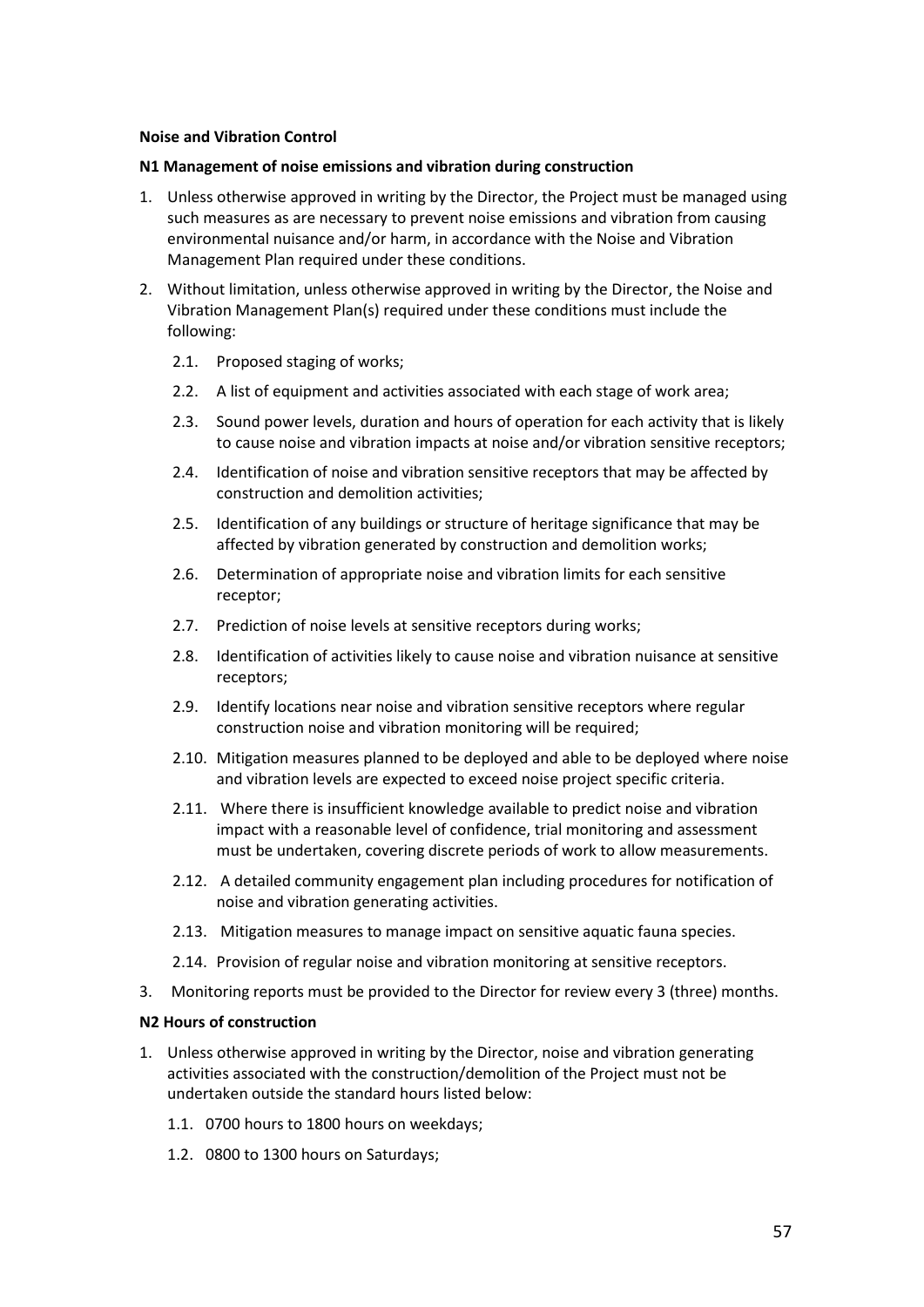- 1.3. on Sundays and public holidays that are observed Statewide (Easter Tuesday excepted).
- 2. Where approval is sought for noise and vibration generating activities to be conducted outside the standard hours listed above, a site-specific noise and vibration impact report including assessment of activities that have potential to cause nuisance at sensitive receptors must be submitted to the Director for approval. Appropriate mitigation measures must be investigated and implemented to achieve the noise and vibration limits specified in the following section.
- 3. Impulsive noise sources such as the use of power saws, grinding metal, concrete or masonry, drilling, vibratory rolling, jack hammering, impact piling or any other similar activities that have potential to cause sleep disturbance must be not used during the night-time (2200 hours to 0700 hours) period.

N3 Noise emission limits

- 1. Unless otherwise approved in writing by the Director, noise emissions from construction and demolition for the Project when measured at any noise sensitive receptors and expressed as the equivalent continuous A-weighted sound pressure level must not exceed:
	- 1.1. Rating background level (RBL) + 10 dB for standard hours
	- 1.2. Rating background level (RBL) + 5 dB for non-standard hours
- 2. Additionally, noise emissions from construction and demolition for the Project when measured outside a habitable room of any noise sensitive receptor must not exceed  $L_{Amax}$ 60 dB(A).
- 3. The time interval over which noise levels are averaged must be 10 minutes or an alternative time interval specified by the Director.
- 4. For tonal noise, 5 dB adjustment factor must be added to the measured noise levels when level of 1/3 octave band exceeds the level of the adjacent bands on both sides by:
	- 4.1. 5 dB or more if the centre frequency of the band containing the tone is above 400 Hz;
	- 4.2. 8 dB or more if the centre frequency of the band containing the tone is 160 Hz to 400 Hz inclusive;
	- 4.3. 15 dB or more if the centre frequency of the band containing the tone is below 160 Hz.
- 5. Measured noise levels must be adjusted for impulsiveness, modulation and low frequency in accordance with the *Tasmanian Noise Measurement Procedure Manual*.

#### **N4 Ground vibration limits**

- 1. Unless otherwise approved in writing by the Director, ground vibration from the activity when measured at any sensitive receptors and expressed as peak particle velocity (PPV) must not exceed:
	- 1.1. 1 mm/s PPV as human comfort vibration limit; and
	- 1.2. Limits as specified in German Standard DIN 4150-3:1999 to protect vulnerability of ground-related services and structures to vibration generated by construction/demolition activities.
- 2. Unless otherwise approved in writing by the Director, blasting is not permitted.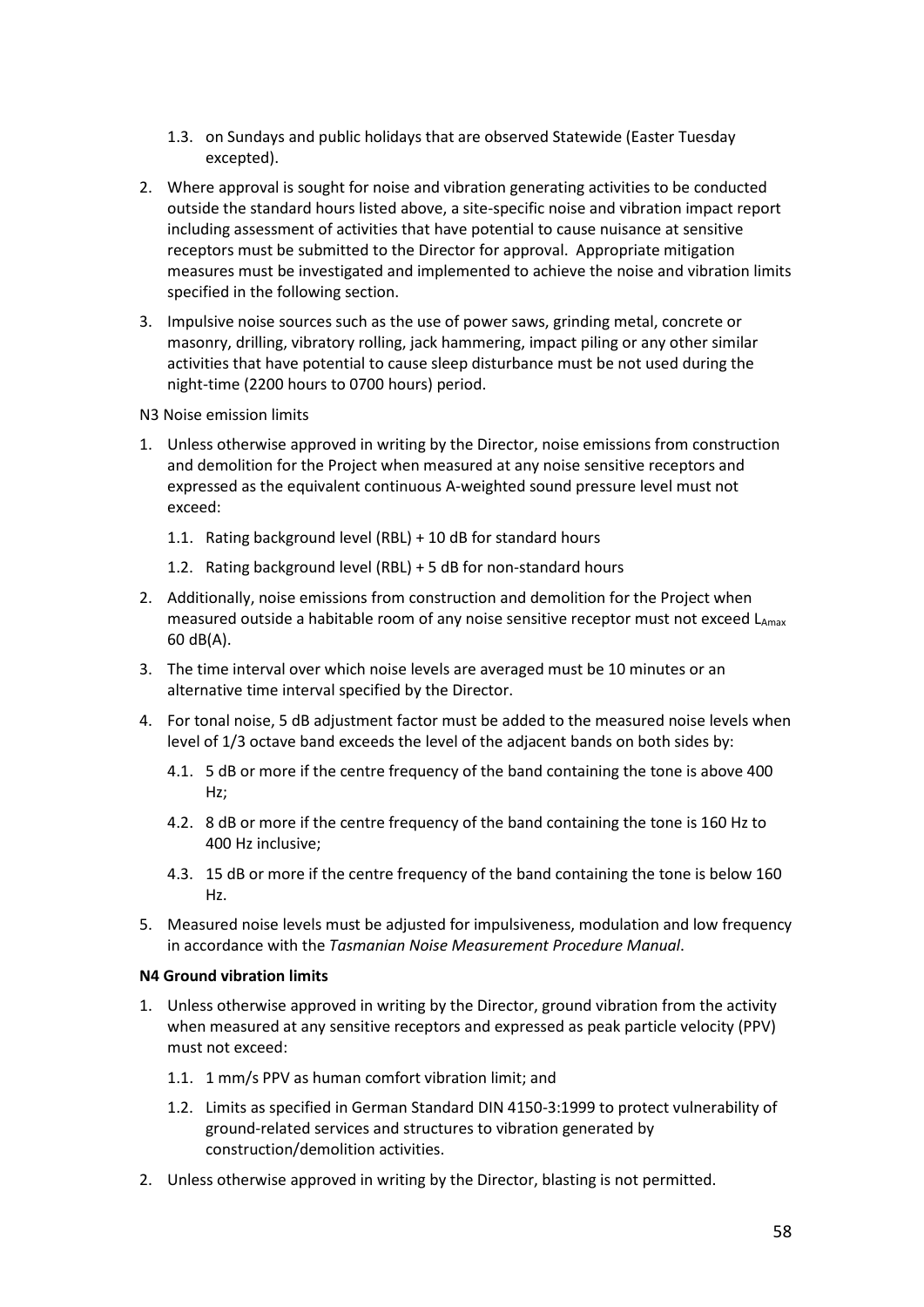#### **N5 Noise and vibration monitoring method**

- 1. Noise and vibration monitoring for the Project must be undertaken in accordance with:
	- 1.1. these conditions; and
	- 1.2. a method approved in writing by the Director, as may be amended from time to time with written approval of the Director.
- 2. Measurements and data recorded during the survey must include:
	- 2.1. operational status of noise and vibration producing equipment;
	- 2.2. subjective descriptions of the sound at each location;
	- 2.3. details of meteorological conditions relevant to the propagation of noise;
	- 2.4. the equivalent continuous (Leq) and Lmax, L1, L10, L50, L90 and L99 A-weighted sound pressure levels measured over a period of 10 minutes or an alternative time interval approved by the Director;
	- 2.5. one-third octave spectra noise data over suitably representative periods of not less than 1 minute, where required; and
	- 2.6. Measurements of peak particle velocity (PPV) at a vibration sensitive building or structure. The monitoring locations will be solid and rigid to best represent the vibration entering the structure or building under investigation;
	- 2.7. Where attended vibration monitoring is not feasible, an unattended monitoring system is to be installed with a system to warn the operators (via flashing light etc.) where there is potential to cause any cosmetic damage to buildings and structures.
- 3. The survey report must include the following:
	- 3.1. the results and interpretation of the measurements required by these conditions;
	- 3.2. a map showing the locations of construction/demolition activities, measurement locations, and noise/vibration sensitive receptors clearly marked on the map;
	- 3.3. any other information that will assist with interpreting the results and whether the activity is in compliance with these conditions; and
	- 3.4. recommendations of appropriate mitigation measures to manage any noise or vibration problems identified by the survey.
- 4. All methods of noise measurements must be in accordance with the *Tasmanian Noise Measurement Procedure Manual.*

#### **N6 Operational traffic noise review**

- 1. Prior to commencement of the construction phase of the Project, or by a date otherwise specified in writing by the Director, an updated operational traffic noise impact assessment report incorporating the final design options must be submitted to the Director for approval. This requirement will be deemed to be satisfied only when the Director indicates in writing that the submitted document adequately addresses the requirements of this condition to his or her satisfaction.
- 2. After commencement of the operational phase of the Project, a noise monitoring report must be submitted to the Director comparing operational noise levels of the existing Bridge as reported in the MPIS and the operational phase of the Project.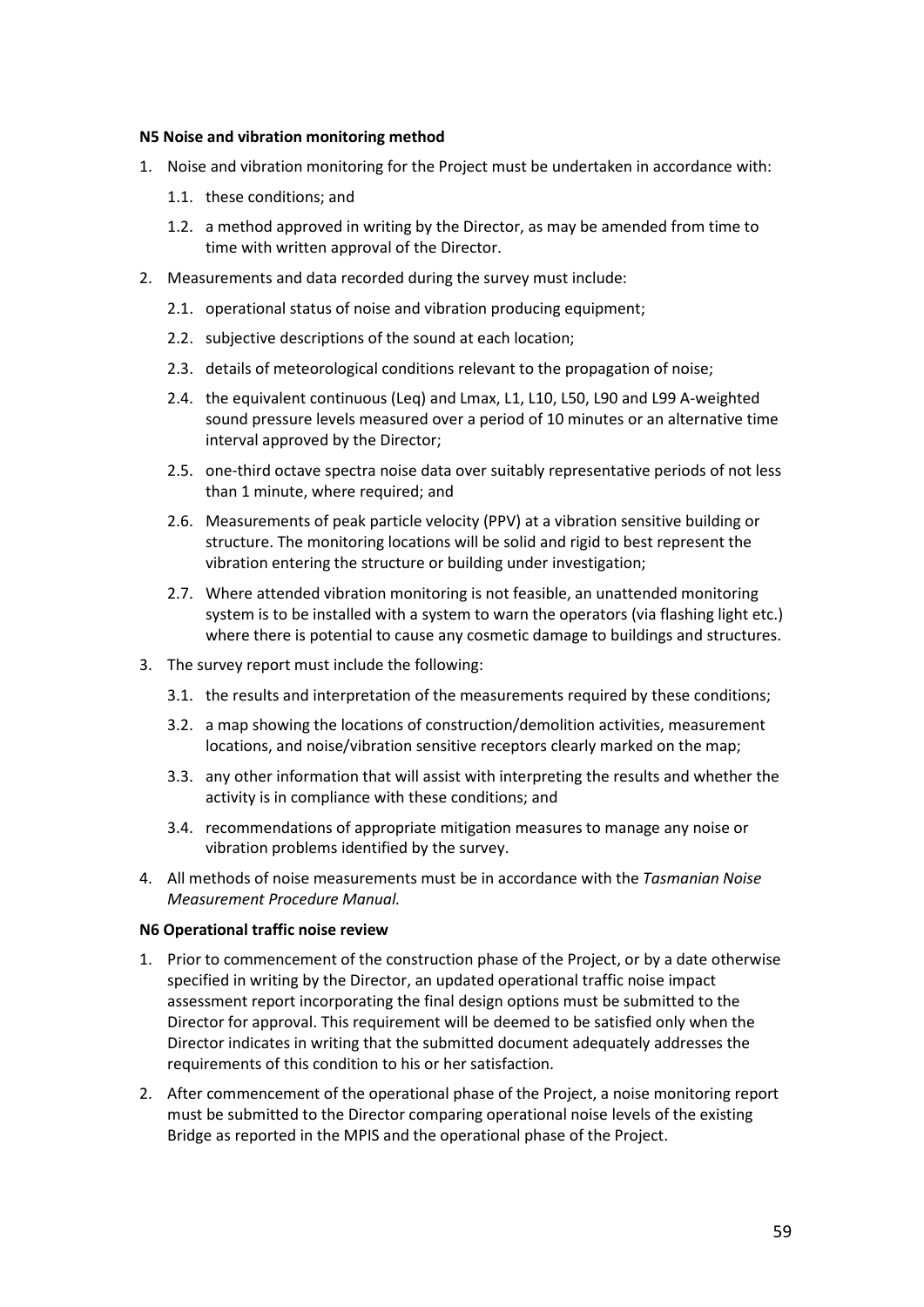#### **Stormwater Management**

#### **S1 Stormwater Management Plan**

- 1. Without limitation, unless otherwise approved in writing by the Director, the Stormwater Management Plan(s) required under these conditions must be consistent with the Standard Specification for Road Projects, Part B.
- 2. The plan must provide details of the following:
	- 2.1. Measures to prevent surface runoff from entering the area used or disturbed during construction activities sufficient for a 1 in 20 year rain event;
	- 2.2. Measures to retain sediment on The Project Land sufficient to comply with stormwater discharge quality limits imposed by these conditions;
	- 2.3. Procedures for maintenance of installed controls;
	- 2.4. Procedures for rehabilitation of areas disturbed during construction; and
	- 2.5. Details of final road stormwater controls and maintenance requirements to ensure stormwater discharged from The Project Land to water is treated to a level which complies with treatment criteria specified by the State Stormwater Strategy;

## **S2 Stormwater Discharge Quality**

- 1. The concentration of suspended solids in stormwater discharged from The Project Land to water must be less than 30mg/L, except where the discharged stormwater is not visibly more turbid than the receiving environment, in which case no suspended solids concentration limits apply.
- 2. Stormwater discharged from The Project Land to water must be visibly free of oil and grease.

## **Waste Management**

## **WM1 Waste Materials Management Plan**

- 1. Without limitation, unless otherwise approved in writing by the Director, the Waste Materials Management Plan(s) required under these conditions must include:
	- 1.1. Consideration of the waste management hierarchy;
	- 1.2. Any proposed or potential reuse of material;
	- 1.3. Measures for detecting, testing, classification and management of the following in accordance with IB 105 and the ASS Guidelines, and with measures recommended in the MPIS:
		- 1.3.1. PASS and sediment from the River Derwent contaminated with metals, PAH and nutrients;
		- 1.3.2. PASS soils and sediments from potential ASS areas as identified in the MPIS;
		- 1.3.3. AASS soils as identified in the MPIS;
		- 1.3.4. Contaminated soils as identified in the MPIS;
		- 1.3.5. Solid wastes mixed into the soils within the embankment on the northern end of the existing Bridgewater Bridge;
		- 1.3.6. Excavated soils and sediments from potentially contaminated areas;
		- 1.3.7. Unanticipated controlled and general waste.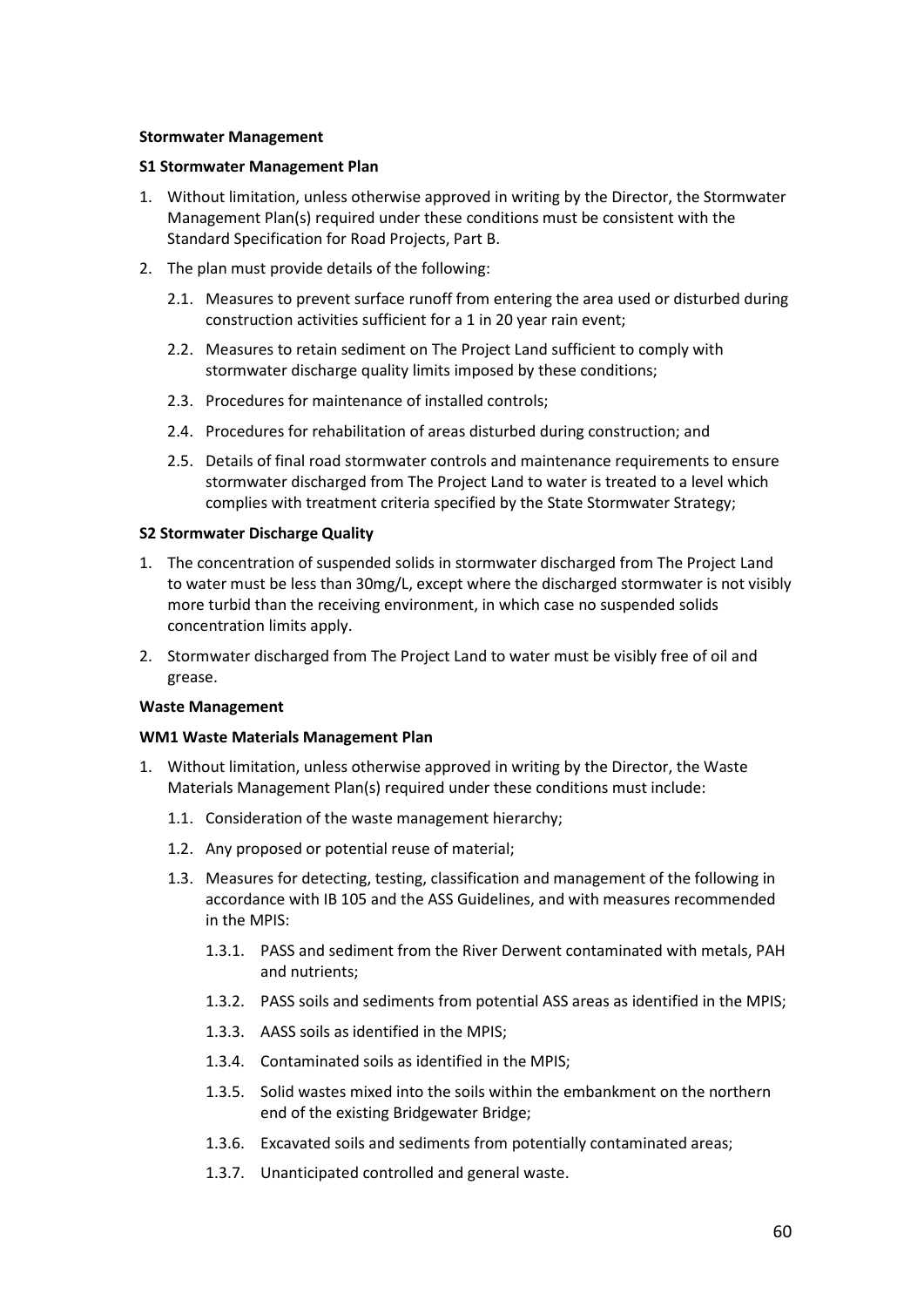- 1.4. Measures for managing potential dust, odours and spills, and for containment of leachate from contaminated material;
- 1.5. Disposal and/or reuse of controlled waste and other waste materials.

## **Water Quality**

## **WQ1 Dredging not permitted**

Unless otherwise approved in writing by the Director, no dredging is permitted to be undertaken for the Project.

## **WQ2 Estuarine Water Quality Monitoring Plan**

- 1. Without limitation, unless otherwise approved in writing by the Director, the Estuarine Water Quality Monitoring Plan(s) required under these conditions must include details of the following:
	- 1.1. Monitoring site locations including:
		- 1.1.1. Far field monitoring site(s) outside the area of influence of the activity;
		- 1.1.2. Intermediate monitoring sites within 700m toward the mouth of the estuary and 500m away from the mouth of the estuary of areas likely to be disturbed by construction activities; and
		- 1.1.3. The maximum distance from areas of disturbance near-field, in situ field monitoring is to be conducted.
	- 1.2. Parameters, methods, and frequencies of monitoring at each identified location including:
		- 1.2.1. A far field monitoring program to assess large scale changes that may impact water quality at the site;
		- 1.2.2. An intermediate site monitoring program for the analysis of potential pollutants and physical parameters of concern to assess operational performance against identified water quality guideline values; and
		- 1.2.3. A near field and telemetered intermediate site monitoring program to inform management actions required to mitigate potential water quality impacts, in accordance with the approved Estuarine Water Quality Management Plan(s) required by these conditions.
	- 1.3. A reporting program to advise the Director of monitoring results including:
		- 1.3.1. Ongoing monitoring of far field and intermediate field monitoring sites; and
		- 1.3.2. Any other monitoring as a result of construction actions, natural events or other occurrences which have caused or have the potential to cause exceedances of management action triggers, determined in accordance with the approved Estuarine Water Quality Management Plan(s) required by these conditions.
- 2. The Plan(s) must be reviewed and amended as necessary in response to the water quality impact studies required under these conditions within one month of the completion of each water quality impact study. Where amended, the amended Plan(s) must be resubmitted to the Director for approval.

## **WQ3 Estuarine Water Quality Management Plan**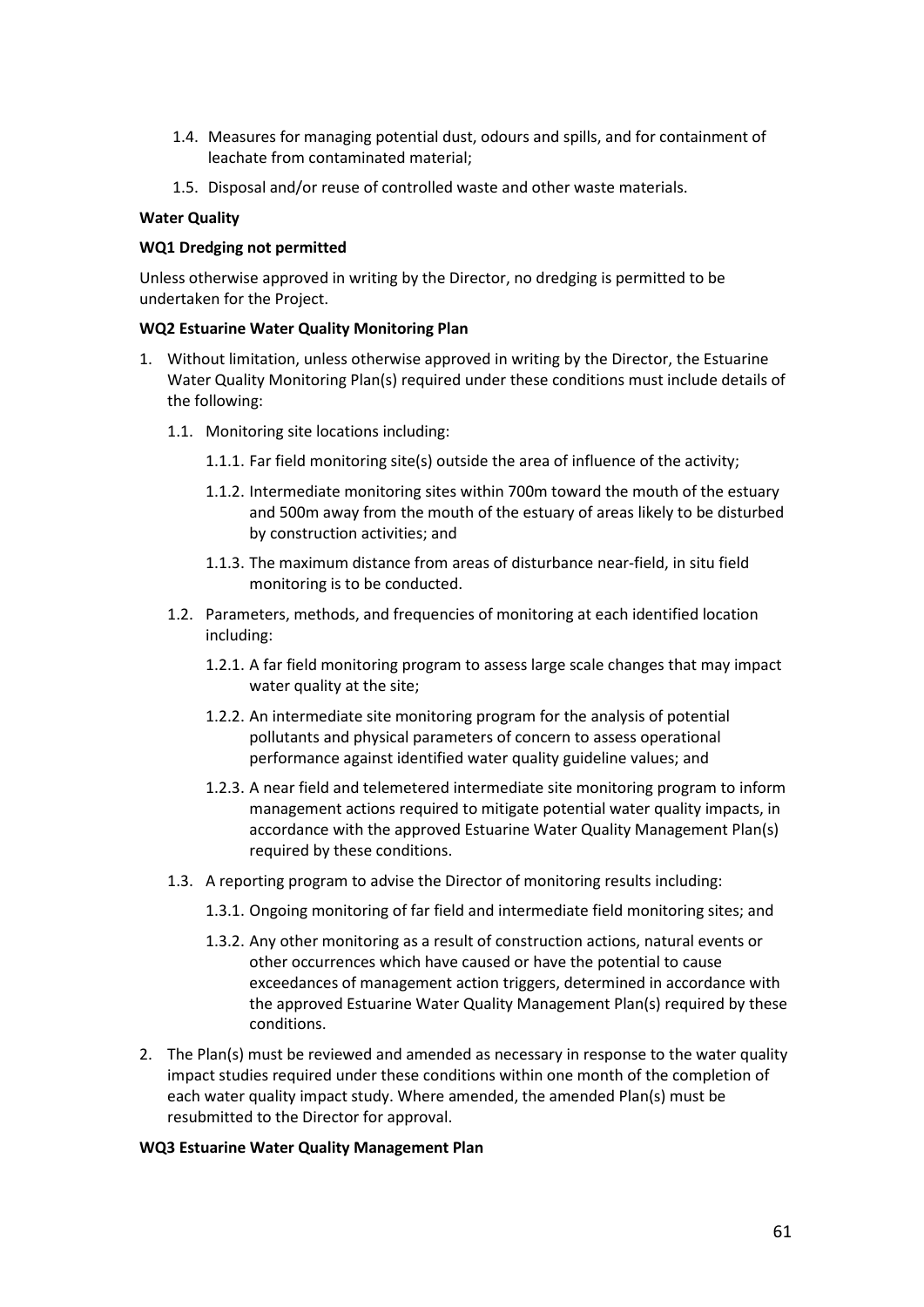- 1. Without limitation, the Estuarine Water Quality Management Plan(s) required under these conditions must include details of the following:
	- 1.1. Relevant community values within the area of potential estuarine water quality impact as a result of construction and demolition works;
	- 1.2. Water quality guidelines values for the protection of identified community values;
	- 1.3. Water quality trigger levels and adaptive management actions for key water quality indicators at near-field and intermediate monitoring sites;
	- 1.4. Responsible persons for implementation of each management action;
	- 1.5. A table containing all major commitments made in the plan; and
	- 1.6. A reporting program to advise the Director of plan implementation and outcomes.
- 2. The Plan(s) must be reviewed and amended as necessary in response to the water quality impact studies required under these conditions within one month of the completion of each water quality impact study. Where amended, the Plan(s) must be resubmitted to the Director for approval.

## **WQ4 Background water quality and management trigger levels**

- 1. A management trigger level specified by the Estuarine Water Quality Management Plan required by these conditions does not apply where background levels of the associated indicator are above the trigger level when measured during the same monitoring event.
- 2. In this case, associated management actions must be taken where the indicator is also above the background level.

#### **WQ5 Water quality impact studies**

- 1. Unless otherwise approved in writing by the Director, within 14 days of commencement of any construction and demolition activities for the Project which are likely to release sediment into the water column, estuarine water quality impact studies of those activities must be undertaken.
- 2. Types of construction activities to which this condition applies include:
	- 2.1. the movement of vessels to and from landing facilities;
	- 2.2. sediment disturbance as a result of land reclamation activities;
	- 2.3. the installation of temporary piles for the construction of working platforms;
	- 2.4. the installation of piles associated within construction of the first pier to be constructed for the Project within estuarine waters;
	- 2.5. the use of floating plant where the potential exists for sediment disturbance through placement, anchorage, vibration or settling of plant on the sediment; and
	- 2.6. other activities which have the potential to disturb sediment to the extent that water quality impacts may occur at intermediate monitoring sites;
- 3. The Director must be notified of the commencement of each study.
- 4. Each impact study must include the following:
	- 4.1. an estimation of sediment mass flux released to the water column over the course of the construction activity;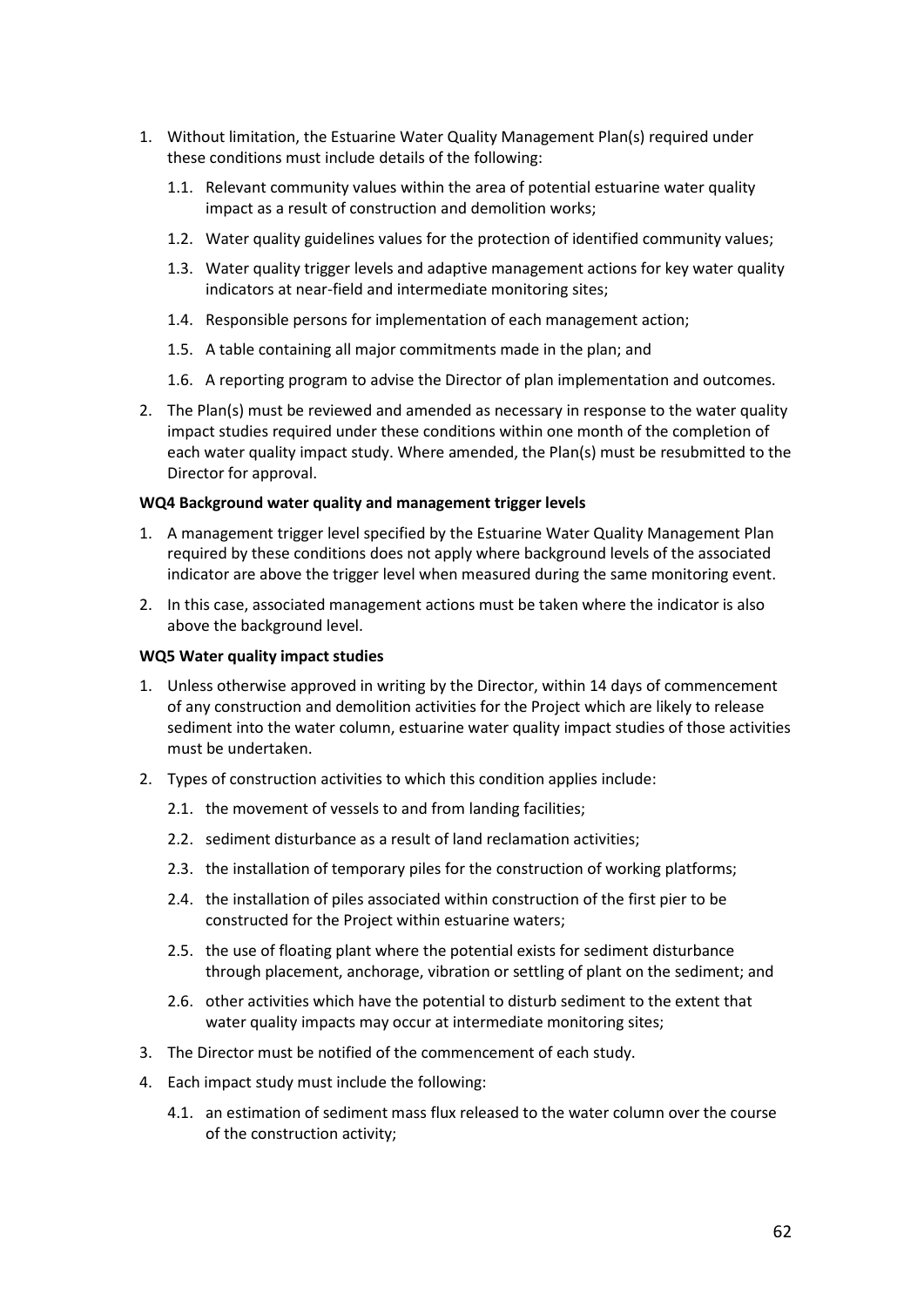- 4.2. an evaluation of water quality impacts within the vicinity of the construction activity via measurements which may include field measurements, laboratory analyses, photography and video footage;
- 4.3. an evaluation of current direction to refine selection of assessment locations;
- 4.4. an evaluation of water quality impacts at intermediate monitoring sites relative to the location where disturbance has or is occurring during the construction phase for the Project;
- 4.5. where the potential exists for water quality impacts at intermediate monitoring sites, an assessment of pollutant variation and secondary impacts, such as dissolved oxygen depletion, in the vicinity of the construction activity relative to the variations of water quality indicators at the intermediate monitoring sites;
- 4.6. recommendations as appropriate for amendments to the Estuarine Water Quality Monitoring Plan and Estuarine Water Quality Management Plan required by these conditions.
- 5. For each water quality impact study, a report must be completed within one month of completion of the study. The report must be provided with the monitoring plan(s) and management plan(s) required by these conditions where amendments to these plans are required.

## **WQ6 Contingency management plan for construction in the Derwent estuary**

- 1. The Contingency Management Plan for construction in the Derwent estuary required under these conditions must detail measures to prevent and mitigate environmental harm if an unplanned event occurs. Unplanned events that must be addressed by the plan include but are not limited to:
	- 1.1. Incidents, accidents, equipment failure and malfunctions with the potential to cause environmental harm as a result of:
		- 1.1.1. the release of pollutants to the aquatic environment; or
		- 1.1.2. the disturbance and release of large quantities of sediment to the estuarine water column at greater rates, volume or over a larger area than otherwise planned for;
	- 1.2. the release from capture and containment facilities of extracted estuarine sediments; and
	- 1.3. weather or other environmental conditions which may result in greater levels of disturbance of sediment from areas of operations than otherwise expected.
- 2. The plan must include communication procedures that ensure that the general public and relevant Government agencies are informed of any unplanned event to the extent necessary to allow them to take precautions against adverse impacts upon the environment and the public.

## **WQ7 Final design hydrodynamic modelling**

- 1. Unless otherwise approved in writing by the Director, within two (2) months of the issuing of these conditions:
	- 1.1. hydrodynamic modelling based on the chosen design must be undertaken over a sufficient area, timeframe and scale to determine potential changes in sediment mobilisation, deposition and general bathymetry in the Derwent estuary resulting from the Project, following completion of construction; and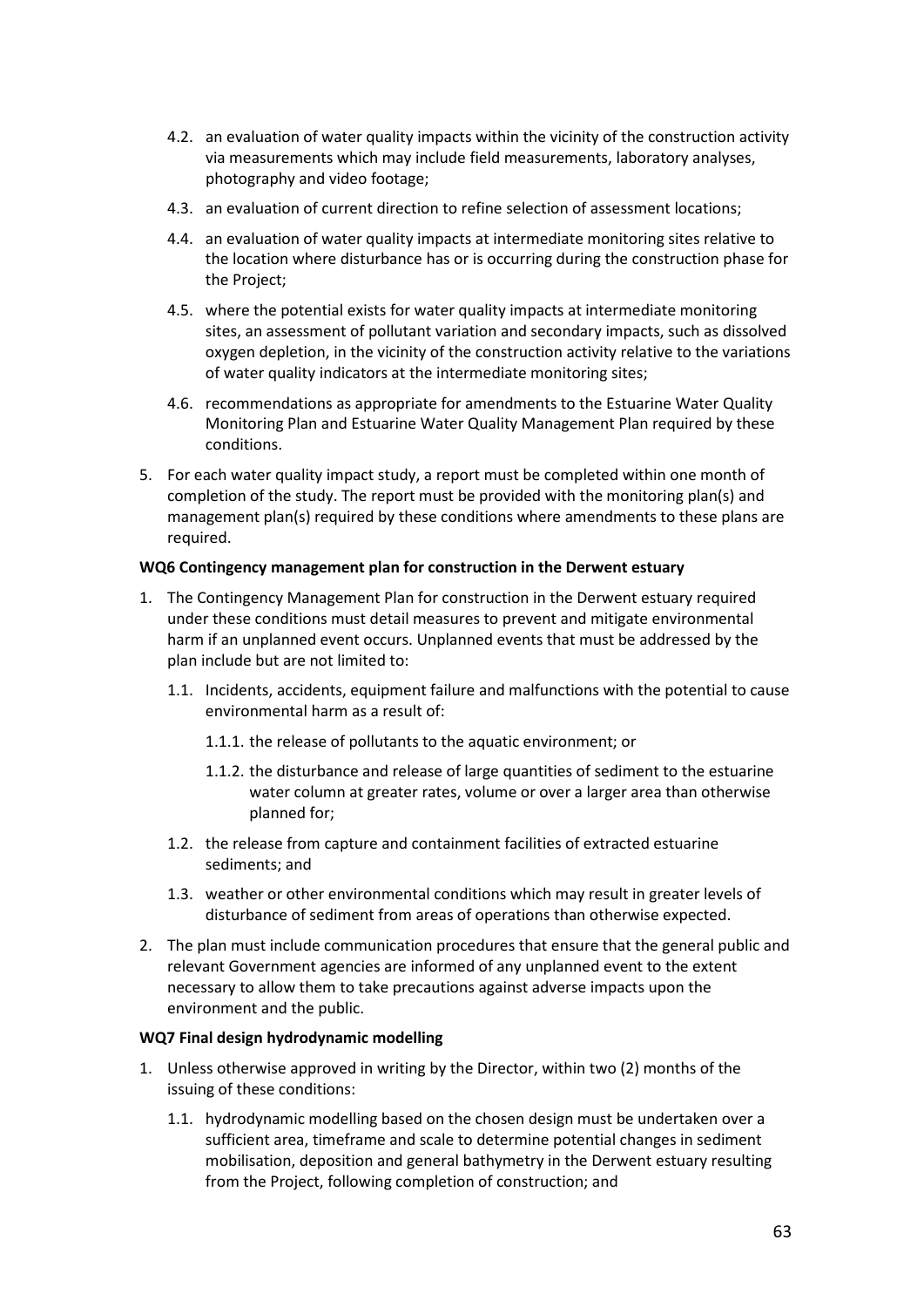- 1.2. a report on the hydrodynamic modelling results must be submitted to the Director for approval.
- 2. Hydrodynamic modelling undertaken must be sufficient to determine whether significant impacts to existing ecosystems are possible, or the extent of any potential impacts to water quality as a result of the final bridge design, such as from scouring or other mechanisms.
- 3. Where potential negative impacts are identified, recommendations must be made in the report for mitigation measures and ongoing management of impacts, to be either incorporated as part of the constructed bridge or implemented post-construction.
- 4. This condition will be deemed to be satisfied only when the Director indicates in writing that the submitted report adequately addresses the requirements of this condition to his or her satisfaction.

#### **WQ8 Aquatic sediment management**

- 1. Unless otherwise approved in writing by the Director:
	- 1.1. all sediments extracted during construction or demolition phases of the Project must be removed from the aquatic environment, such that no extracted sediment is released to the aquatic environment;
	- 1.2.any removed aquatic sediments must only be stored onshore temporarily and must be contained during storage so as to prevent such sediments becoming entrained in stormwater; and
	- 1.3.all removed aquatic sediments must be disposed of to an appropriately licenced facility.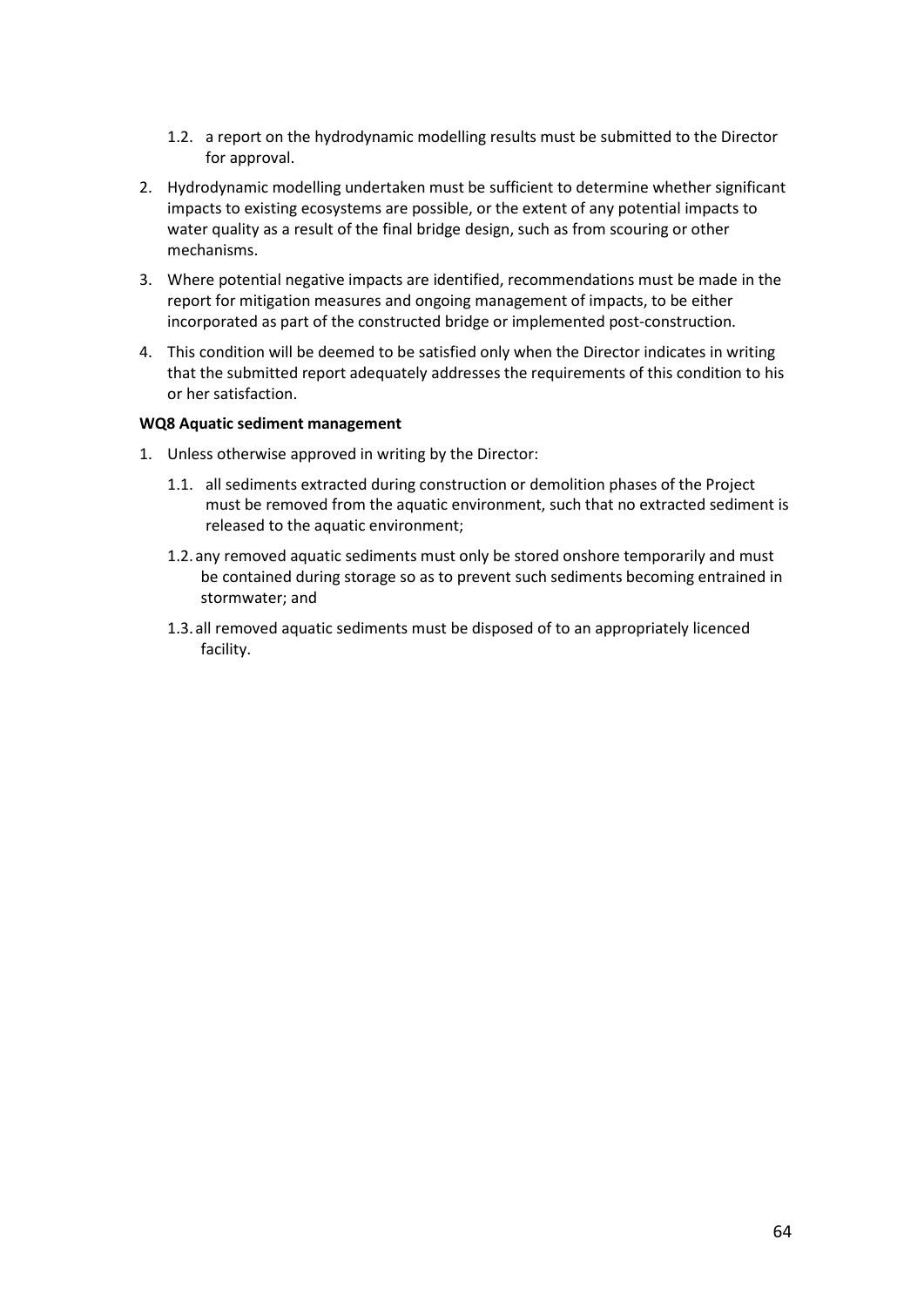# <span id="page-66-0"></span>Appendices

- Appendix 1: flowchart of the major project assessment process
- Appendix 2: Preliminary condition advice from participating regulators
- Appendix 3: Proponent further information not incorporated into the MPIS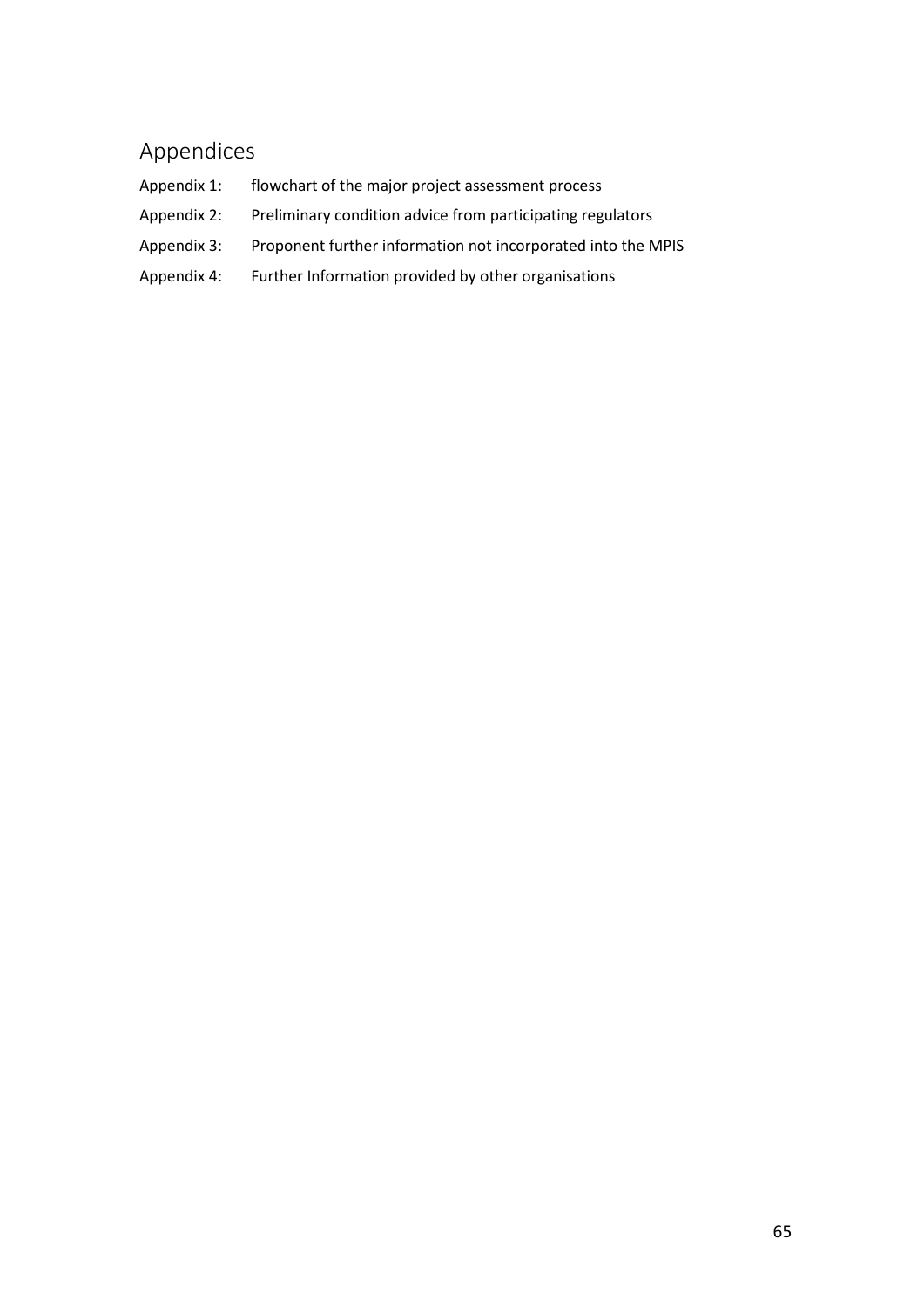# <span id="page-67-0"></span>Appendix 1 - flowchart of the major project assessment process

#### TASMANIAN PLANNING COMMISSION

## **Major Project Assessment Process**

Land Use Planning and Approvals Act 1993



December 2020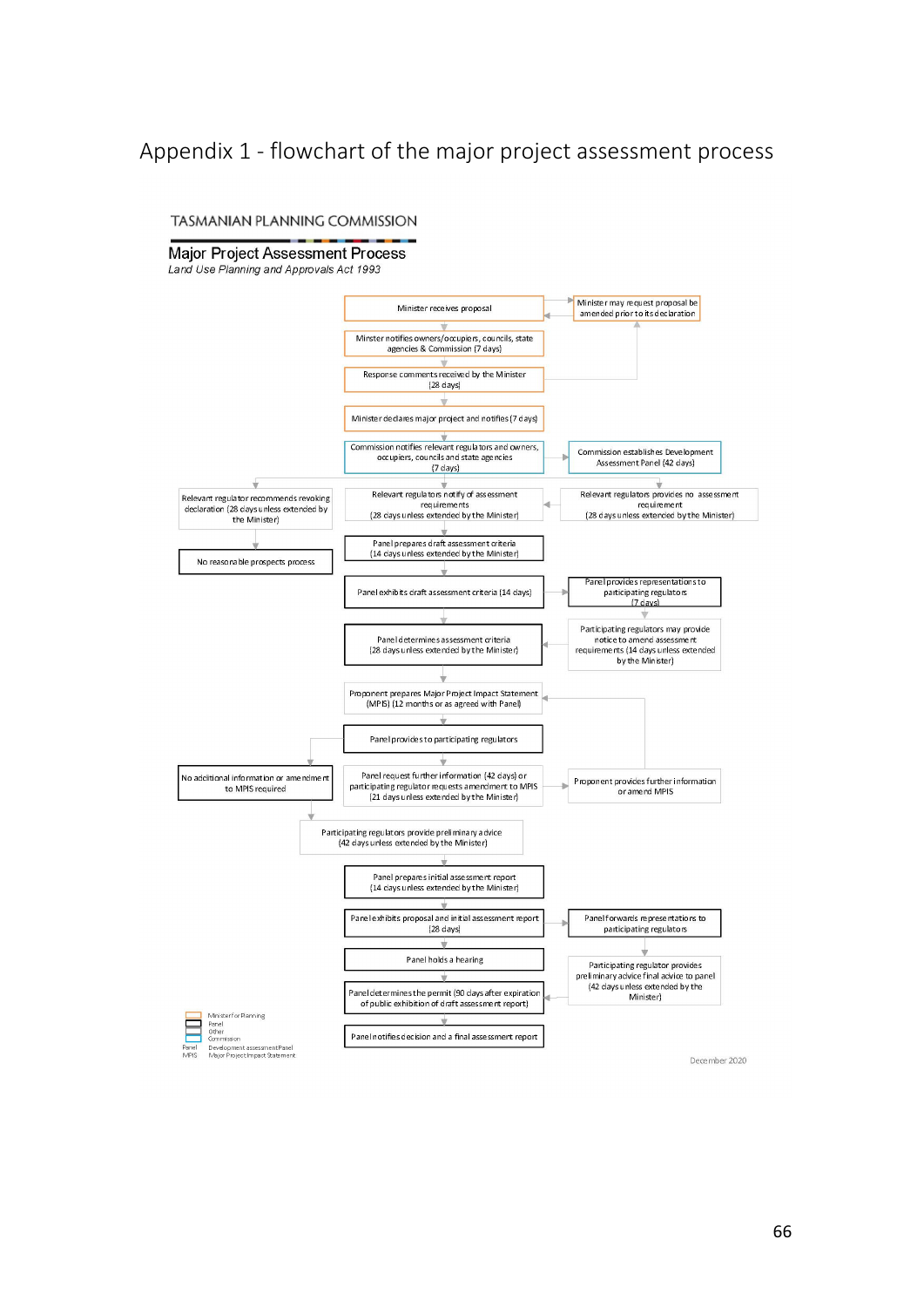# <span id="page-68-0"></span>Appendix 2 - Preliminary condition advice from participating regulators

Contents of Appendix 2

- Environment Protection Authority preliminary condition advice
- Tas Gas preliminary condition advice

TasWater preliminary condition advice

## Tasmanian Heritage Council preliminary condition advice

Department of Natural Resources and Environment Tasmania preliminary condition advice